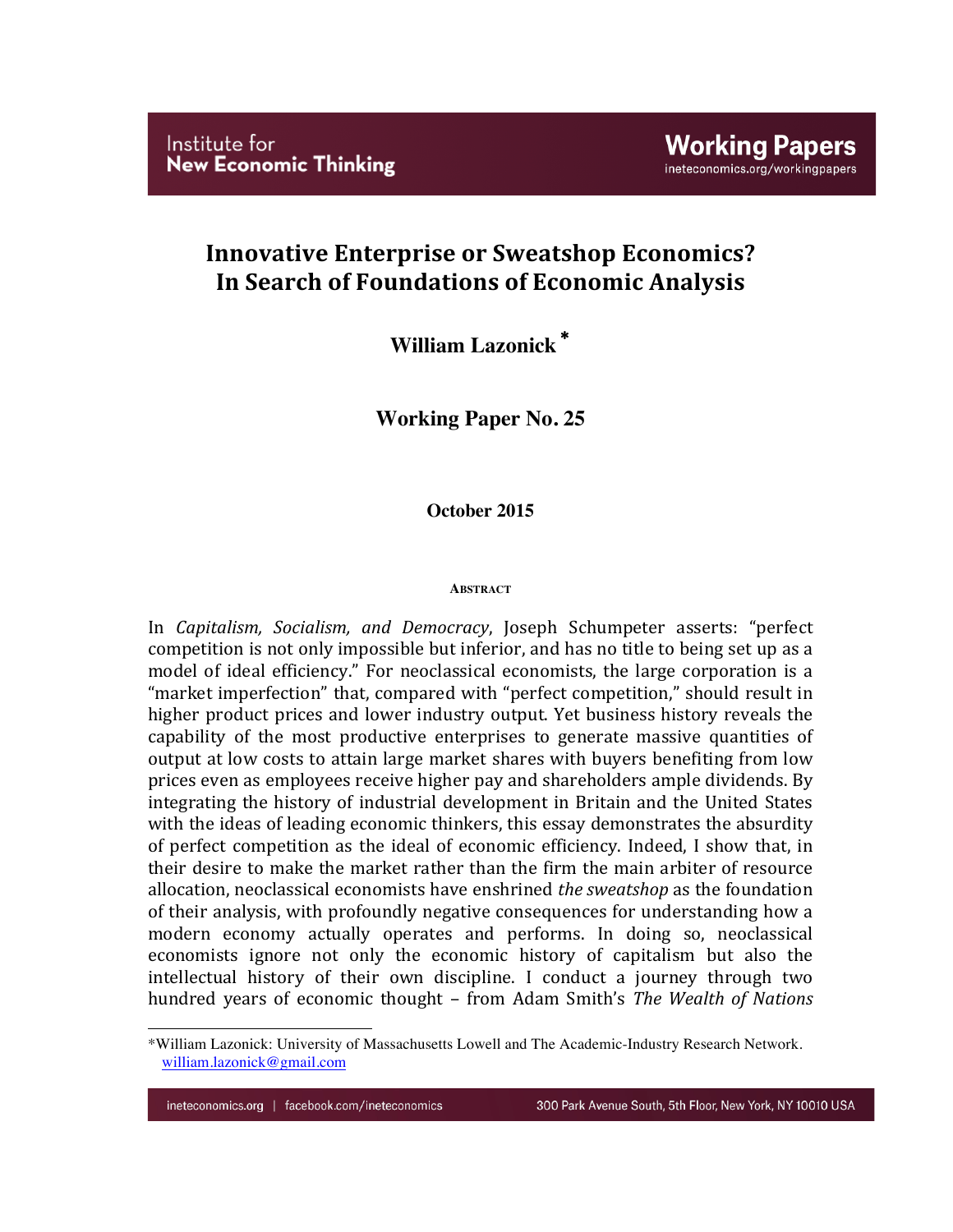(1776) to Alfred Chandler's *The Visible Hand* (1977) – to derive analytical foundations for a theory of innovative enterprise that can explain and explore firmlevel sources of productivity growth in the economy. What then do more sophisticated theories of the firm rooted in the neoclassical tradition have to offer? In a section of this essay that I call (borrowing a phrase from Adolf Berle and Gardiner Means) "Economic Theory for 'an Era of Corporate Plundering'," I outline the shortcomings of Williamsonian transaction-cost theory and Jensenian agency theory for analyzing the role of the business corporation in the operation and performance of the economy. From the perspective of the theory of innovative enterprise, I demonstrate how the methodology of constrained optimization trivializes the business enterprise while the ideology that companies should be run to maximize shareholder value legitimizes financial predators, many senior corporate executives among them, in the looting of the industrial corporation. The "era of corporate plundering" since the mid-1980s has contributed to extreme concentration of income among the richest households and the erosion of middleclass employment opportunities. Finally, I call for a transformation of economic thinking so that the innovative enterprise is at the center of economic analysis. The theory of innovative enterprise exposes as costly intellectual failures "perfect competition" as the ideal of economic efficiency, "constrained optimization" as the prime tool of economic analysis, and "maximizing shareholder value" as the ideology of superior corporate governance. The theory of innovative enterprise provides, moreover, a clear and compelling rationale for sharing the gains of business enterprise among stakeholders in the broader community, in conjunction with government policies that seek to support sustainable prosperity, characterized by stable and equitable economic growth.

JEL Codes: B10, B20, B41, D01, D23, D40, L2, O30

This paper presents core arguments that will appear in my book-in-progress, *The* Theory of Innovative Enterprise, to be published by Oxford University Press. A version of this paper has been written for inclusion in Grietje Baars and Andre Spicer, eds., *The Critical Corporation*, Cambridge University Press, forthcoming. Funding for the research in this paper has come from the Institute for New Economic Thinking (project on Collective and Cumulative Careers), Ford Foundation (project on Financial Institutions for Innovation and Development), and the European Commission (project on Innovation-fuelled, Sustainable, Inclusive Growth). Ken Jacobson copyedited this paper, and Wynn Tucker provided research assistance.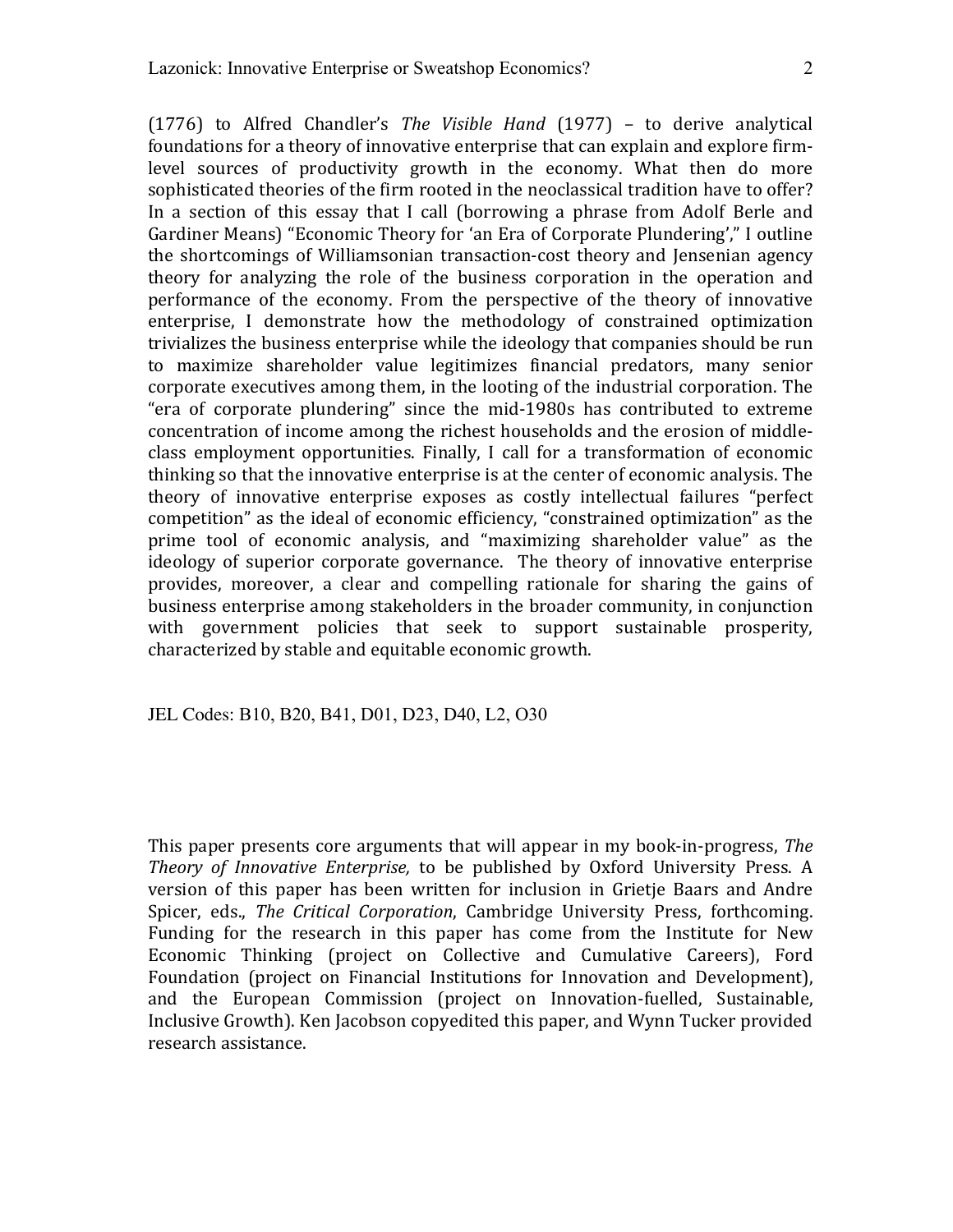#### **1. The Managerial Corporation, Resource Allocation, and Market Competition**

As with most other advanced economies, large corporations dominate the U.S. economy. In 2007 (the latest complete data available), 1,927 firms with 5,000 or more employees had an average of 405 establishments per firm and employed 33 percent of all employees in the business sector of the U.S. economy while accounting for 37 percent of payrolls and 43 percent of sales revenues.<sup>1</sup> In 2014, the 500 largest publicly listed U.S. companies by revenues (the Fortune 500) had a combined \$12.5 trillion in revenues, \$945 billion in profits, and 26.8 million employees worldwide.<sup>2</sup> How these large companies allocate the resources under their control has profound implications for employment opportunities, income distribution, and economic growth in the nations in which they operate.

The centrality of the large corporation to the advanced economies is nothing new. A century ago, it had already attained a dominant position across a range of industries in the richest economies of the United States and Europe.<sup>3</sup> Economists have had plenty of time, therefore, to figure out how to incorporate the corporation into their thinking about how a modern economy operates and performs. Neoclassical economists, however, construe the large corporation as a "market imperfection" because they view markets, not organizations, as the arbiters of resource allocation in the economy. They hold to the ideal of the "perfect market" as the benchmark of superior economic efficiency - one in which, because of the multitude of firms in an industry, the output decision of any single firm will not have a discernible impact on the price of the product it sells. Most economists recognize that perfect competition is hard to find in the actual economy. Nevertheless, from their market-oriented perspective, perfect competition represents the ideal for the economy's efficient allocation of resources against which one can evaluate various states of imperfect competition.

In its most extreme form, this market imperfection is a monopoly in which one firm dominates a whole industry. "The evil of monopoly"  $-$  to quote the subhead that Paul Samuelson (1915-2009) uses in his famous introductory economics textbook when he discusses the concentration of industry  $-$  manifests itself in industry output that is lower and a product price that is higher in that industry than the output-price outcomes under perfect competition.<sup>4</sup>

Large corporations exercise vast control over the allocation of the economy's resources. When, however, conventional economists argue that, by restricting output and raising price, the large corporation results in inferior economic performance compared with the perfect-competition ideal, they fail to explain how,

<sup>&</sup>lt;sup>1</sup> Census Bureau, http://www.census.gov/epcd/susb/2007/us/US--.HTM#table0. There are about 3,300 companies listed on the New York Stock Exchange (NYSE) and 2,800 on NASDAQ, so we can assume that the vast majority of these largest employers were publicly listed companies.

<sup>&</sup>lt;sup>2</sup> Fortune, "Fortune 500, 2015," at http://fortune.com/fortune500/

<sup>&</sup>lt;sup>3</sup> Alfred D. Chandler, Jr., *Scale and Scope: The Dynamics of Industrial Capitalism*, Harvard University Press, 1990.

<sup>&</sup>lt;sup>4</sup> Paul Samuelson, *Economics*, first edition, McGraw Hill, 1948, pp. 126-127.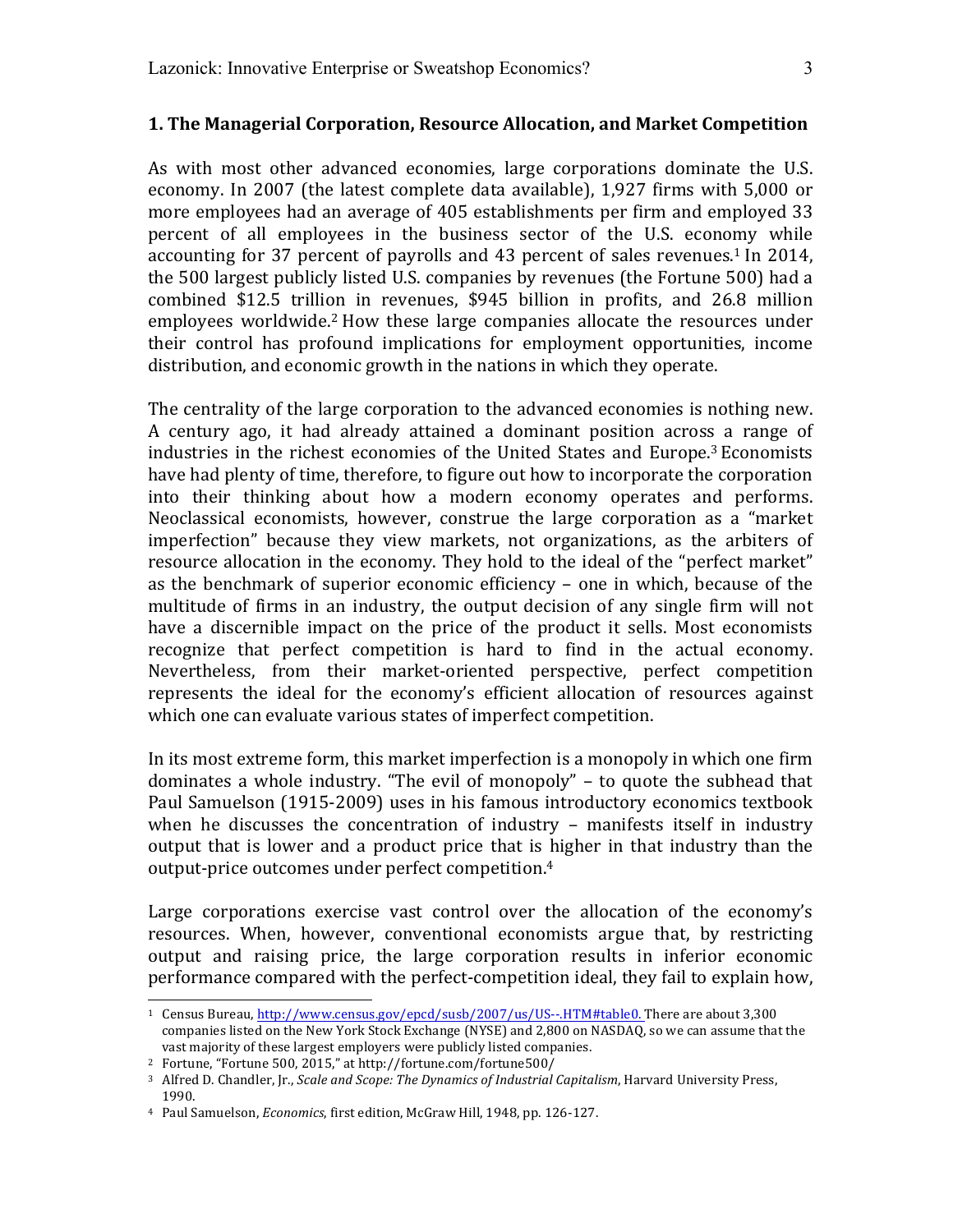in a market economy, the large corporation was able to attain its monopoly status if indeed the perfect-competition alternative could have prevailed. If the answer to this question is that the large corporation acquired a dominant market share because it was able to generate more output at a lower cost than would have been possible under conditions of perfect competition, then, obviously the notion of perfect competition as the ideal benchmark of economic efficiency collapses.

In his book, *Capitalism, Socialism, and Democracy*, Joseph A. Schumpeter (1883-1950) makes precisely this argument:

What we have got to accept is that [the large-scale enterprise] has come to be the most powerful engine of [economic] progress and in particular of the long-run expansion of total output not only in spite of, but to a considerable extent through, the strategy that looks so restrictive when viewed in the individual case and from the individual point in time. In this respect, perfect competition is not only impossible but inferior, and has no title to being set up as a model of ideal efficiency. $5<sup>5</sup>$ 

The research on the growth of the large industrial corporation that we now have available is vastly greater than that which Schumpeter could consult when he wrote these words in  $1942$ . In the forefront of this effort have been business historians stimulated by the work of Alfred D. Chandler, Jr. (1918-2007) who synthesized huge bodies of research in three monumental books *Strategy and Structure* (1962), *The Visible Hand* (1977), and *Scale and Scope* (1990).<sup>6</sup> Businesshistory research on the evolution of the large corporation leaves little doubt that the capability of producing massively greater quantities of output at lower cost, which can be passed on to buyers at lower prices, enabled the most productive enterprises to attain large market shares in the industries in which they competed. As Chandler recognized by entitling his most important book *The Visible Hand*, the history of the large industrial corporation poses a fundamental challenge to the basic tenets of neoclassical economic theory.

One of Schumpeter's great strengths as an economist was his recognition of the need to integrate history and theory so that empirical research on, in this case, the rise and dominance of the large corporation would not be simply a catalogue of facts.<sup>7</sup> Rather in doing this research, economists can gain what Schumpeter called the "historical experience" to construct a theory of the growth of the firm that can comprehend the rise to dominance of the large corporation. The pioneering work

 5 Joseph A. Schumpeter, *Capitalism, Socialism, and Democracy*, Harper, 1950, third edition, p. 106.

<sup>&</sup>lt;sup>6</sup> On Chandler's work, see William Lazonick, "Alfred Chandler's Managerial Revolution," in William Lazonick and David J. Teece, eds., *Management Innovation: Essays in The Spirit of Alfred D. Chandler, Jr., Oxford* University Press: 3-29.

<sup>7</sup> Joseph A. Schumpeter, *History of Economic Analysis*, Oxford University Press, 1954, pp. 12-13; William Lazonick, "The Integration of Theory and History: Methodology and Ideology in Schumpeter's Economics," in Lars Magnusson, ed., *Evolutionary Economics: The Neo-Schumpeterian Challenge*, Kluwer, 1994: 245-263; William Lazonick, "Innovative Enterprise and Historical Transformation," *Enterprise & Society*, 3, 1, 2002: 35-54.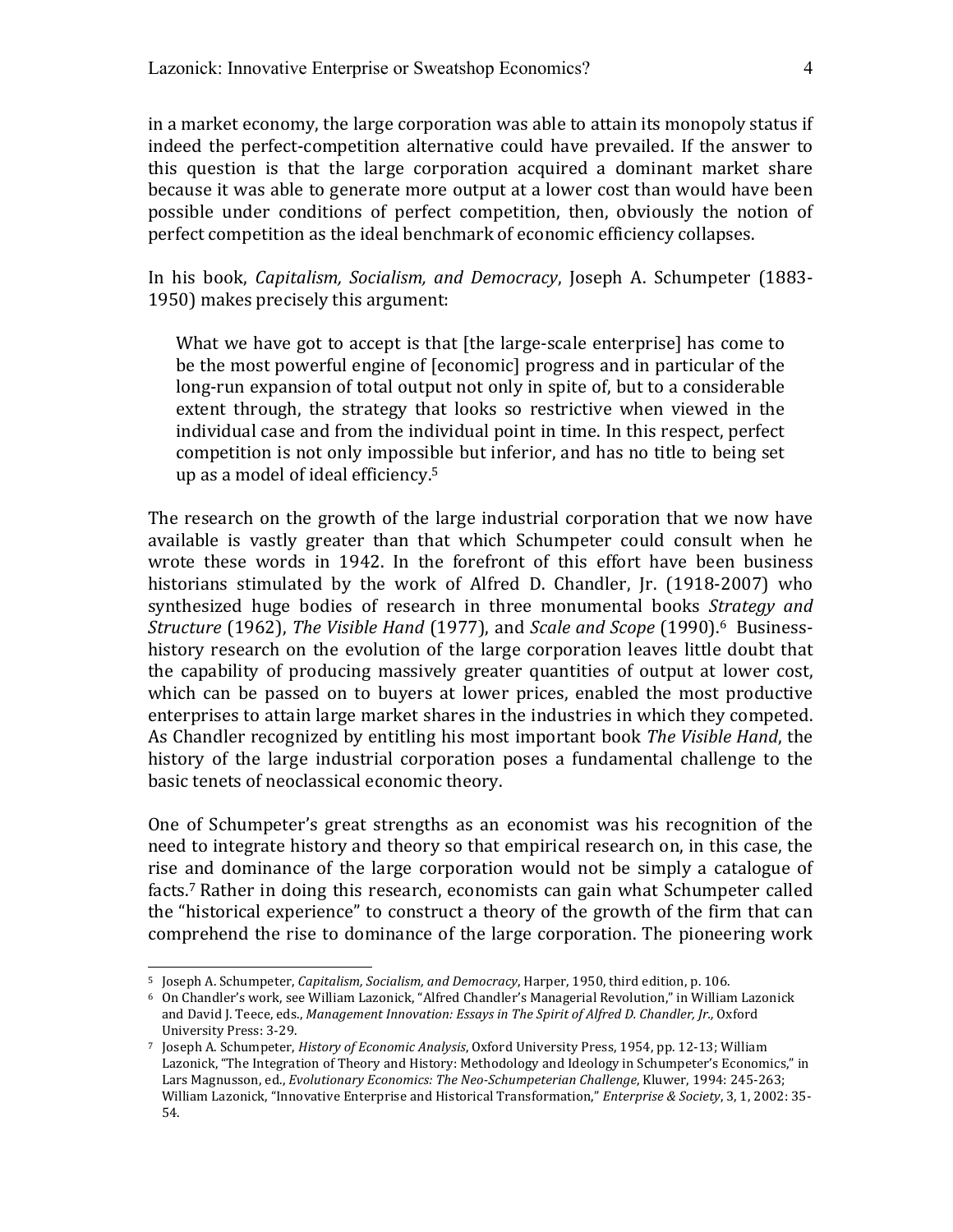in this regard is Edith Penrose's *The Theory of the Growth of the Firm*, published in 1959. In this book, Penrose depicts the large industrial corporation as one that grows by investing in organizational learning with constant attention to building on its success in one line of business to redeploy its capabilities – especially its human assets – to new lines of business. As Chandler shows in *Strategy and Structure*, published just three years after Penrose's book, U.S. industrial firms implemented the multidivisional organization to enable the growth of the firm, in line with Penrose's theoretical argument.

Yet, despite Schumpeter's warning that "perfect competition is not only impossible but inferior, and has no title to being set up as a model of ideal efficiency," and notwithstanding the subsequent intellectual breakthroughs of Penrose and Chandler and their influence on many economists and historians (among whom I) would claim to be both), the neoclassical conception of perfect competition as an ideal state of industrial organization still pervades the textbooks and mindsets of conventional economists. By integrating the history of economic development in Britain and the United States with the ideas of leading economic thinkers on the theory of the firm, this essay seeks to demonstrate the damage to economic theory and policy perpetrated by the acceptance of perfect competition as the ideal of economic efficiency. Constructively, in this essay, I make the case that, for understanding the operation and performance of the economy, academic economists and public policy-makers need, instead, a theory of innovative enterprise.

The next section, entitled "The Sweatshop as a Foundation of Economic Analysis?", focuses on the reasons why conventional neoclassical economists have been unable to comprehend the rise of the large corporation and its potential and actual importance to the superior operation and performance of the modern economy. In effect, as we shall see, in its desire to make the market rather than the firm the main arbiter of resource allocation, the economics profession has enshrined *the sweatshop* as the foundation of their analysis. Neoclassical economists find the proof of the superiority of perfect competition in the theory of monopoly in which, compared with the outcomes under perfect competition, the monopolist restricts the quantity of industry output and raises the product price. The comparison lacks logic: If perfect competition could prevail, how did monopoly emerge?<sup>8</sup>

In contrast, the theory of innovative enterprise that I have constructed through the in-depth study of business history demonstrates why we can expect the growth of the firm to result in higher industry output and lower product price than the optimizing firm of neoclassical theory that maximizes profits subject to technological and market constraints – of which the neoclassical firm in perfect competition is a special, sweatshop-like, case. $9$ 

<sup>&</sup>lt;sup>8</sup> William Lazonick, "The Chandlerian Corporation and the Theory of Innovative Enterprise," *Industrial and Corporate Change*, 19, 2, 2010: 317-349.

<sup>&</sup>lt;sup>9</sup> William Lazonick, "The Theory of Innovative Enterprise: Foundation of Economic Analysis," AIR Working Paper, August 2015, at www.theAIRnet.org.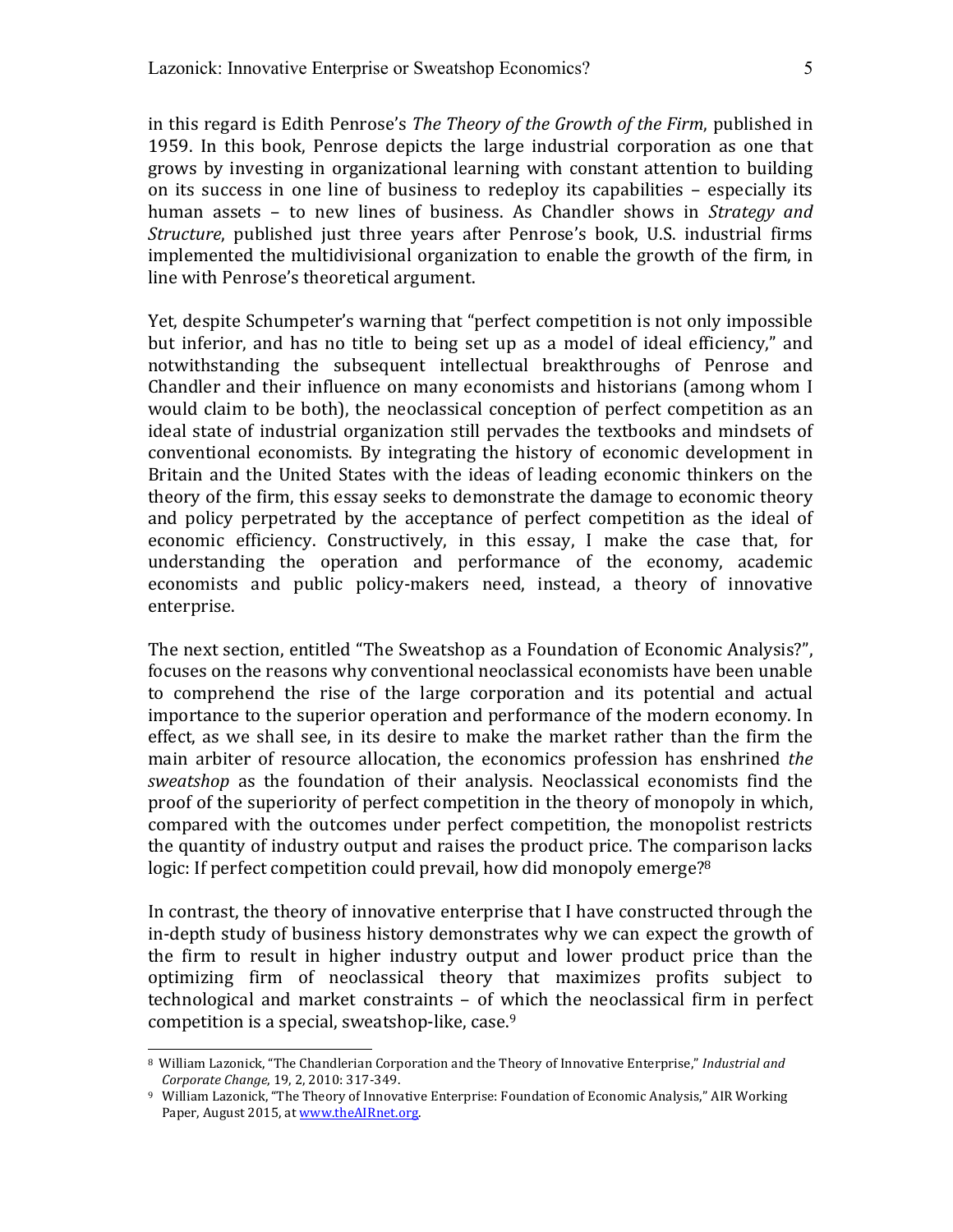I then conduct a journey through the history of economic thought to derive the intellectual foundations of a theory of innovative enterprise. This part of the essay covers, by necessity briefly, two centuries of thinking on the growth of the industrial enterprise from Adam Smith's *Wealth of Nations* (1776) to Alfred Chandler's *The Visible Hand* (1977) to plumb key insights into how the growth of the firm can result in superior economic performance. In considering the contributions of these thinkers – among whom, in between Smith and Chandler, I include Friedrich List, Karl Marx, Alfred Marshall, Thorstein Veblen, Adolf Berle and Gardiner Means, Joseph Schumpeter, and Edith Penrose – we see the critical importance of not only considering their theoretical views in the particular historical contexts in which they were put forth, but also using the broader and deeper knowledge that we now possess of the history of economic development to consider how some of the critical assumptions of these thinkers may have been at variance with a changing reality even as they wrote.

Then, in a section of this essay that I call (borrowing a phrase from Berle and Means) "Economic Theory for 'an Era of Corporate Plundering'," I show the damage, intellectual and material, that has been done by neoclassical economists who from the 1970s have focused on the role of the modern corporation in the economy, while accepting, implicitly at least, "perfect competition" as the ideal state of industrial organization for the efficient allocation of resources. First, I show how the transaction-cost economics of Oliver Williamson fails to explain the rise of the large corporation because of his ideological attachment to the historically incorrect view that "in the beginning there were markets" and his intellectual attachment to the neoclassical "constrained-optimization" methodology that cannot possibly explain, and indeed does not attempt to explain, the innovative enterprise. In effect, while deploying a more sophisticated framework than the textbook theory of the firm, Williamson's transaction-cost theory trivializes the analysis of the business corporation. Second, I show, again from the perspective of the innovative enterprise, how the shareholder-value economics of Michael Jensen, known as agency theory, legitimizes financial predators, many senior corporate executives among them, in the looting of the industrial corporation. The "era of corporate plundering" since the mid-1980s has contributed to extreme concentration of income among the richest households and the erosion of middleclass employment opportunities.<sup>10</sup> I conclude this section with a critique of the ideology, again from the perspective of the theory of innovative enterprise, that for the sake of economic efficiency companies should be run to maximize shareholder value.

Finally, I call for a transformation of economic thinking that places the innovative enterprise at the center of economic analysis while exposing as costly intellectual failures "perfect competition" as the ideal of economic efficiency, "constrained

<sup>&</sup>lt;sup>10</sup> William Lazonick, "Labor in the Twenty-First Century: The Top 0.1% and the Disappearing Middle Class," in Christian E. Weller, ed., *Financial Market Developments and Labor Relations*, Labor and Employment Relations Association, 2015: 143-192.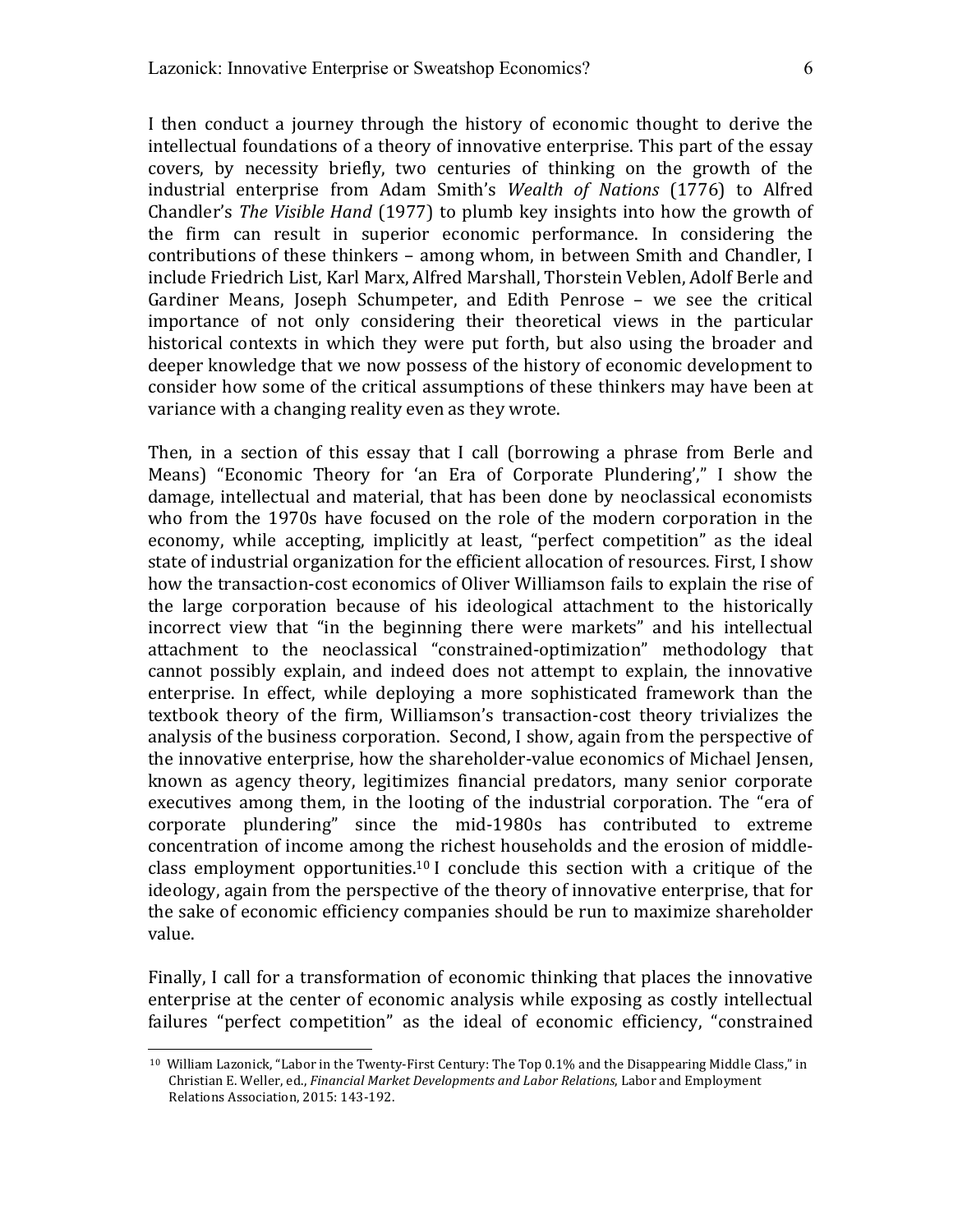optimization" as the prime tool of economic analysis, and "maximizing shareholder value" as the ideology of corporate governance. The theory of innovative enterprise possesses the potential, I argue, to put forward a clear and compelling rationale for sharing the gains of business enterprise among stakeholders in the broader community, in conjunction with government policies that seek to support sustainable prosperity, characterized by stable and equitable economic growth.

### **2. The Sweatshop as the Foundation of Economic Analysis?**

Imagine a factory in which, more and more workers are crowded into a confined workspace so that, for lack of elbow room, the productivity per worker falls as the facility's owner-manager seeks to expand output. Now imagine also that, as the number of workers in the factory increases, the boss has less and less control over their work effort, better enabling workers to shirk so that the productivity of each worker declines as the firm seeks to expand output. What springs to mind, perhaps, is a clothing sweatshop in Indonesia or Bangladesh. But what I have just described is actually the foundation of economic analysis as taught semester after semester and year after year by thousands of PhD economists to millions of undergraduate students in introductory economics courses around the world.

How so? Almost seventy years ago, in the first edition of his pioneering textbook, *Economics*, Paul Samuelson, already a noted professor of economics at the Massachusetts Institute of Technology who had the previous year published his audaciously titled *Foundations of Economic Analysis*, succinctly laid out the reasons for assuming that a firm faces a U-shaped average cost curve on the basis of which it seeks to maximize profits by equating marginal revenue with marginal cost. Buried in a passage on page 497 of the 622 page textbook, Samuel remarked:

After the overhead has been spread thin over many units, fixed costs can no longer have much influence on average costs. Variable costs become important, and as average variable costs begin to rise because of limitations of plant space and management difficulties, average costs finally begin to turn up.

Indeed, fifty years ago, when I took my first course in economics, using the sixth edition of Samuelson's textbook, I was taught that a firm remains small relative to the size of the industry in which it competes because as more and more variablecost labor is added to the workplace the productivity of labor falls through overcrowding and shirking. As summarized in Samuelson's statement above, the Ushaped cost curve occurs when the resultant increase in average variable costs offsets the inevitable, but asymptotical, decline of average fixed costs, thus limiting the growth of the firm. With a rising supply curve caused by increasing variable costs, students are then taught that the decision rule for profit maximization is the choice of a level of production at which the extra cost of producing one more unit of output (marginal cost) is just equal to the extra revenue from producing that extra unit of output (marginal revenue).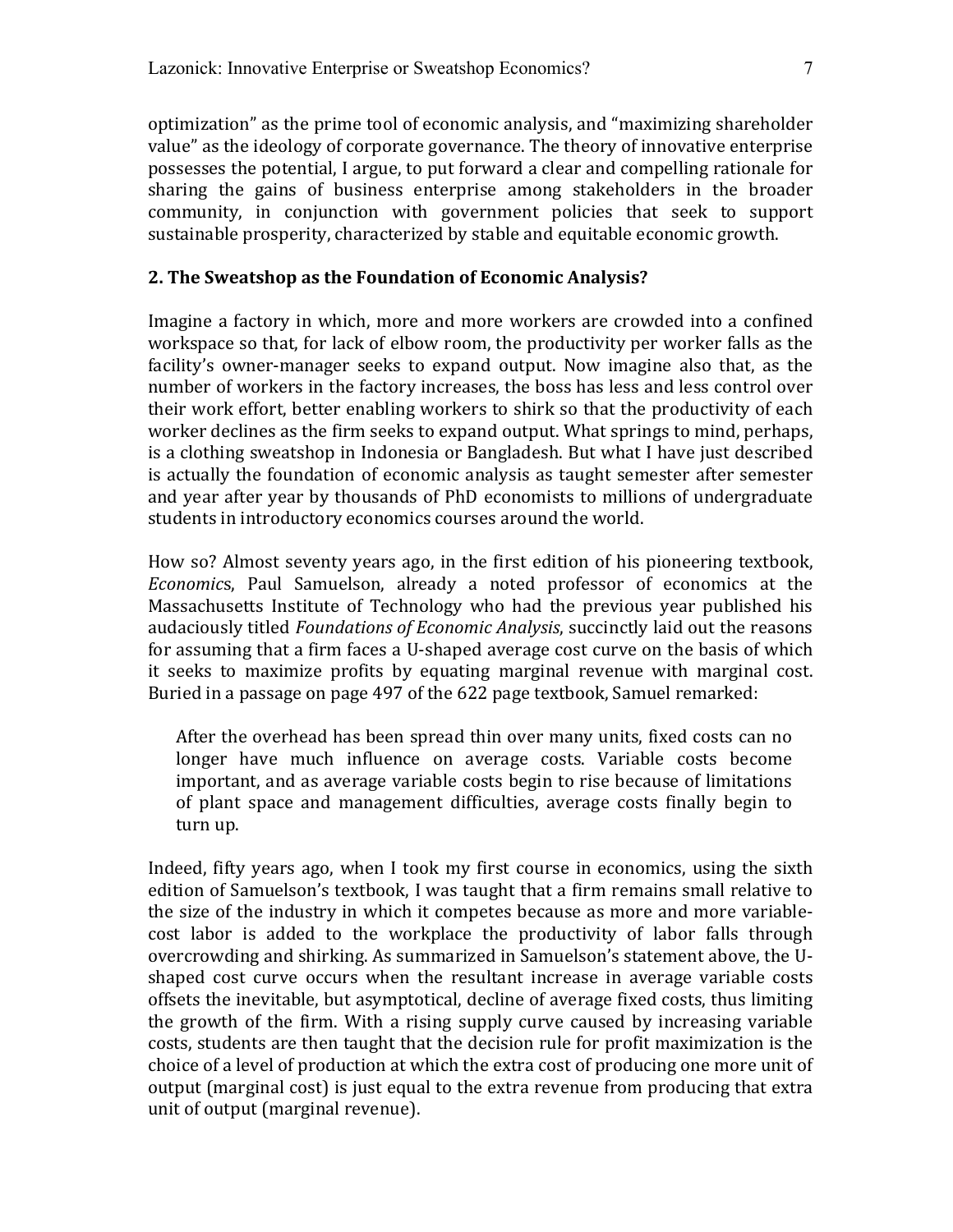Samuelson's next step is to assume that all firms in an industry face precisely the same cost structures; that is, all firms make the same investments in factories that become overcrowded and all of the managers of these firms have equal difficulty extracting work effort from the workers whom these firms employ. The final step in making the sweatshop the foundation of economic analysis is to assume that rising variable costs – that is, increasing costs due to sweatshop conditions – overwhelm declining fixed costs at such a low level of output relative to the output of the industry as a whole that any individual firm can sell all of its profitmaximizing output without affecting the market price of that output. This condition of the firm that is *ultra-small because it is ultra-inefficient* being able to sell all the output it wants without affecting the product price is what, for the last century or so, economists have called "perfect competition."

For economists, "perfect competition," based on the sweatshop, then became, as it ludicrously remains, the benchmark for the most efficient economy possible, with all other states of economic organization, including the existence of large corporations that dominate their industries, representing "imperfect competition." Apparently, it does not occur to economists who talk of imperfect competition, and teach it to their students, that the only thing perfect about their "perfect competition" ideal is that it perfectly describes an industry populated by sweatshops. In the name of efficiency, neoclassical economists in effect advocate an economy made up of firms that are small because of the inefficiencies caused by overcrowded workplaces and shirking workers.

More than that, the ideal of perfect competition assumes that all firms in an industry are content, or constrained, to be equally inefficient. To be sure, in the "long run" (in which the firm gets to make a new choice of plant size) all firms in the industry may decide to build larger factories, but it continues to be assumed that "perfect competition" will prevail if, with the larger plants in place, rising variable costs overwhelm declining fixed costs at a very low level of output so that each firm can produce and sell its profit-maximizing output without affecting the product price. If not, a state of "imperfect competition" will prevail.

But what kind of firm characterizes a state of "imperfect competition"? In his successive editions of *Economics*, Samuelson himself recognizes the importance of the large industrial corporation in the U.S. economy. In the 1948 edition, in a section of a chapter on "Business Organization and Income" that discusses "The Modern Corporation," he observes (p. 125):

A list of the 200 largest nonfinancial corporations reads like an honor roll of American business, almost every name being a familiar household word...The tremendous concentration of economic power involved in these giant corporations may be gauged from the following facts: they alone own more than half of the total assets of all nonfinancial corporations, more than a third of all banking assets, and four-fifths of all life-insurance assets. In manufacturing alone, the 100 most important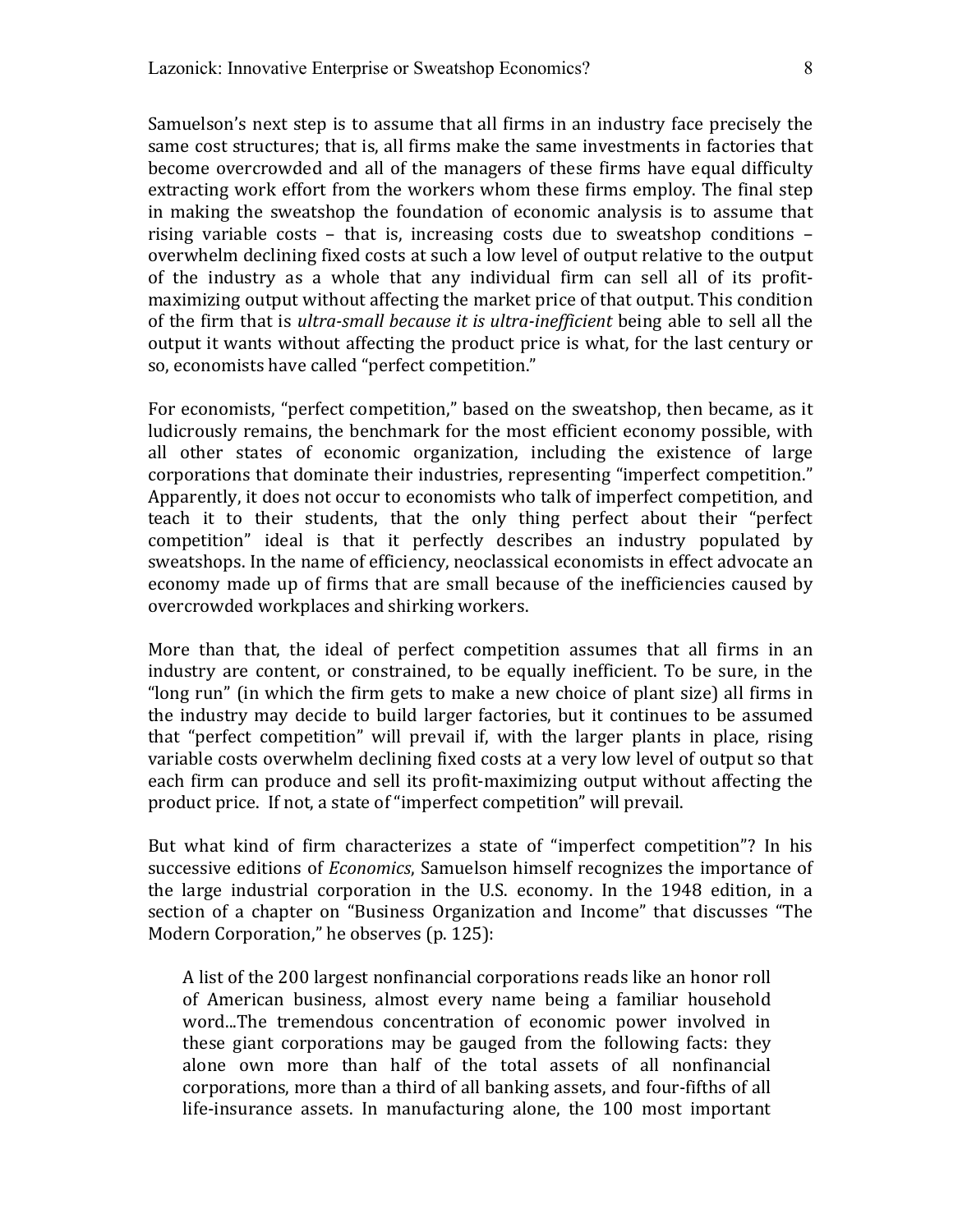companies employed more than one-fifth of all manufacturing labor and accounted for one-third of the total value of all manufactured products."

After commenting that "their power did not grow overnight," Samuelson states: "Large size breeds success, and success breeds further success."

Samuelson then launches into a discussion of "the evil of monopoly." The economic problem, as elaborated theoretically later in the book (Chapters 20-22), is that even if perfect competition is an unachievable ideal, the problem with big business is that it may use its market power to restrict output and raise price. "Too high a price, wastage of resources, and creation of monopoly profits are economic evils," Samuelson  $(p.127)$  argues, "however they are brought about and whatever the legal technicalities of the matter."

Yet, Samuelson (p. 127) recognizes that it is possible that the monopoly came into existence because it established new standards of productivity, or as he puts it in his list of "monopolistic devices," "because a company comes to dominate an industry simply because it is actually most efficient." In a section, "The Curse of Bigness?," that concludes the chapter on "The Modern Corporation," Samuelson (p. 132) warns, quoting Joseph Schumpeter: "Lest it be thought that the present chapter emphasizes too strongly the defects of the big business, the following view by a world-famous economist is presented":

"...the modern standard of life of the masses evolved during the period of relatively unfettered 'big business'....As soon as we go into details and inquire into the individual items in which progress was most conspicuous, the trail leads not to the doors of those firms that work under conditions of comparatively free competition but precisely to the doors of the large concerns – which, as in the case of agricultural machinery, also account for much of the progress in the competitive sector  $-$  and a shocking suspicion dawns upon us that big business may have had more to do with creating that standard of life than keeping it down." $11$ 

The lesson that Samuelson draws from Schumpeter's view is that "the future problem may not be one of choosing between large monopolistic corporations and scale-scale competitors, but rather of devising ways to improve the social and economic performance of large corporate aggregates." To devise such policies of corporate governance, however, one would need to have a theory of the growth of the firm that can explain how, in attaining a dominant position in its industry, the large corporation can contribute to a high standard of living.

Indeed, in the Second Edition of his textbook (pp.  $510-511$ ), in his theoretical discussion of how a monopoly can restrict industry output and raise product price,

<sup>&</sup>lt;sup>11</sup> Quoting J. A. Schumpeter, *Capitalism, Socialism, and Democracy*, Harper and Brothers, 1942. I have only partly reproduced the passage that Samuelson quotes.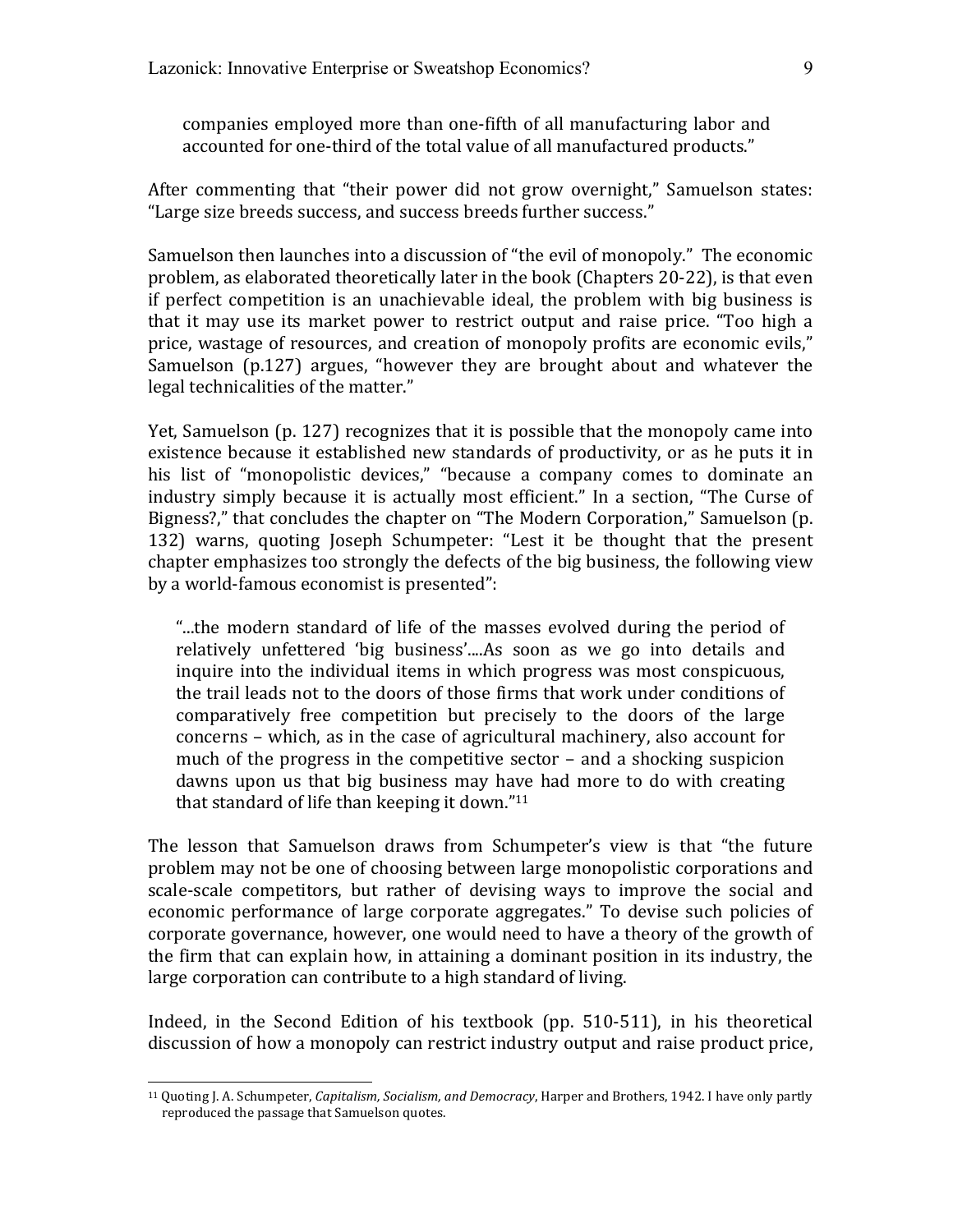Samuelson recognizes that if a firm can capture a large share of the market by spreading out its fixed costs without an offsetting increase in variable costs, the "breakdown of perfect competition" will be the result. As he puts it, "if marginal cost is falling, the firm has every reason to expand its output further, since each new step brings in the same extra revenue but lower extra cost." He goes on to say that such a cost curve "is not just a theoretical refinement, It shows us how and why competition tends to break down! Technology of a given industry often becomes more and more complicated so that efficient production only is possible on a gigantic scale."

Yet the analysis that ended up appearing in Samuelson's textbook in its many editions, and becoming standard fare for analyzing the economic impact of largescale enterprise in the countless Samuelsonian knock-offs, is one in which monopoly restricts industry output and raises product price. Indeed, in the post-World War II decades, the neoclassical monopoly model became the theoretical foundation of the "structure-conduct-performance" school of industrial organization, a perspective rooted in the ideal of "perfect competition."<sup>12</sup> According to the monopoly model, a firm that dominates its industry will raise price and restrict output compared with price and output under perfectly competitive conditions (see the left-hand side of Figure 1 below).

The comparison of profit-maximizing outcomes under conditions of perfect competition and monopoly contains, however, a fundamental flaw. The problem is not with the internal logic of constrained optimization as a basis for profit maximization, be it in its competitive or monopoly form. Rather *the problem* is with *the logic of using the competitive model as the benchmark for evaluating the* efficiency, in terms of output and price, of the monopoly model. If technological and market conditions make perfect competition a possibility, how can one firm (or even a small number of firms) come to dominate an industry?

One would have to assume that the monopolist somehow differentiated itself from other competitors in the industry. But, the constrained-optimization comparison shown on the left-hand side of Figure 1 that demonstrates the inferiority of monopoly argues that both the monopolist firm and perfectly competitive firms *optimize subject to the same cost structures* that derive from given technological and factor-market conditions. Indeed, except for the assumptions that when large numbers of small firms populate the industry the firm can make its profitmaximizing output decision assuming that it can sell all of its output at a constant price (that is, according to a perfectly elastic demand curve that each individual firm faces) and when one firm constitutes the industry the firm is so large that it can only sell more output at a lower price (according to a downward sloping

<sup>12</sup> See Joe S. Bain, *Industrial Organization*, second edition, Wiley, 1968; Richard Caves, American Industry: *Structure, Conduct, Performance, fourth edition, Prentice-Hall, 1977; Leonard W. Weiss, "The Structure-*Conduct-Performance Paradigm and Antitrust," University of Pennsylvania Law Review, 127, 4, 1979: 1104-1140.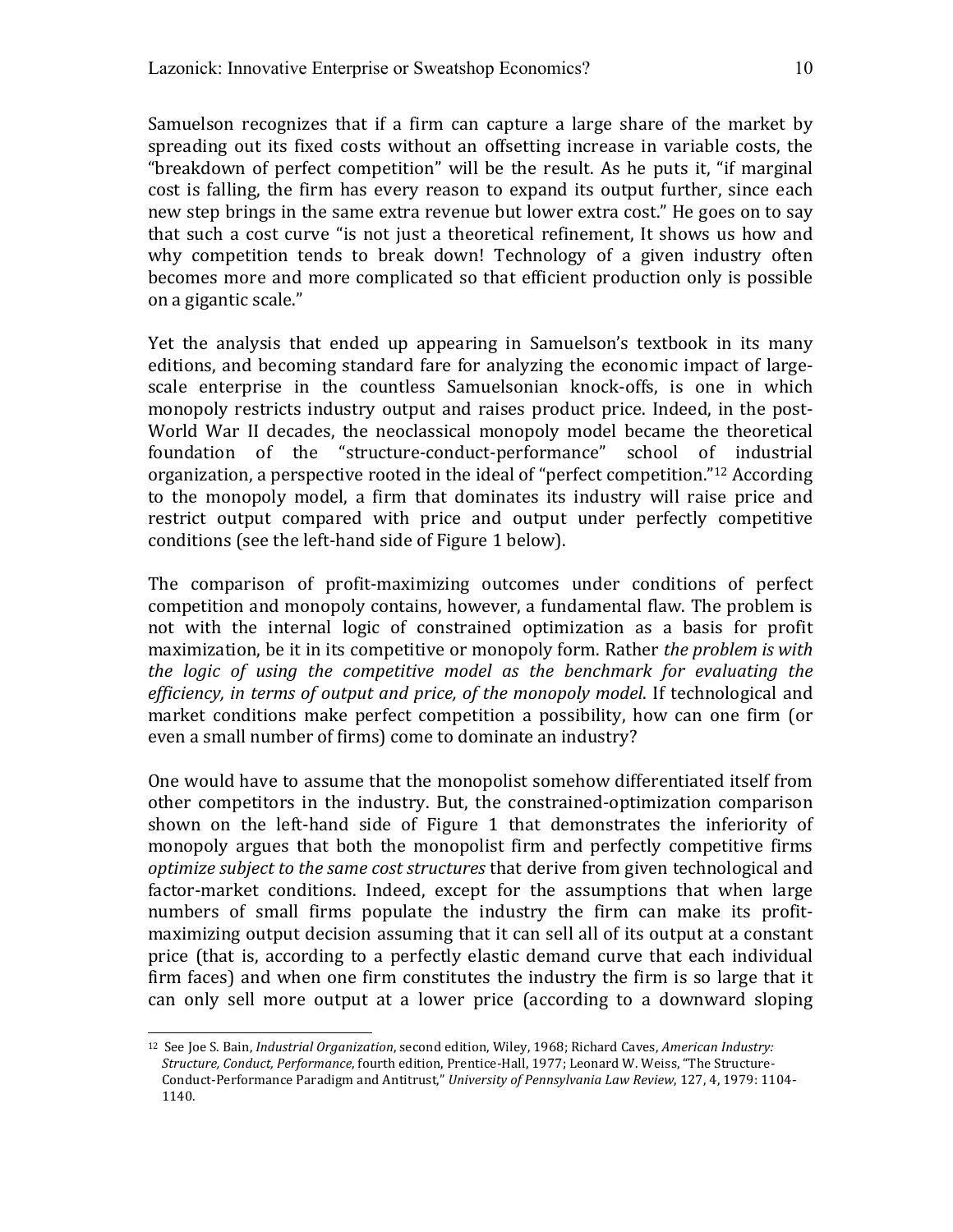industry demand curve), there is absolutely nothing in terms of the structure or operation of the firm that distinguishes the perfect competitor from the monopolist! So how would monopoly ever emerge under such conditions?





Economists have long argued that *natural monopoly* characterizes some industries, as exemplified by electric utilities. Relative to the size of the market to be served, the fixed costs of setting up an enterprise in such an industry are so high that it is uneconomical to have more than one firm serving a particular market area. But, if that is the case, then the comparison of output and price under natural monopoly with the "optimal" levels of product price and product output under competitive conditions is irrelevant. If one opts for the "natural monopoly" explanation for the concentrated structure of an industry, one cannot then logically invoke the "perfect" competition" comparison to demonstrate the inefficiency of monopoly. Recognizing the irrelevance of the competitive alternative under certain technological and market conditions, local governments have long regulated utilities by (in principle at least) setting output prices that can balance the demands of consumers for reliable and affordable products with the financial requirements of utility companies for developing and utilizing the productive resources that will enable the delivery of such products to consumers.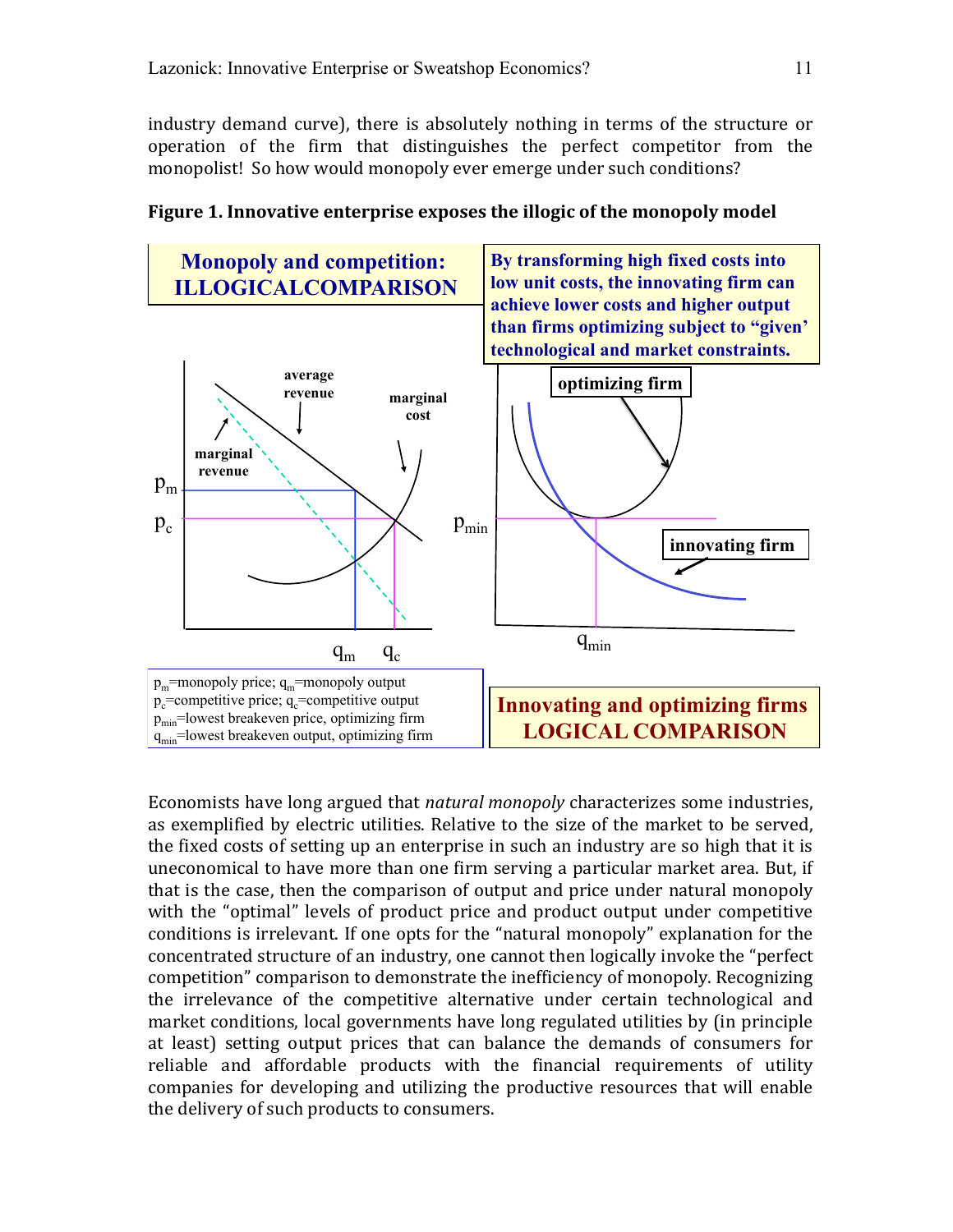The analysis of the conditions for evaluating such long-term projections concerning the evolving relation of supply of and demand for such products requires a theory of the *innovating firm* that can transform technological and market conditions, not a theory of the *optimizing firm* that takes these conditions as given constraints.<sup>13</sup> To draw conclusions concerning the relative economic performance of the optimizing firm of neoclassical theory, its output and price should be compared with those that can be achieved by an innovating firm that transforms technological and/or market conditions to generate higher quality, lower cost products than had previously been available at prevailing factor prices (see the right-hand side of Figure 1). As a general rule, the innovating firm has an interest in lowering prices in order to increase the extent of its market, thus driving down unit costs and expanding industry output.

Indeed, in my elaboration of the theory of innovative enterprise using the distinction between fixed costs and variable costs, I argue that an innovating firm that experiences rising variable costs as it seeks to expand output will recognize the need to exercise control over the quality of the variable input, the use of which is causing decreasing productivity, and to do so will integrate the production of that input into its internal operations, *thus transforming variable costs into fixed costs as part of its strategy for innovation*. This strategic move will place the innovating firm at a competitive *disadvantage* at low levels of output (as in Figure 1), increasing the imperative that it attain a large market share to drive down unit costs. Moreover there are often high fixed costs of accessing that market share (branding, advertising, distribution channels, a salaried sales force, etc.), and indeed in some consumer-oriented industries, the fixed costs of accessing a large market share are greater than the fixed costs of investing in production processes.

Nevertheless, the logic of the innovating firm remains the same: it makes high fixed-cost investments in transforming technology and accessing markets, and to be profitable it must then gain a large share of the market to convert its high fixed costs into low unit costs. The innovating firm thereby transforms a potential competitive disadvantage into an actual competitive advantage. A potent way for an innovating firm to attain a greater extent of the market is to share some of the gains of this cost transformation with its customers in the form of lower prices.<sup>14</sup>

When successful, the innovating firm may come to dominate its industry, but its output is far larger and its product price far lower than it would be if a large number of small firms had continued to populate the industry. Indeed one might even find this transition from competition to monopoly manifested by a transformation of a large number of overcrowded sweatshops with alienated labor into a small number of spacious factories with highly motivated labor! The overall gains from innovation will depend on the relation between the innovating firm's

<sup>&</sup>lt;sup>13</sup> See Lazonick "The Theory of Innovative Enterprise" and references therein.

<sup>&</sup>lt;sup>14</sup> See A. Michael Spence, "The Learning Curve and Competition," *Bell Journal of Economics*, 12, 1: 1981: 49-70; Jamee K. Moudud, *Strategic Competition, Dynamics, and the Role of the State: A New Perspective*, Edward Elgar, 2010.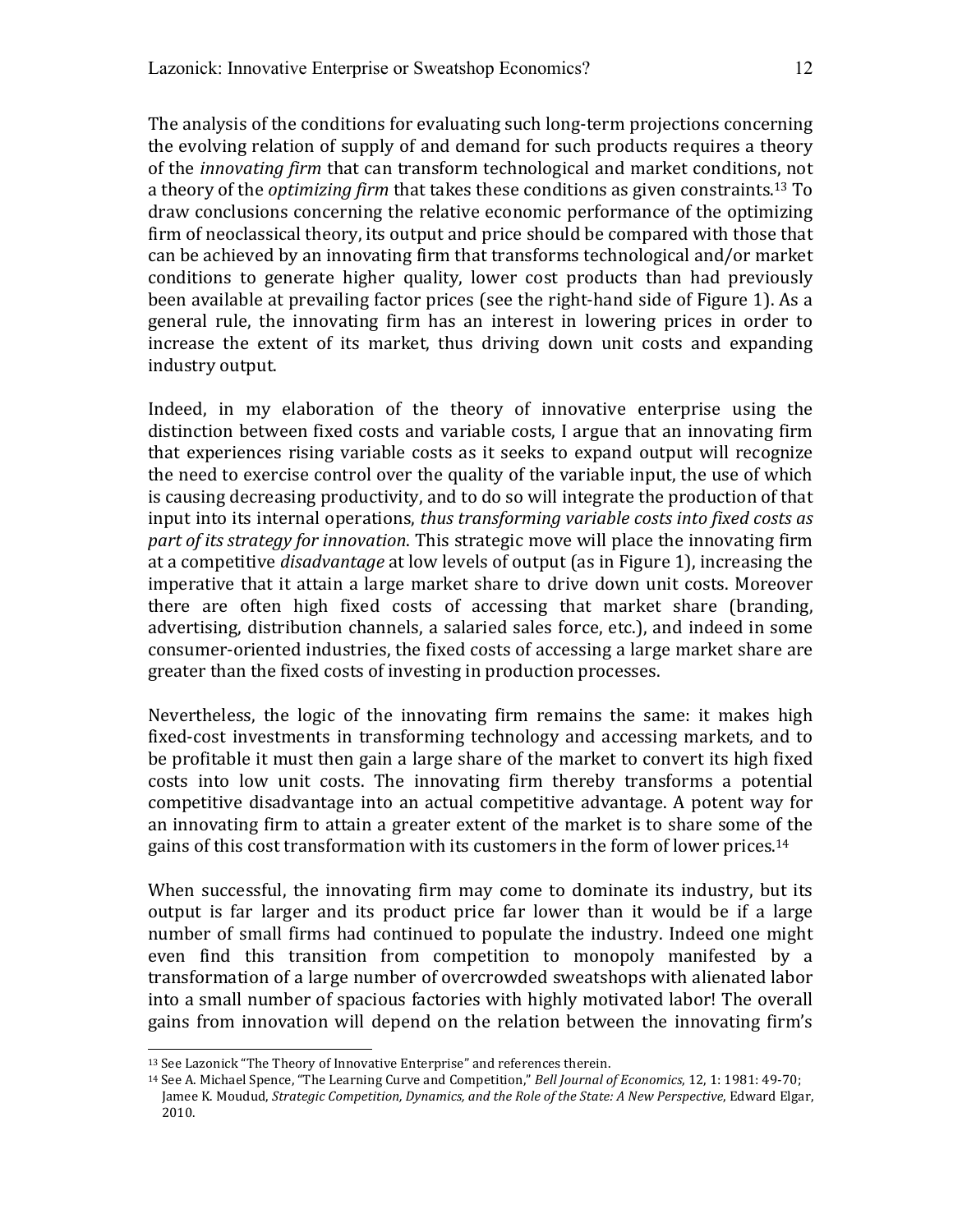cost structure and the industry's demand structure, while the distribution of those gains among the firm's various "stakeholders" will depend on their relative power to appropriate portions of these gains.<sup>15</sup>

What is important in the first instance is that, as a result of the transformation of technological and market "constraints," there are gains to innovative enterprise that can be shared. In expanding output and lowering cost, it is theoretically possible (although by no means inevitable) for innovative enterprise to result, simultaneously, in higher pay and better work conditions for employees, a stronger balance sheet for the firm, more secure paper for creditors, higher dividends and stock prices for shareholders, more tax revenues for governments, and higher quality products at lower prices for consumers.

It is one thing, however, to model the possibility of the innovating firm as shown on the right-hand side of Figure 1. It is another thing to comprehend the conditions under which such an innovative transformation occurs. The starting point is the characterization of the innovation process that can generate a higher quality product at lower unit cost than was previously available as *uncertain*, *collective*, and *cumulative*. 

- Innovation is uncertain because when investments in transforming technologies and accessing markets are made the financial returns cannot be known, even probabilistically. Hence the need for *strategy*.
- Innovation is collective because, to generate higher quality, lower cost products than were previously available, the business enterprise must integrate the skills and efforts of large numbers of people with different hierarchical responsibilities and functional capabilities into the organizational learning processes that are the essence of innovation. Hence the need for *organization*.
- Innovation is cumulative because collective learning today provides the foundation for collective learning tomorrow, and these organizational learning processes must be sustained over time until, through the sale of higher quality, lower cost products, financial returns can in fact be generated. Hence the need for *finance*.

Through empirical research on innovative enterprise in different times, places, and industries, I have identified three "social conditions of innovative enterprise" *strategic control*, *organizational integration*, and *financial commitment* – that can enable the firm to manage the uncertain, collective, and cumulative character of the innovation process.

• *Strategic control:* Innovation requires the strategic allocation of resources to developing and utilizing productive resources. The social condition that can transform strategy into innovation is strategic control: a set of social relations that gives decision-makers the power to allocate the firm's resources to confront the technological, market, and competitive uncertainties that are inherent in the innovation process. For innovation to occur, those who occupy

<sup>15</sup> Lazonick, "The Theory of Innovative Enterprise."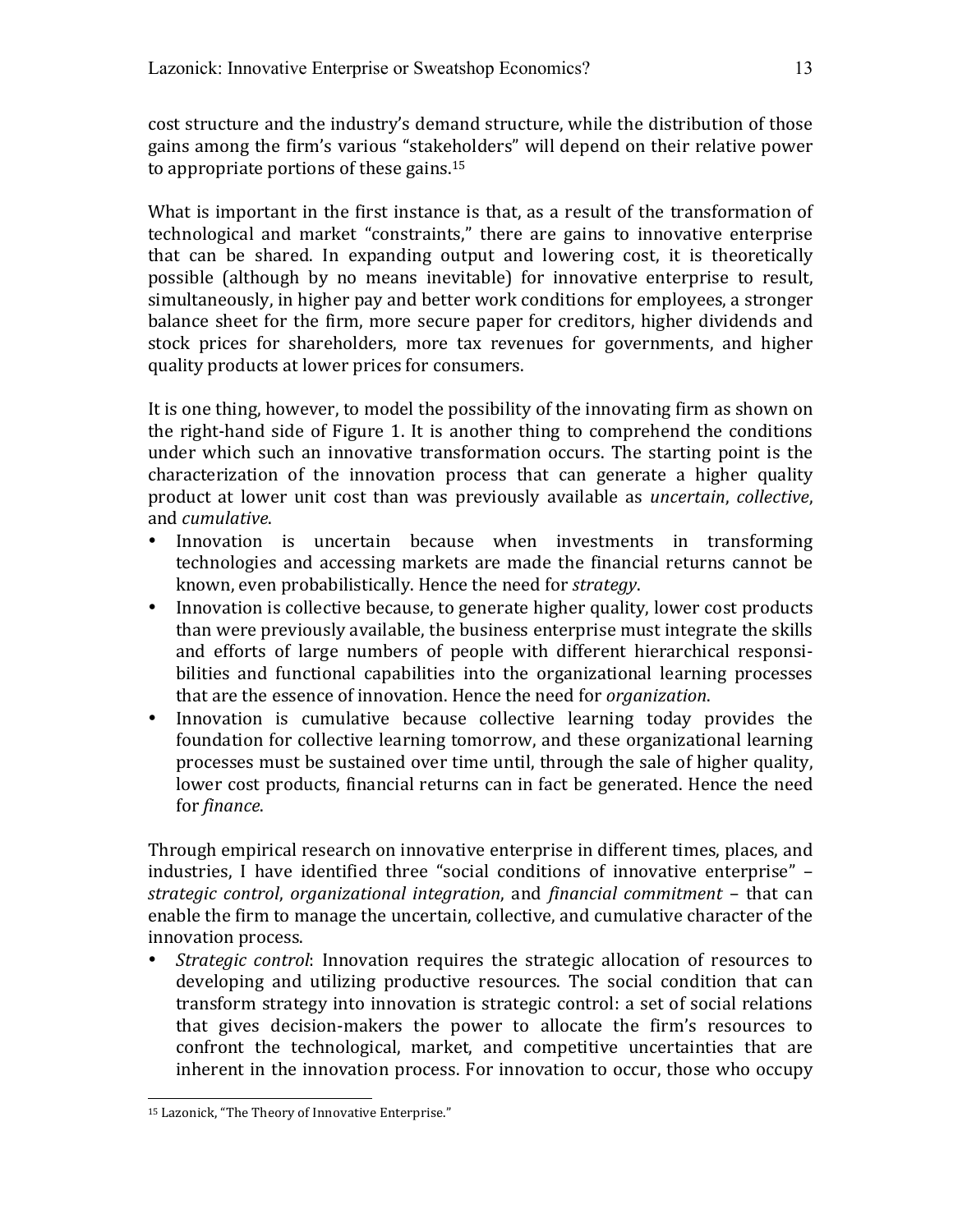strategic decision-making positions must have both the abilities and incentives to allocate resources to innovative investment strategies. Their abilities to do so will depend on their knowledge of how the current innovative capabilities of the organization over which they exercise allocative control can be enhanced by strategic investments in new, typically complementary, capabilities. Their incentives to do so will depend on the alignment of their personal interests with the interests of members of the business organization over which they preside in attaining and sustaining its competitive advantage.

- *Organizational integration*: The implementation of an innovative strategy requires organization. The social condition that can transform organization into innovation is organizational integration: a set of social relations that creates incentives for people with different hierarchical responsibilities and functional capabilities to apply their skills and efforts to strategic objectives. The need for organizational integration derives from the developmental complexity of the innovation process, creating the need for organizational learning, combined with the imperative to secure high levels of utilization of innovative investments if the high fixed costs of these developmental investments are to be transformed into low unit costs. Modes of compensation in the forms of work satisfaction, promotion, remuneration, and benefits are important instruments for integrating individuals into the organization. To generate innovation, however, a mode of compensation cannot simply manage the labor market by attracting and retaining employees. It must also be part of a reward system that manages the learning processes that are the essence of innovation; the compensation system must motivate employees as individuals to engage in collective learning over a sustained period of time.
- *Financial commitment*: For this collective learning to cumulate over time requires the sustained commitment of financial resources to keep the learning organization intact. The social condition that can transform finance into innovation is financial commitment: a set of social relations that ensures the allocation of funds to sustain the cumulative innovation process until it generates financial returns. What is often called "patient" capital enables the capabilities that derive from collective learning to cumulate over time, notwithstanding the inherent uncertainty that the innovation process entails. Internal revenues are generally a critical form of financial commitment. Such "inside capital" must often be supplemented by external sources of finance such as stock issues, bond issues, or bank debt that, in different times and places, may be more or less committed to sustaining the innovation process.

The "social conditions of innovative enterprise" (SCIE) perspective asks how and under what conditions the exercise of strategic control ensures that the enterprise seeks to grow using the collective processes and along the cumulative paths that are the foundations of its distinctive competitive success.<sup>16</sup> Of central importance to

<sup>&</sup>lt;sup>16</sup> The SCIE perspective has an affinity to the "dynamic capabilities" approach to business management. See David J. Teece, *Dynamic Capabilities and Strategic Management: Organizing for Innovation and Growth*, Oxford University Press, 2009; Lazonick, "Innovative Enterprise and Historical Transformation."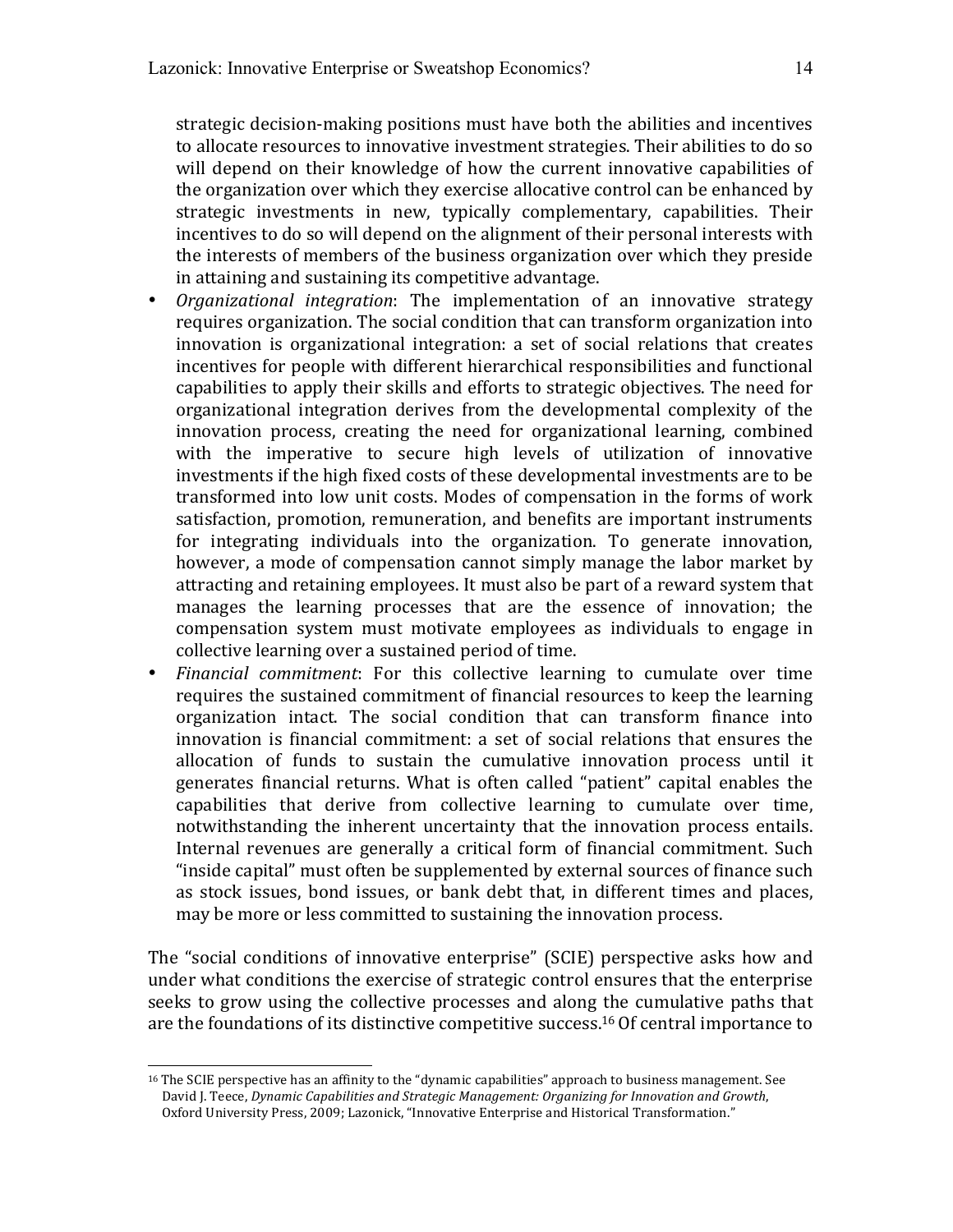the accumulation and transformation of capabilities in knowledge-intensive industries is the *skill base* in which the firm invests in pursuing its innovative strategy. 

At any point in time a firm's functional and hierarchical division of labor defines its skill base.<sup>17</sup> In the effort to generate collective and cumulative learning, those who exercise strategic control can choose how to structure the skill base, including what types of employees (e.g., white-collar versus blue-collar) are integrated into the organizational learning processes and how employees move around and up the enterprise's functional and hierarchical division of labor over the course of their careers. At the same time, however, the organization of the skill base will be constrained by both the particular learning requirements of the industrial activities in which the firm has chosen to compete and the alternative employment opportunities of the personnel whom the firm wants to employ.

The innovative enterprise requires that those who exercise strategic control be able to recognize the competitive strengths and weaknesses of their firm's existing skill base and, hence, the changes in that skill base that will be necessary for an innovative response to technological opportunities and competitive challenges. These strategic decision-makers must also be able to mobilize committed finance to sustain investment in the skill base until it can generate innovation – that is, higher quality, lower cost products than were previously available.

# **3. From the Wealth of Nations to the Visible Hand**

 

At the 1961 meeting of the American Economic Association, Paul Samuelson's presidential address, entitled "Economists and the History of Ideas," relegated major figures in the history of economics such as Adam Smith, David Ricardo, Karl Marx, John Stuart Mill, and Alfred Marshall to mere footnotes.<sup>18</sup> His message was that whatever ideas one could find in the history of economic thought, current economic thinking, as propounded by his colleagues assembled in the audience, had retained those contributions that had scientific merit while rejecting those that did not.

"Ours is an uncertain truth and economic scholars are humble about its precision," Samuelson told his congregation, "but our humbleness is built out of knowledge, not out of ignorance." What need did they have either for the study of the history of economic ideas or validation from a wider community that the ideas that they currently espoused made sense? All that was necessary was that the economics profession was in agreement about what was knowledge and what was ignorance, As Samuelson concluded his address: "In the long run, the economic scholar works

<sup>&</sup>lt;sup>17</sup> William Lazonick, "Organizational Learning and International Competition," in Jonathan Michie and John Grieve Smith, eds., *Globalization, Growth, and Governance*, Oxford University Press, 1998: 204-238; William Lazonick, "The Innovative Firm," in Jan Fagerberg, David Mowery, and Richard Nelson, eds., *The Oxford* Handbook of Innovation, Oxford University Press: 2005: 29-55; Lazonick, "The Chandlerian Corporation."

<sup>&</sup>lt;sup>18</sup> Paul Samuelson, "Economists and the History of Ideas," *American Economic Review*, 52, 1, 1962: 1-18.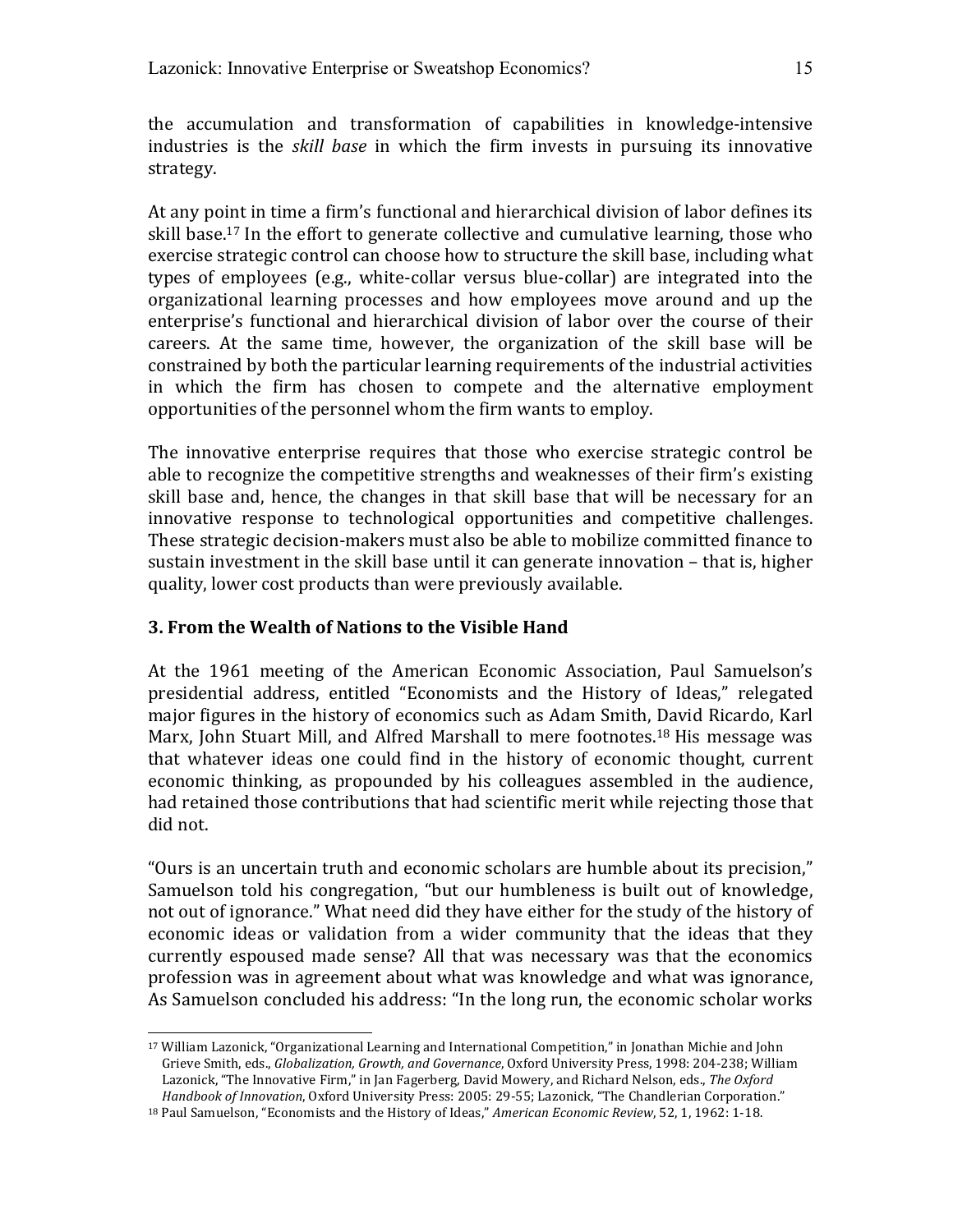for the only coin worth having – our own applause."<sup>19</sup>

The economics profession's self-satisfied attitude may explain why in the late 1970s when, as a junior faculty member in the Harvard economics department I decided to teach a graduate course in the history of economic thought, I was told that no one had taught such a course, graduate or undergraduate, at Harvard for about a decade. I offered the course out of the conviction that the prevailing economic orthodoxy has indeed ignored, or remained ignorant of, most of the best ideas in the history of economics, retaining much that was nonsense, albeit increasingly highly mathematized nonsense. This section of the essay provides a quick tour of what I have learned from the history of economic ideas from Smith's *The Wealth of Nations* to Chandler's *The Visible Hand* that is relevant for building a theory of innovative enterprise. One can garner useful knowledge from these ideas by, in all cases, placing them in their historical contexts and by, in some cases, understanding why major thinkers misinterpreted important aspects of the reality that they were seeking to explain.

Adam Smith (1723-1790) is best known for his argument in his 1776 book *An Inquiry into the Nature and Causes of the Wealth of Nations* that an economy in which individual self-interest determines the allocation of resources results in the highest common good. Or as Smith puts it in his only use of the phrase "the invisible hand" in *The Wealth of Nations*, "by directing that industry in such a manner as its produce may be of the greatest value, he [an enterprising individual] intends only his own gain, and he is in this, as in many other cases, led by an invisible hand to promote an end which was no part of his intention."<sup>20</sup>

But how does an enterprising individual direct an "industry in such a manner as its produce may be of the greatest value"? Smith opens *The Wealth of Nations* with a chapter "Of the Division of Labour" in which he argues that the key to increasing productivity is a more specialized division of labor, and that the condition that enables a more specialized division of labor is "the extent of the market." The greater the extent of the market, the more the opportunity for specializing labor in defined tasks with the capitalist employer acting as what we would today call the "systems integrator" to turn the subcomponents into a final product for sale on the market. To illustrate this process of productivity-enhancing division of labor, Smith uses the "very trifling" business of pin manufacture because there, he argues, the simplicity of the various tasks permit the intricate division of labor to be observed in one workplace rather than in number of vertically specialized workplaces.<sup>21</sup>

But what for an individual manufacturing enterprise or vertically specialized industry (perhaps located in an industrial district, as Alfred Marshall would a

<sup>19</sup> Ibid., p. 18.

<sup>&</sup>lt;sup>20</sup> Adam Smith, An Inquiry into the Nature and Causes of the Wealth of Nations, fifth edition (edited by Edwin Cannan), Methuen, 1904, p. 421

<sup>21</sup> Ibid, pp. 5-6.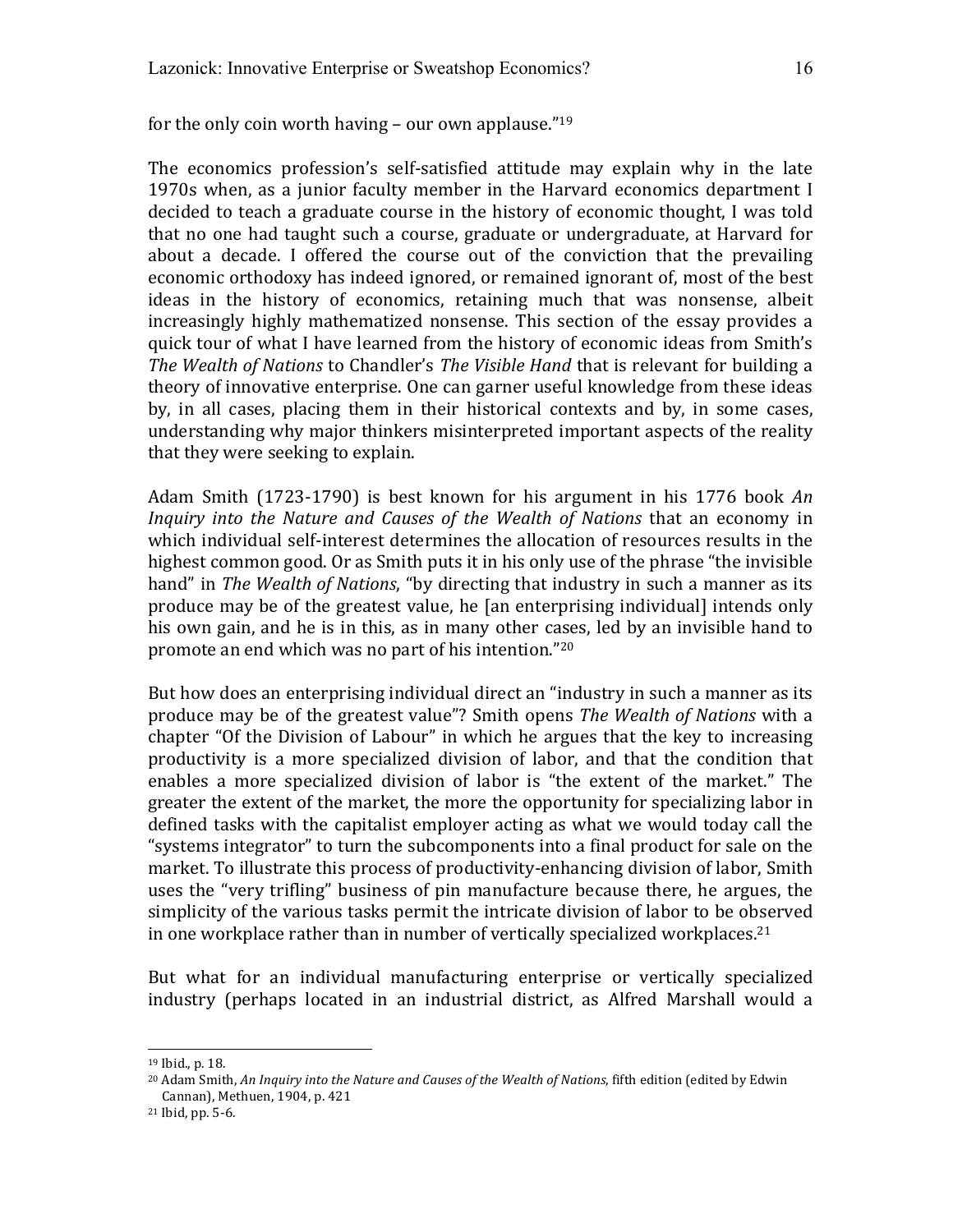century later observe<sup>22</sup>) determines the "extent of the market"? The Wealth of *Nations* was an argument for dismantling the mercantilist institutions that the British nation had built up over the previous 200 years, with large joint-stock monopolies such as the East India Company, Royal African Company, and Hudson's Bay Company, not to mention the Bank of England, playing integral roles in the process. Yet it was this business system, linked with protectionist policies based on national power that, by the time Smith was writing, placed global markets so extensively under British control.<sup>23</sup> If, as Smith argued, the extent of the market was the key to raising productivity through division of labor, then producers located in Britain benefited from its national power.

In 1841 when the industrial revolution of the previous 60 years had greatly increased Britain's wealth, the German economist Friedrich List (1789-1846) would argue in *The National System of Political Economy*, with reference to British invocation of Smithian theory to advocate international free trade, that "it is a very common clever device that when anyone has attained the summit of greatness, he kicks away the ladder by which he climbed up, in order to deprive others of the means of climbing up after him."<sup>24</sup> Drawing inspiration from Alexander Hamilton, a founding father of the United States, who published his *Report of Manufactures* in 1790, and a U.S. economist Daniel Raymond, with publications in the 1820s, List articulated the "infant-industry" argument for tariff protection.<sup>25</sup> This argument posits that it requires time for a manufacturing industry in a less developed nation to attain the productivity levels of one in an already developed nation, and to permit this "growing-up" process to take place the less-developed nation must give its domestic industry privileged access to the domestic market.

In this regard, the theory of innovative enterprise outlined above is highly relevant. Just as an innovative enterprise tends to be at a competitive disadvantage at a low level of output compared with established competitors (see the right-hand side of Figure 1), and needs privileged access to resources in the forms of integrated labor and committed finance to generate a competitive product, so too for a young industry in a less-developed nation. In fact, I have argued that a national manufacturing industry that engages in learning with the benefit of protected markets may go beyond merely imitation of the production methods of the world leader to engage in "indigenous innovation" that, once the learning has been done, can give it a source of distinct competitive advantage on global markets.<sup>26</sup>

<sup>&</sup>lt;sup>22</sup> See the discussion below.

<sup>&</sup>lt;sup>23</sup> William Lazonick, *Business Organization and the Myth of the Market Economy*, Cambridge University Press, 1991, ch. 1.

<sup>&</sup>lt;sup>24</sup> Friedrich List *The National System of Political Economy*, Longmans, Green, 1909, p. 295 at oll.libertyfund.org/titles/315.

<sup>&</sup>lt;sup>25</sup> Ha-Joon Chang, *Kicking Away the Ladder: Development Strategy in Historical Perspective*, Anthem, 2002, ch. 2.

<sup>&</sup>lt;sup>26</sup> William Lazonick and William Mass, "Indigenous Innovation and Industrialization: Foundations of Japanese Development and Advantage," in Association for Japanese Business Studies, *Best Papers 1995*, Ann Arbor 1995; William Lazonick, "Indigenous Innovation and Economic Development: Lessons from *China's Leap into* the Information Age," Industry & Innovation, 11, 4, 2004: 273-298.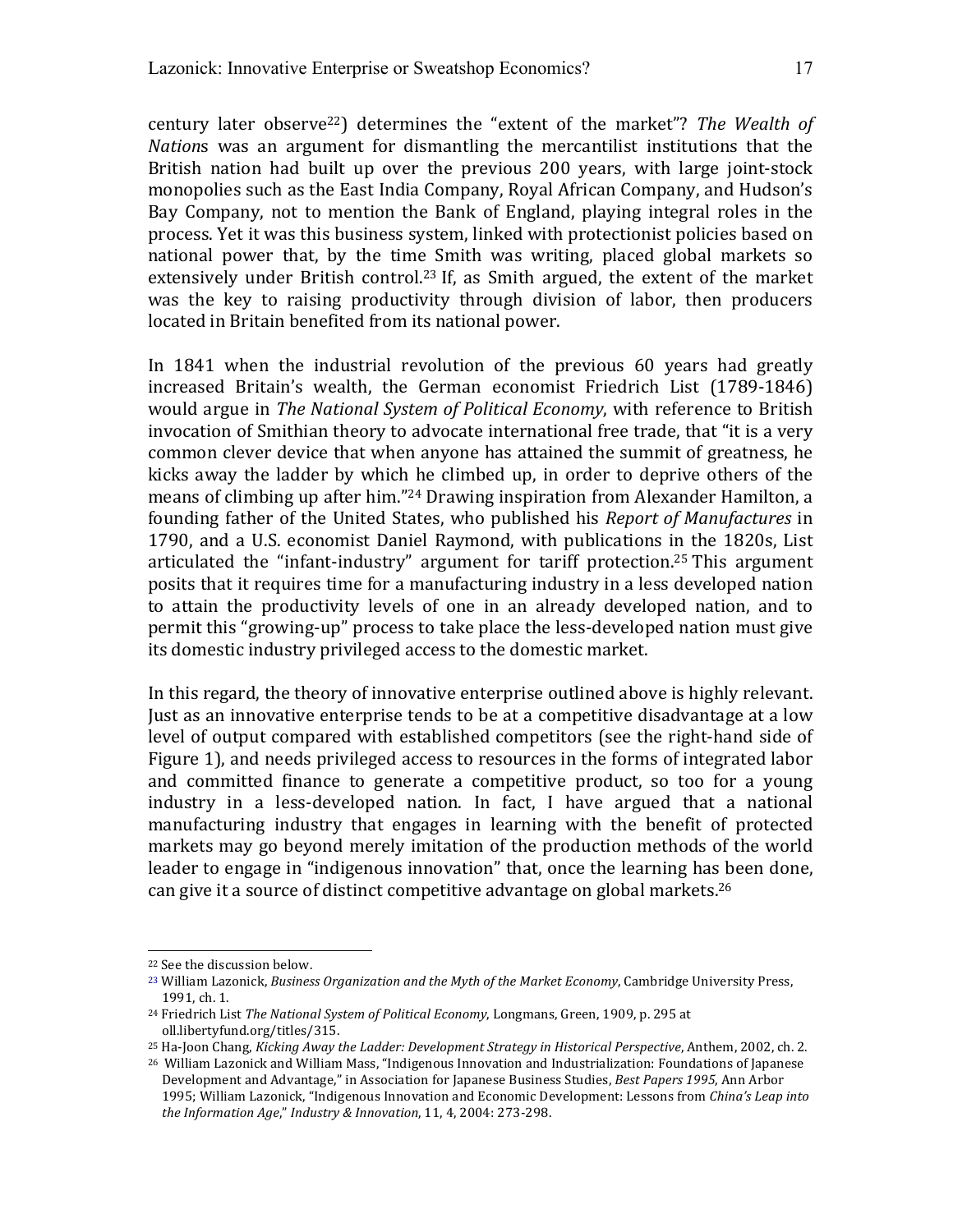In the production process itself, productivity depends on a combination of skill and effort on a given technology and the skill-displacing/effort-saving characteristics of new technology.<sup>27</sup> It has been argued that the extreme specialization that Smith described in his pin-making example  $-$  "one man draws out the wire; another straights it; a third cuts it; a fourth points it; a fifth grinds it at the top for receiving the head; to make the head requires two or three distinct operations; to put it on is a peculiar business; to whiten the pins is another; it is even a trade by itself to put them into the paper..."<sup>28</sup> – might result in such extreme stultification of the workers' capabilities that it might actual reduce productivity. <sup>29</sup> Under such circumstances, the only way to raise productivity would be for the employer to somehow increase the work effort per unit of time supplied by the people whom he has hired. Moreover, in using an example of unmechanized production on the eve of the world's first industrial revolution, Smith did not deal with the potential for skill-displacing and/or effort-saving mechanization to raise productivity.

For this analysis, we must look to the work of Karl Marx (1818-1883), who more than any other economist placed the interaction of technological change (forces of production) and work effort (relations of production) at the center of his theoretical framework.<sup>30</sup> In arguing that the sources of productivity can be found not in the process of market exchange but in the process of capitalist production, Marx originated a critique of the theory of the market economy that remains as relevant today as it was in the 19th century. And in focusing on investments in productive capabilities and the management of the labor force, Marx provided a substantive theory of how the capitalist enterprise generates productivity  $-$  even though, as I explain below, key arguments that he made about how capitalist employers extracted unremunerated labor effort  $-$  that is, surplus value  $-$  from production workers in the British industrial revolution were empirically misleading or in some cases wrong.

In *Capital, Volume* 1,<sup>31</sup> Marx constructs the general equilibrium system of market exchange on the basis of *the labor theory of value*, in the tradition of the classical economists, especially David Ricardo.<sup>32</sup> Marx argues that in a general equilibrium of market exchange capitalism presents itself as "a very Eden of the innate rights of man" because all parties can exchange commodities, including the commodity "labor power," at their own free will.<sup>33</sup> A century after Marx wrote *Capital*, Milton Friedman would encapsulate this ideology of the market economy in his tract, *Capitalism and Freedom* (without, of course, invoking the labor theory of value) while subordinating production to the market through the theory of the firm in

<sup>&</sup>lt;sup>27</sup> William Lazonick, *Competitive Advantage on the Shop Floor*, Cambridge University Press, 1990.

<sup>&</sup>lt;sup>28</sup> Smith, *Wealth of Nations*, Volume 1, p. 6.

<sup>&</sup>lt;sup>29</sup> Nathan Rosenberg, "Adam Smith on the Division of Labour: Two Views or One?" *Economica*, New Series, 32, 126, 1965: 127-139.

<sup>&</sup>lt;sup>30</sup> Lazonick, *Competitive Advantage on the Shop Floor*, ch. 1-2.

<sup>&</sup>lt;sup>31</sup> Karl Marx, *Capital: A Critique of Political Economy*, Volume 1, at http://www.marxists.org/ archive/marx/works/download/pdf/Capital-Volume-I.pdf.

<sup>&</sup>lt;sup>32</sup> David Ricardo, *On the Principles of Political Economy and Taxation*, John Murray, 1817.

<sup>33</sup> Marx, *Capital:* Volume 1, p. 123.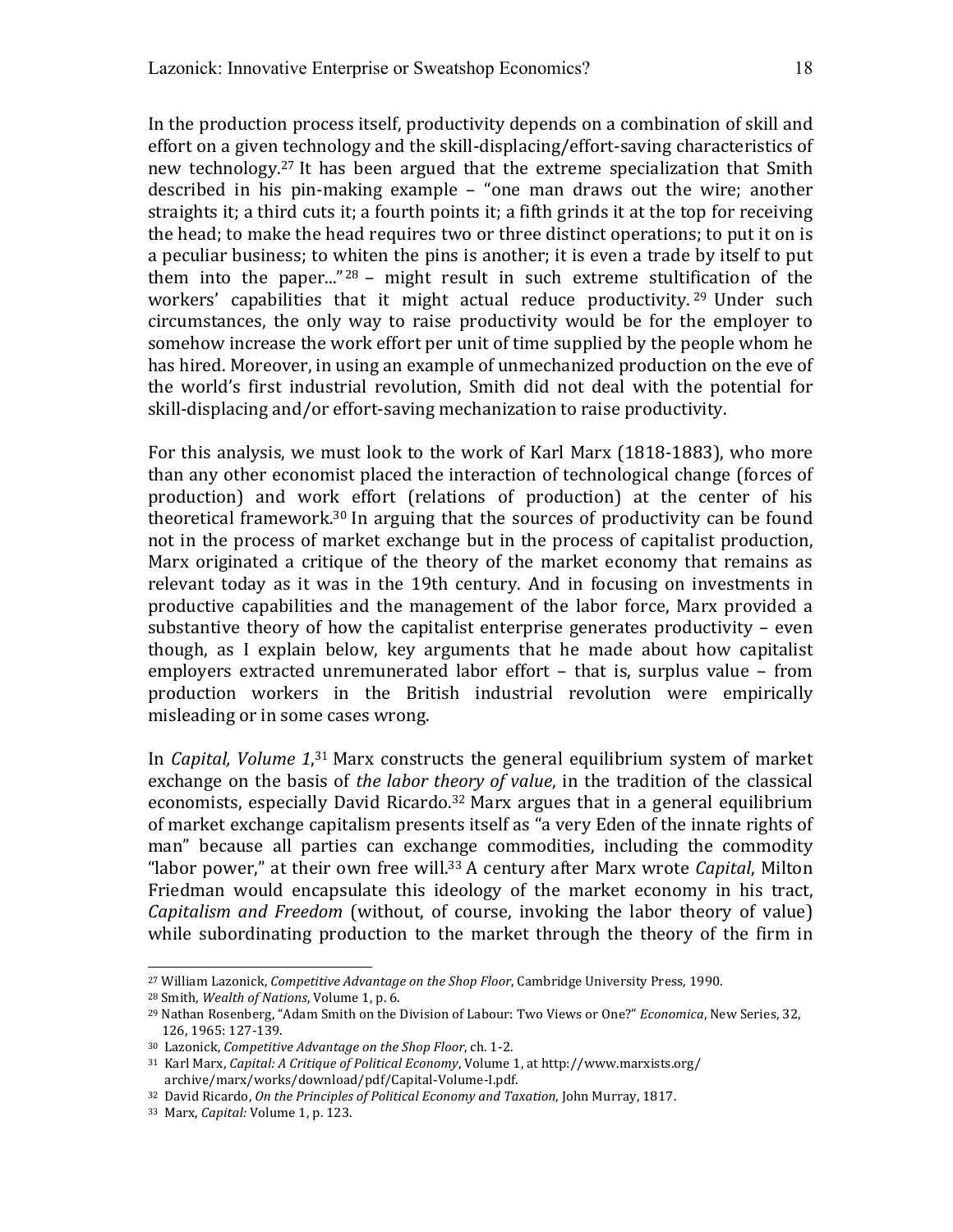perfect competition, or what as we have seen should be called the theory of the unproductive firm, or the sweatshop. $34$ 

In Parts 1 and 2 of *Capital*, Marx begins the analysis of the capitalist system by laying out the logic of a general equilibrium system of exchange based on labor values so that he could then demonstrate that capitalism does not in fact operate according to the ideology of "Freedom, Equality, Property and Bentham" that market exchange appears to offer.<sup>35</sup> In asking how capitalists could extract profits out of a supposed general equilibrium of market exchange, Marx argues that a theory of how capitalism generates productivity has to be rooted in *a* theory of *organized production*. It is only in a theory of production – i.e., in a theory of the firm – that one can discover the sources of *surplus value*.

Fundamental to Marx's theory of surplus value is the distinction between the commodity "labor power," which the worker sells to the capitalist employer in exchange for a wage, and "labor effort," which represents the actual amount of labor services that the worker performs in production. For a given wage, labor effort supplied in production will depend on the number of hours worked per day as well as the expenditure of labor effort per unit of time. Marx argued that the tendency of capitalist development was to generate a "reserve army" of unemployed labor that would keep wages at a culturally determined minimum while giving capitalist employers the power to extract high levels of labor effort, and hence surplus value, from their employees in the production process.<sup>36</sup>

For Marx, the major factor in creating an industrial reserve army was labor-saving technological change. It not only displaced workers, adding to the reserve army, but also replaced their skills, thus undermining craft unions and increasing the power of the employer to extract unremunerated labor effort from the worker now more easily replaceable – in the production process. Marx argued that, even with legislation that capped the length of the working day, capitalists could use technology to enhance their ability to extract labor effort, the value of which was in excess of the amount that had to be paid to labor as daily wages. The dependence of the worker on wage-labor for survival combined with the introduction of skilldisplacing machinery was, according to Marx, the basis for the appropriation of labor effort that was the source of surplus value, or capitalist profit.

"Marxian exploitation" was and remains a source of profit in sweatshops and many other types of workplaces, although these tend to be in workplaces in which advanced technology has *not* been introduced. In the cases of the most technologically advanced workplaces, in *Capital* Marx's case in point is the allegedly destructive impact of the introduction of the "self-acting mule"  $-$  the central and most sophisticated technology of the 19th British cotton textile factory – on the employment and unionization of skilled adult-male workers known as

<sup>&</sup>lt;sup>34</sup> Milton Friedman, *Capitalism and Freedom*, University of Chicago Press, 1962.

<sup>&</sup>lt;sup>35</sup> Marx, *Capital:* Volume 1, p. 123.<br><sup>36</sup> Ibid., ch. 25.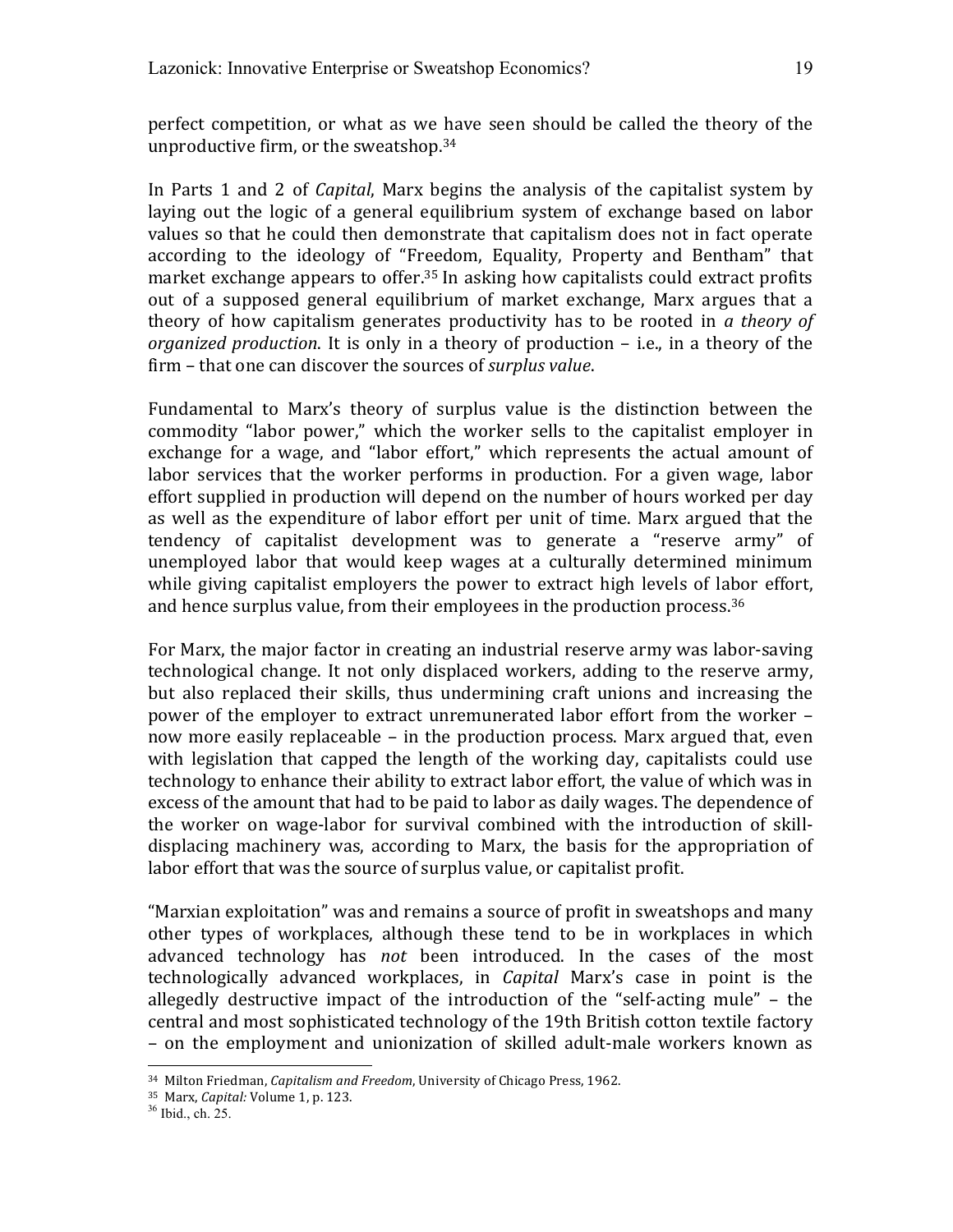mule spinners. Drawing heavily on the pronouncements of Andrew Ure, an expert on, but apologist for, the British factory system, Marx argues that by the 1840s the adoption of the self-acting mule had taught the mule spinners the folly of trade unionism and had made it possible to replace the adult males who had ruled the occupation before the spinning machines had been made "self-acting" with women and children who received lower wages and had less collective power than the men<sub>.37</sub>

The case of the self-acting mule is a great story for proving the tendency of capitalism to subject even the most skilled workers to Marxian exploitation during the British industrial revolution. The problem is that, contrary to Marx (and his source, Ure), the introduction and diffusion of the more automated technology did not undermine the position of the adult-male mule spinners in the production process.  $38$  Well into the  $20<sup>th</sup>$  *century*, adult-male mule spinners, known as "minders," remained the principal workers on the "self-acting" machines, and indeed by the last decades of the  $19<sup>th</sup>$  century had one of the best-organized and best-financed craft unions in Britain.<sup>39</sup> More generally, even in the presence of factory automation, skilled shop-floor workers remained central to British manufacturing into the second half of the  $20<sup>th</sup>$  century.<sup>40</sup>

An understanding of where Marx went wrong is of substantial relevance for understanding the sources of productivity growth in the capitalist economy, not only in his time but also in ours. The mechanization of certain motions on mule spinning machines that led them to be described as "self-acting" still left a number of other functions to be performed that required the constant attention of experienced workers. In addition, in the British textile factories throughout the  $19<sup>th</sup>$ and well into the  $20<sup>th</sup>$  century, the minders were directly responsible for hiring, training, supervising, and paying junior workers known as piecers, some of whom might one day ascend to a minder position. The earnings of the minders were highly regulated by union-bargained wage lists that spelled out in great detail the relation between productivity and pay.

This cooperation between employers and employees both raised productivity in the British cotton textile factories, while sharing gains between them in ways that could broadly be described as equitable. Problems for the British cotton textile industry arose, however, with the introduction of effort-saving technologies abroad that depended much more than in Britain on the role of managerial, as distinct from shop floor, organization to develop and utilize the new technologies.<sup>41</sup> But with the rise of "managerial capitalism," the principle of capitalist development

 <sup>37</sup> Ibid., ch. 15.

<sup>&</sup>lt;sup>38</sup> William Lazonick, "Industrial Relations and Technical Change: The Case of the Self-Acting Mule," *Cambridge Journal of Economics*, 3, 3, 1979: 231-262. 

<sup>&</sup>lt;sup>39</sup> Lazonick *Competitive Advantage*, chs. 3-5.

<sup>&</sup>lt;sup>40</sup> Bernard Elbaum and William Lazonick, eds., *The Decline of the British Economy*, Oxford University Press, 1986.

<sup>&</sup>lt;sup>41</sup> William Mass and William Lazonick, "The British Cotton Industry and International Competitive Advantage: The State of the Debates," Business History, 32, 4, 1990: 9-65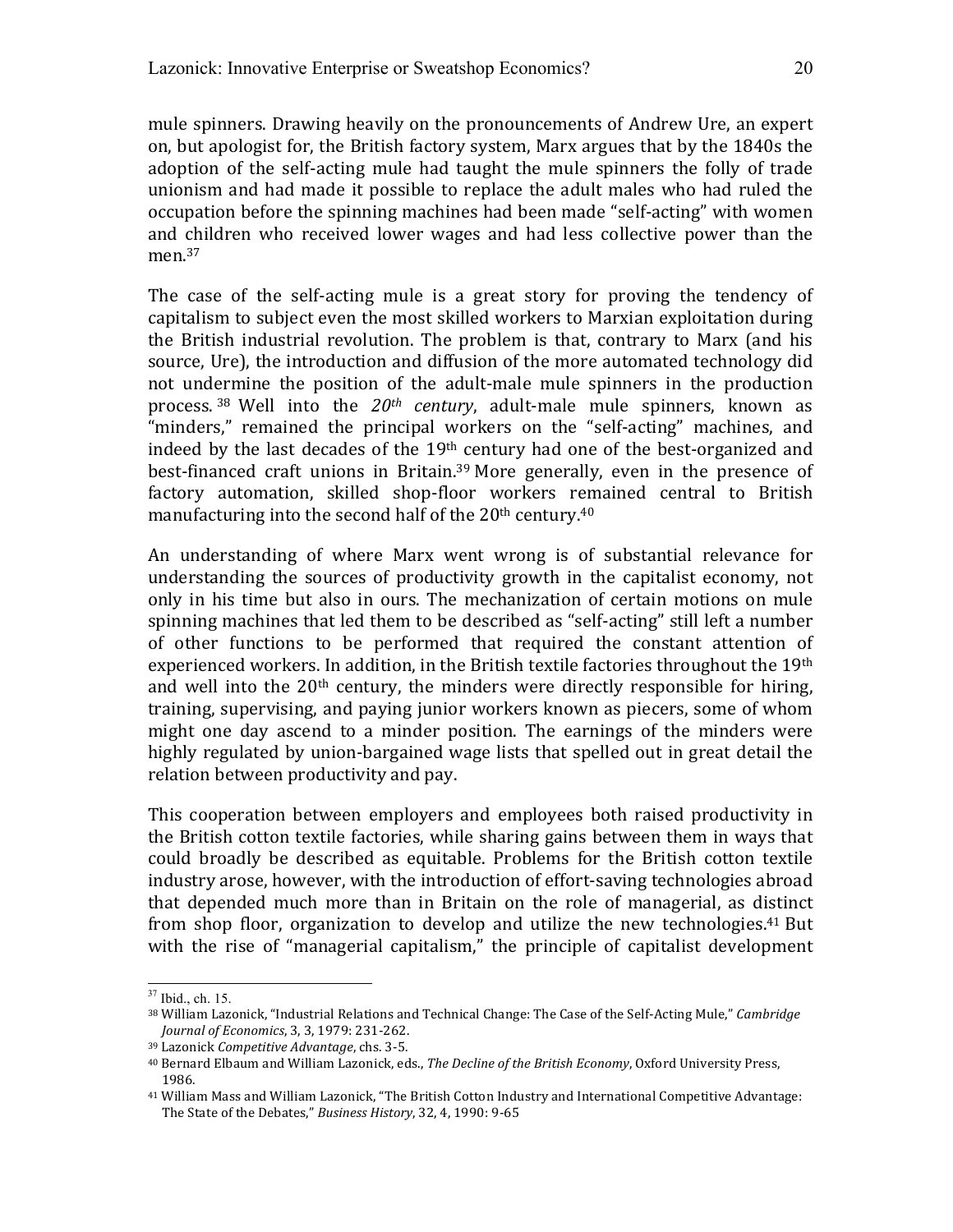would remain the same: *Capitalist enterprise generates higher quality, lower cost products* by sharing the value gains with its leading groups of employees whose *contributions of skill and effort are essential to the generation of those productivity gains*. 42

Marx also overemphasized the monopoly power that British factory capitalists exercised over the labor force. Writing *Capital* in the 1850s and 1860s, Marx viewed the British cotton textile factories, which were enabling Britain to extend its lead as an industrial power, as "big business." Yet during this period and beyond, the British cotton textile industry, centered in the county of Lancashire, became increasingly vertically specialized between spinning mills and weaving mills, with large numbers of one-factory firms competing at each vertical layer. Individual towns in Lancashire became specialized on certain counts of yarn (from coarse to fine spinning) and certain qualities of cloth (also coarse to fine). Servicing these towns was a railway system that enabled the representatives of spinning firms and weaving firms to travel to the Manchester Exchange two times a week where the weaving firms would get orders from cloth merchants, most of them from foreign nations, and then give orders for yarn to spinning firms. The spinning-firm representatives would in turn, these orders in hand, take the train to Liverpool once a week to place orders for cotton of various grades and staples, grown mainly in the United States, Egypt, and India, delivered to the Liverpool Exchange by hundreds of cotton merchants from around the world. The largest firms in this structure of industrial organization were the converters, who printed large orders of cloth according to specifications from the cloth merchants, located in Manchester, but exporting to all parts of the globe.<sup>43</sup>

It was this type of industrial organization, vertically specialized and horizontally competitive, centered in a particular industrial district (in the case of cotton textiles, Lancashire) that by the third quarter of the  $19<sup>th</sup>$  century had given Britain title to being "the workshop of the world."<sup>44</sup> Alfred Marshall (1842-1924) made the analysis of these industrial districts central to his *Principles of Economics*, published in eight editions between 1890 and 1920.

*External economies of scale* enable many smaller competitors to participate in the growth of the productive capabilities of the industry as a whole. The external economies derive in part from the spreading out of the fixed costs of the industry  $infrastructure$  – for example, Lancashire's regional railway system that supported the vertical specialization of the industry described above. But more importantly external economies result from the accumulation of productive capabilities, embodied in a skilled labor force, on the local level. As Marshall puts it in his

<sup>&</sup>lt;sup>42</sup> Lazonick, *Competitive Advantage on the Shop Floor*; William Lazonick, *Organization and Technology in* Capitalist Development, Edward Elgar, 1992; William Lazonick, "Varieties of Capitalism and Innovative Enterprise," *Comparative Social Research*, 24, 2007: 21-69. 

<sup>43</sup> Douglas Farnie, *The English Cotton Industry and the World Market, 1815 to 1896*. Oxford University Press, 1979.

<sup>44</sup> See e.g, http://www.makingthemodernworld.org.uk/learning\_modules/history/02.TU.02/; http://www.bbc.co.uk/history/british/victorians/workshop\_of\_the\_world\_01.shtml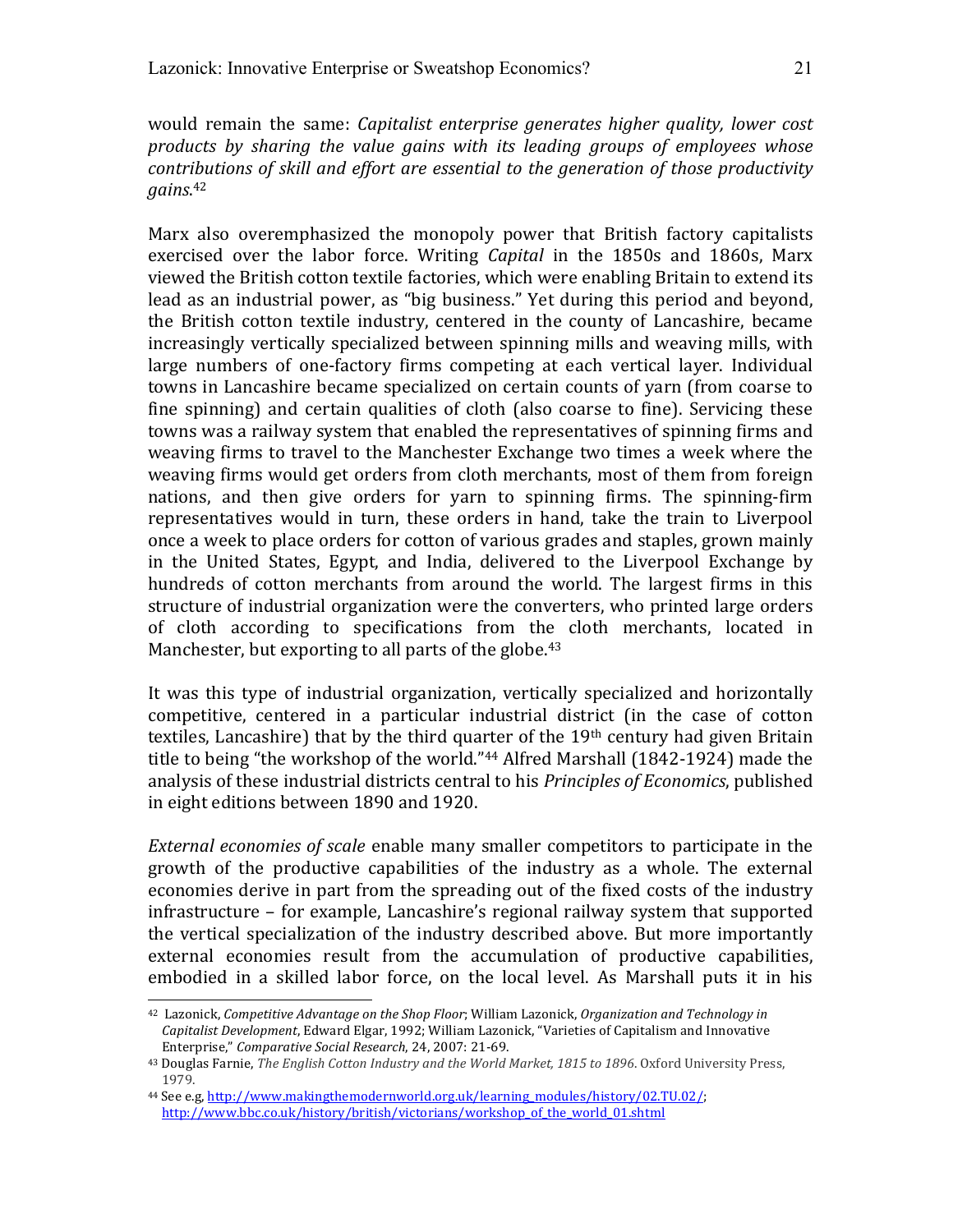chapter in *Principles* that focuses on "the concentration of specialized industries in particular localities":

When an industry has thus chosen a locality for itself, it is likely to stay there long: so great are the advantages which people following the same skilled trade get from near neighbourhood to one another. The mysteries of the trade become no mysteries; but are as it were in the air, and children learn many of them unconsciously. Good work is rightly appreciated, inventions and improvements in machinery, in processes and the general organization of the business have their merits promptly discussed: if one man starts a new idea, it is taken up by others and combined with suggestions of their own; and thus it becomes the source of further new ideas. And presently subsidiary trades grow up in the neighbourhood, supplying it with implements and materials, organizing its traffic, and in many ways conducing to the economy of its material. $45$ 

In contrast, *internal economies of scale* reflect the growth of the individual firm as the driver of the growth of its industry. Marshall provides a succinct analysis of the process in which "an able man, assisted by some strokes of good fortune" can build superior capabilities to the point at which "the increase in the scale of his business increases rapidly the advantages which he has over his competitors, and lowers the price at which he can afford to sell."<sup>46</sup> Marshall recognizes that if these internal economies of scale could persist long enough, then the firm could come to dominate its industry, but only, in his view, if the process "could endure for a hundred years." Long before that, Marshall argues, the firm's superior capabilities would be dissipated. Invoking the aphorism "shirtsleeves to shirtsleeves in three generations," Marshall doubts that the energy and creativity of the founder can be sustained by his familial successors, and hence, like trees in the forest, older firms will die and newer firms will take their place.<sup>47</sup> In Marshall's view, the growth of the firm is limited by the ability of successive generations of family owners to manage it.

Writing in Britain at a time when international industrial leadership was shifting to the United States, Germany, and (in textiles) Japan, what Marshall missed was the transcending of this "managerial limit" by the separation of ownership and control. On the one hand, he witnessed cotton textiles, a key industry for British employment and exports, expanding on the basis of external economies up until World War I. On the other hand, during the first decades of the  $20<sup>th</sup>$  century the separation of ownership and control in the new capital-intensive and science-based industries that were driving the second industrial revolution occurred much more

<sup>&</sup>lt;sup>45</sup> Alfred Marshall, *Principles of Economics*, 9<sup>th</sup> (variorum) edition, Macmillan, 1961, Bk. Four, Ch. 10.

<sup>46</sup> Ibid., p. 315.

<sup>47</sup> Ibid., p. 621.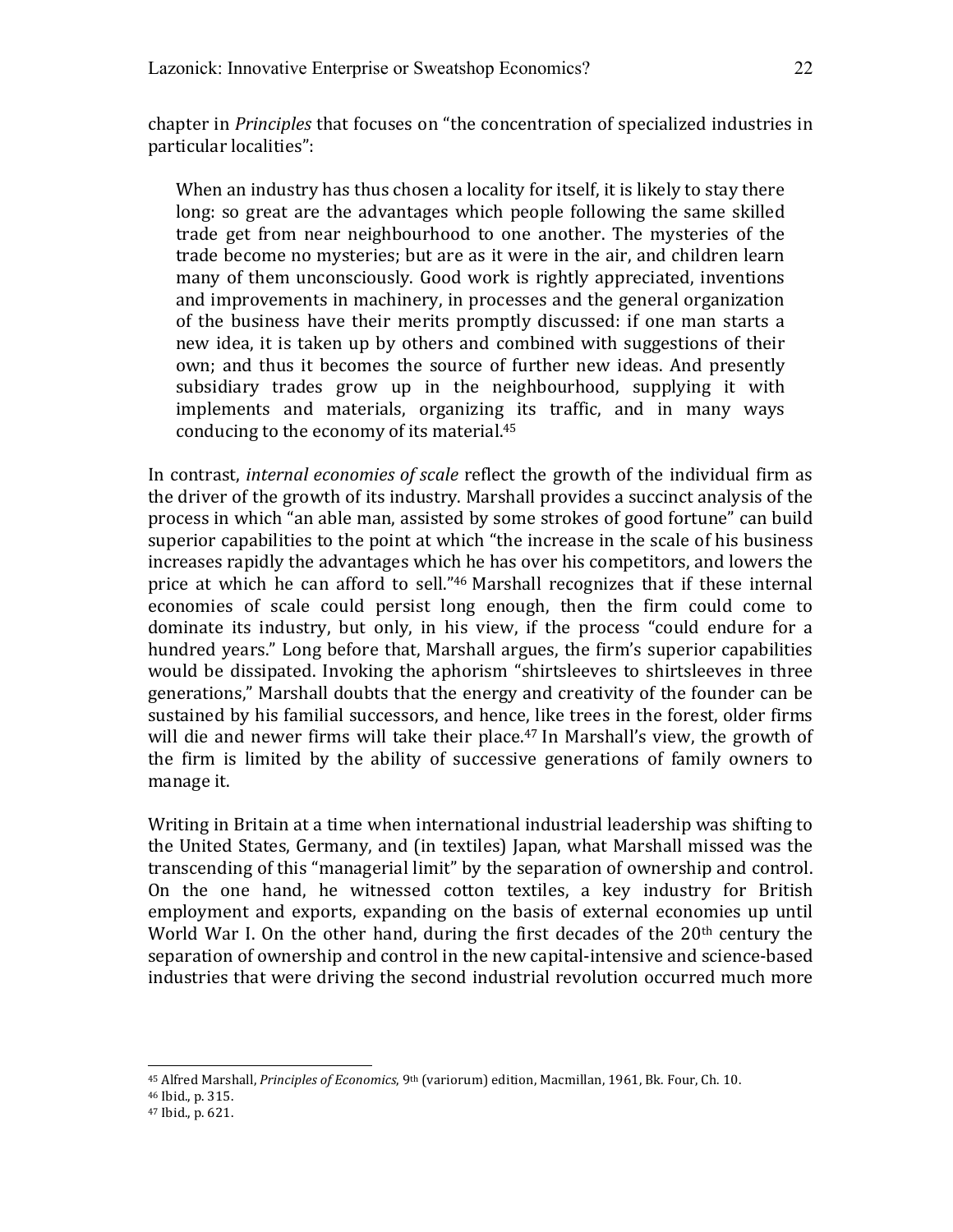slowly in Britain than in the United States.<sup>48</sup> As Chandler documents in *The Visible Hand*, by the 1920s in industries that were both knowledge-intensive and capitalintensive "the managerial revolution in American business" (to quote the book's subtitle) was complete.

The process of separating ownership and control in the United States began in the Great Merger Movement of the 1890s and early 1900s. The most successful mergers proved to be in those industries in which continuous product and process innovation and high-speed utilization of production and distribution facilities were most important for sustaining competitive advantage, and the most successful firms in those industries were the ones with superior managerial capabilities for the development and utilization of productive resources.

While the Great Merger Movement concentrated market shares, it also separated share ownership from managerial control. With J. P. Morgan taking the lead, Wall Street financed the mergers by selling to the wealthholding public the ownership stakes of the entrepreneurs who had built up their companies from new ventures into going concerns during the rapid expansion of the U.S, economy in the decades after the Civil War. The result, over the first three decades of the  $20<sup>th</sup>$  century, was the transfer of ownership of corporate assets from the original ownerentrepreneurs to an increasingly widely distributed population of shareholders. As a result, as business historians Thomas Navin and Marion Sears show, a market in industrial securities emerged.<sup>49</sup>

The rise of the large-scale industrial corporation, therefore, created the stock market, not vice versa. The enhanced dominance of the new combinations plus the backing of Wall Street encouraged private wealthholders to invest in industrial stocks. The result by the 1920s was a highly liquid market in industrial securities, thus making stock ownership all the more attractive.<sup>50</sup> Beyond the price of the stock, shareholding did not require that the new "owners" make any further commitments of time, effort, or finance to the firms in which they had bought shares.

In contrast to the owner-entrepreneurs who, as direct investors, had built the new public corporations into going concerns, the new shareholders were portfolio investors. The purchase of common shares did not in general finance new investments in organization and technology. In newly listed companies, stock issues financed the retirement of the old owners from the industrial scene. Going forward, the stringent listing requirements of the New York Stock Exchange (NYSE), on which the major U.S. corporations were traded, meant that the firms

<sup>&</sup>lt;sup>48</sup> William Lazonick, "Strategy, Structure, and Management Development in the United States and Britain," in Kesaji Kobayashi and Hidemasa Morikawa, eds., *Development of Managerial Enterprise*, University of Tokyo Press, 1986: 101-146; Chandler, *Scale and Scope*.

<sup>&</sup>lt;sup>49</sup> Thomas R. Navin and Marion V. Sears, "The Rise of a Market for Industrial Securities, 1887–1902," *Business History Review,* 29, 2, 1955: 105–38.

<sup>50</sup> Mary O'Sullivan, "The Expansion of the U.S. Stock Market, 1885-1930: Historical Facts and Theoretical Fashions," *Enterprise & Society*, 8, 3, 2007: 489-542.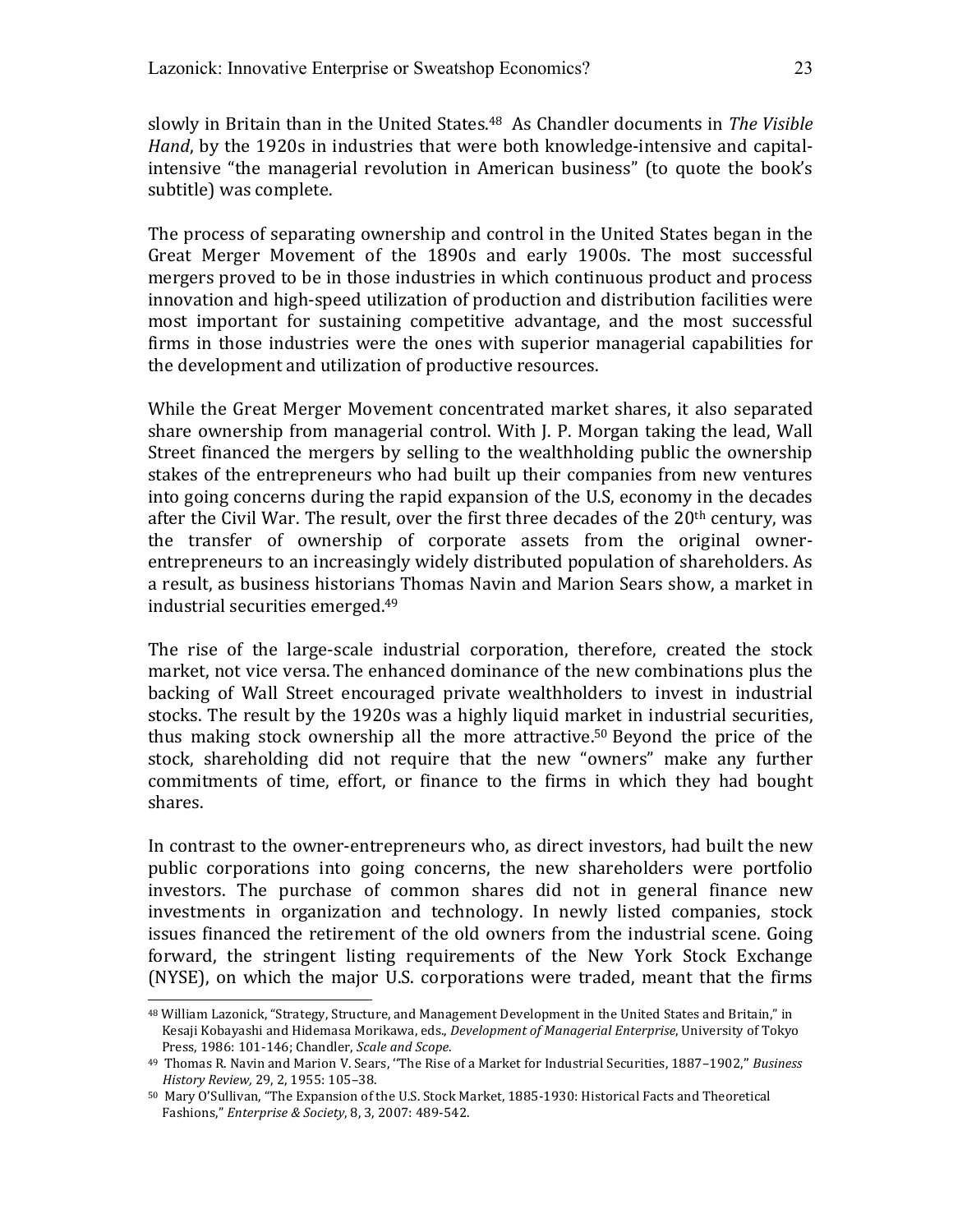had a record of profitability and significant capitalization when their shares were made available to the public. Hence the top executives of these corporations could expect that, even after paying dividends, they would control a stream of earnings that would provide committed finance for sustained investment in the corporation's productive capabilities. The main financing role of Wall Street was to float long-term bond issues that, in making these investments, enabled these corporations to leverage their retained earnings.

The separation of ownership from control that occurred in U.S. industrial enterprises at the turn of the twentieth century enhanced the managerial capabilities of dominant firms. When these companies went public, they already had in place powerful managerial organizations that enabled salaried executives to take over strategic control from the retiring owner-entrepreneurs. By reducing the possibility of familial nepotism in top-management succession, the removal of proprietary control opened up new opportunities for upward mobility for career managers that helped to ensure the commitment of these managers to the long-run productive performance of their particular firms.<sup>51</sup>

Over the course of their careers, these salaried managers, increasing numbers of whom in the first decades of the twentieth century held engineering or advanced business degrees, developed irreplaceable knowledge of their firms' technological capabilities and organizational structures. These managers, their upward mobility unimpeded by family control, increasingly rose to top-management positions in major industrial firms. Not coincidentally, the first decades of the twentieth century also saw the dramatic transformation of the U.S. system of higher education away from the elite British model with its aristocratic pretensions - which impeded the separation of ownership and control in Britain  $-$  to one that serviced the growing needs of U.S. industrial corporations for professional, technical, and administrative personnel.52

From the perspective of sustained industrial innovation, therefore, the key impact of the separation of ownership from control in the United States was to overcome the *managerial constraint* on the building of organizational capabilities and the growth of the firm. Moreover, the way in which ownership was separated from control enhanced the access of these firms to committed finance, rooted in retained earnings and supplemented by bond issues, to fund investments in organization and technology. The managerial revolution in American business was a powerful engine of economic growth, especially in corporations that invested in deep technological capabilities. Even in the Great Depression, when, for lack of product demand, major industrial corporations laid off production workers, they continued

<sup>51</sup> Lazonick "Strategy, Structure, and Management Development."

<sup>52</sup> Ibid.; David F. Noble, *America by Design: Science, Technology, and the Rise of Corporate Capitalism*, Knopf, 1979; Louis Ferleger and William Lazonick, "Higher Education for an Innovative Economy: Land-Grant Colleges and the Managerial Revolution in America" *Business and Economic History*, 23, 1, 1994: 116-128.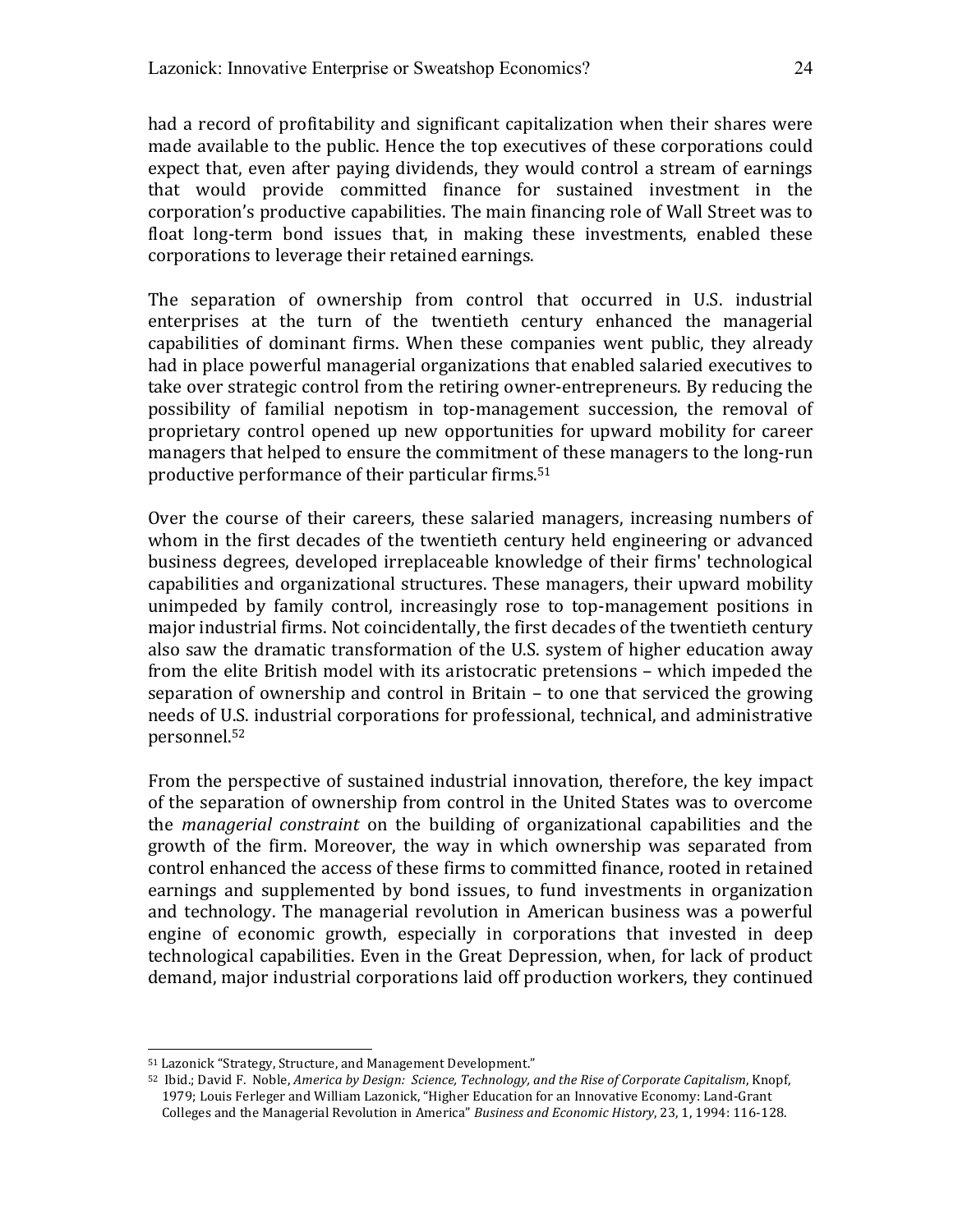to invest in their research capabilities.<sup>53</sup> During World War II and the post-war decades, these investments enabled U.S. industrial corporations to be integral to what in 1961 President Dwight Eisenhower would call the "military-industrial complex."54

Attempts by contemporary American economists to analyze the transformation of the governance of U.S. business in the first decades of the  $20<sup>th</sup>$  century failed to comprehend the significance of the managerial revolution. In *The Instinct of Workmanship and the State of the Industrial Arts*,<sup>55</sup> Thorstein Veblen (1857-1929) argues that the creative effort that people exercise in their work is important to their well-being, contrary to the standard assumption among economists that work is a disutility, done only to earn a living. He contends that big business stifles the instinct of workmanship because "absentee owners," acting like monopolists, engage in the "conscientious withdrawal of efficiency," restricting output to raise price.<sup>56</sup> In *The Engineers and the Price System*, a series of articles first published in 1919,<sup>57</sup> Veblen avers that to remedy this situation, U.S. engineers should take a cue from the Soviet revolution by taking control of industry.

With Chandler's historical account of the managerial revolution in American business still decades in the future, what Veblen did not realize was that, through the separation of ownership and control, the ascent of American engineers to positions of strategic control in the large U.S. industrial corporation was, by the 1910s, already well underway. The notion that "absentee owners" were undermining investments in productive capabilities is contradicted by the massproduction revolutions taking place in the first decades of the  $20<sup>th</sup>$  century, and by the growing roles of engineers in formulating corporate investment strategy and participating in the processes of organizational learning.

Indeed, by the 1920s, some economists were concerned that it was the holders of corporate shares who were being harmed by the separation of share ownership from managerial control. In the mid-1920s, economist William Z. Ripley, in lectures, articles, and a book *Main Street and Wall Street*, decried the lack of power of shareholders and their abuse by the managers who exercised control over the allocation of corporate resources. Specifically, some corporations had created "management shares" – or what today would be called dual-class shares – with disproportionate voting rights that gave their holders de jure, rather than just de facto, control over the allocation of corporate resources. Indeed, some companies were even issuing common shares with no voting rights.<sup>58</sup>

<sup>53</sup> David C. Mowery and Nathan Rosenberg, *Technology and the Pursuit of Economic Growth*, Cambridge University Press, 1989, chs. 2-4.

<sup>54</sup> Dwight D. Eisenhower, "Military-Industrial Complex Speech" at coursesa.matrix.msu.edu/~hst306/documents/indust.html

<sup>55</sup> Thorstein Veblen, *The Instinct of Workmanship and the State of the Industrial Arts*, Macmillan, 1914.

<sup>56</sup> See Thorstein Veblen, *Absentee Ownership and Business Enterprise in Recent Times: The Case of America*, B. W. Huebsch, 1923.

<sup>57</sup> Thorstein Veblen, *The Engineers and the Price System*, B. W. Huebsch, 1923.

<sup>58</sup> William Z. Ripley, *Main Street and Wall Street*, Little Brown, 1927.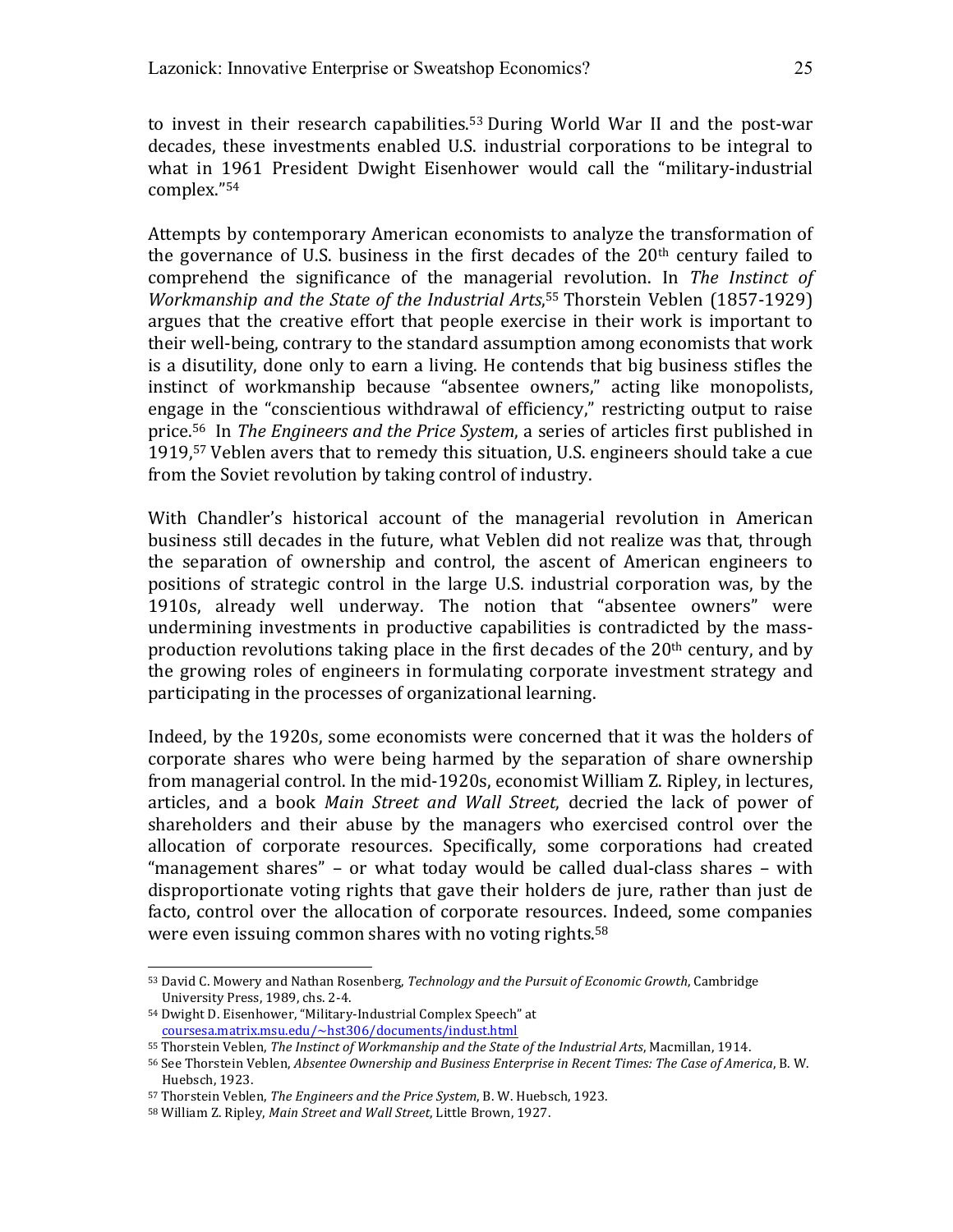Ripley's arguments resounded with those of law professor Adolf A. Berle (1895-1971), who in 1927 secured a grant from the Social Science Research Council to study the extent and implications of the separation of ownership and control.<sup>59</sup> Carried out at Columbia University, Berle hired a Harvard graduate student Gardiner C. Means (1896-1988) to help carry out the statistical research. The collaboration resulted in the publication in 1932 of *The Modern Corporation and Private Property.*60 

In the short concluding chapter of their landmark book, Berle and Means call for "a new concept of business enterprise as concentrated in the corporate organization."<sup>61</sup> They recognize that "by tradition a corporation 'belongs' to its shareholders, or, in a wider sense to its security holders and theirs is the only interest to be recognized as the object of corporate activity." $62$  Given that, with the separation of ownership and control, the shareholder had become a "passive property owner," the application of the doctrine of strict property rights (analyzed by Berle and Means in their chapter, "Corporate Power as Powers in Trust") would place the group that was in control of the corporation...

in a position of trusteeship in which it would be called on to operate or arrange for the operation of the corporation for the *sole* benefit of the security owners despite the fact that the latter have ceased to have power over or to accept responsibility for the active property in which they have an interest. Were this course allowed, the bulk of American industry might soon be operated by trustees for the sole benefit of inactive and irresponsible security owners.

In direct opposition to this doctrine of strict property rights was one that contended that the separation of ownership and control "has created a new set of relationships, giving to the groups in control powers which are absolute and not limited by any implied obligation with respect to their use." $63$  But Berle and Means continue: 

This logic leads to drastic conclusions. For instance, if, by reason of these new relationships, the men in control of a corporation can operate it in their own interests, and can divert a portion of the asset fund of income stream to their own uses, such is their privilege. Under this view, since the new powers have been acquired on a quasi-contractual basis, the security holders have agreed in advance to any losses which they may suffer by reason of such use.

<sup>59</sup> John C. C. McIntosh, "The Issues, Effects, and Consequences of the Berle-Dodd Debate, 1931-1932," *Accounting, Organizations, and Society*, 24, 1999: 139-153.

<sup>60</sup> Adolf A. Berle and Gardiner C. Means, *The Modern Corporation and Private Property*, Macmillan 1932.  $61$  Ibid., p. 309.

<sup>62</sup> Ibid., p. 310.

<sup>63</sup> Ibid., p. 311.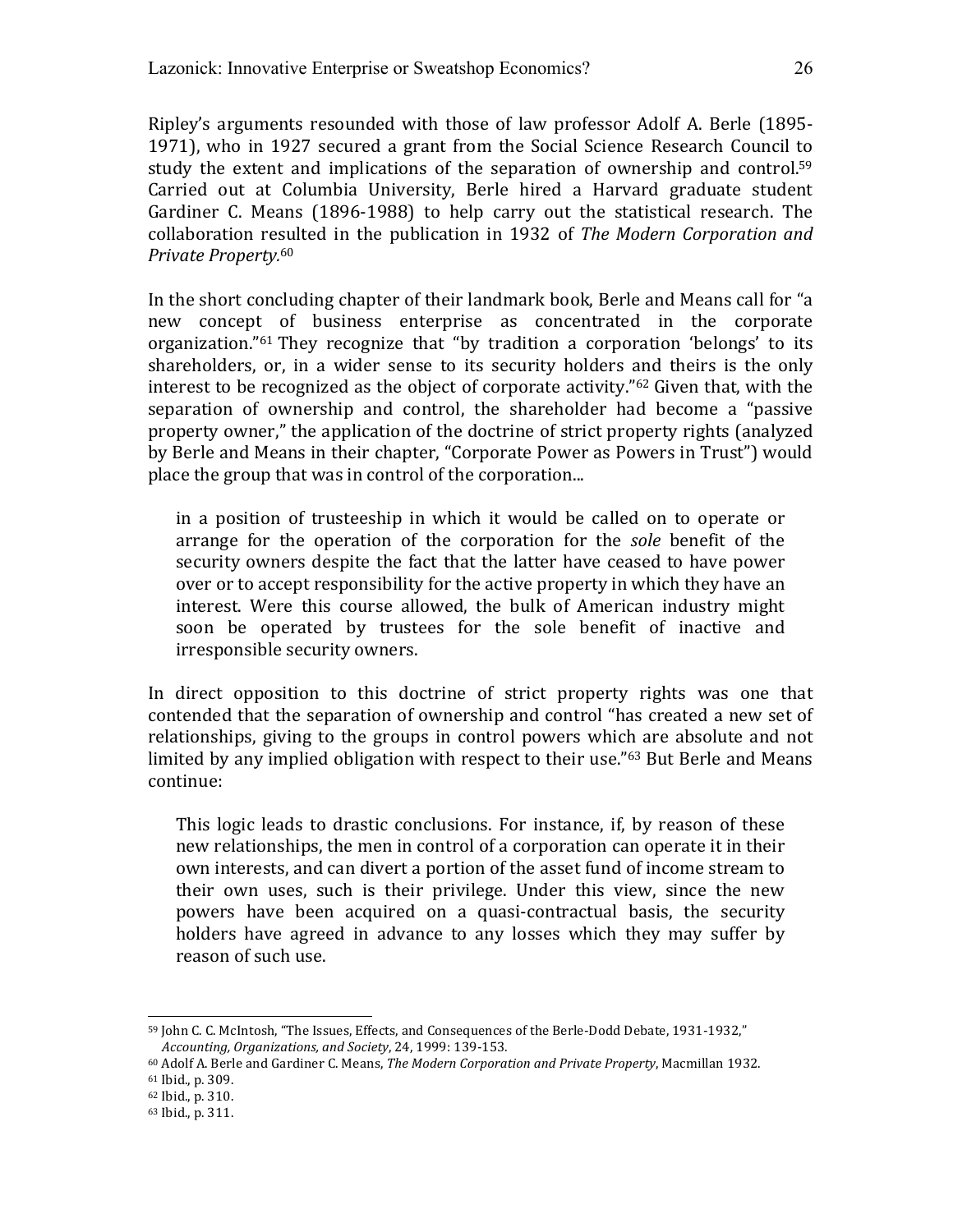Given these two alternatives, Berle and Means favor, as "the lesser of two evils," a system of corporate governance in which "the control" acts as a trustee for the collectivity of security holders. It is better to "[strengthen] the rights of passive property owners than to "grant the controlling group free rein, with the corresponding danger of a corporate oligarchy coupled with the probability of an era of corporate plundering."64

But, with their recognition that passive shareholders have surrendered control over the allocation of corporate resources and that, unconstrained, "the control" would be given free rein to plunder the corporation, Berle and Means argue that "a third possibility exists." The separation of ownership and control, they contend has "placed the community in a position to demand that the modern corporation serve not alone the owners or the control but all society." $65$  They continue (with my emphasis):

It remains only for the claims of the community to be put forward with *clarity* and *force*....Should the corporate leaders, for example, set forth a program comprising fair wages, security to employees, reasonable service to their public, and stabilization of business, all of which would divert a portion of the profits from the owners of passive property, and should the community generally accept such a scheme as a logical and human solution of industrial difficulties, the interests of passive property owners would have to give way. Courts would almost of necessity be forced to recognize the result, justifying it by whatever the many legal theories they might choose. It is conceivable  $-$  indeed it seems almost essential if the corporate system is to survive  $-$  that the "control" of the great corporations should develop into a purely neutral technocracy, balancing a variety of claims by various groups in the community and assigning to each a portion of the income stream on the basis of public policy rather than private cupidity.

I would argue that "for the claims of the community to be put forward with clarity and force," as Berle and Means put it, *the community needs a theory of innovative enterprise.* The community requires an explanation of how the firm generates high quality, low cost products that secure revenues in competitive markets, with a recognition of the critical role of investments in productive capabilities. In the rise of the large business corporation, the community has been and remains involved in making these investments, and has a claim on returns on these investments if and when the success of these investments in generating profitable products occurs.

The theory of innovative enterprise recognizes "the community" in households acting as taxpayers, workers, consumers, and savers. Through government agencies, households as taxpayers make investments in physical infrastructure and

<sup>64</sup> Ibid.

<sup>65</sup> Ibid., p. 312.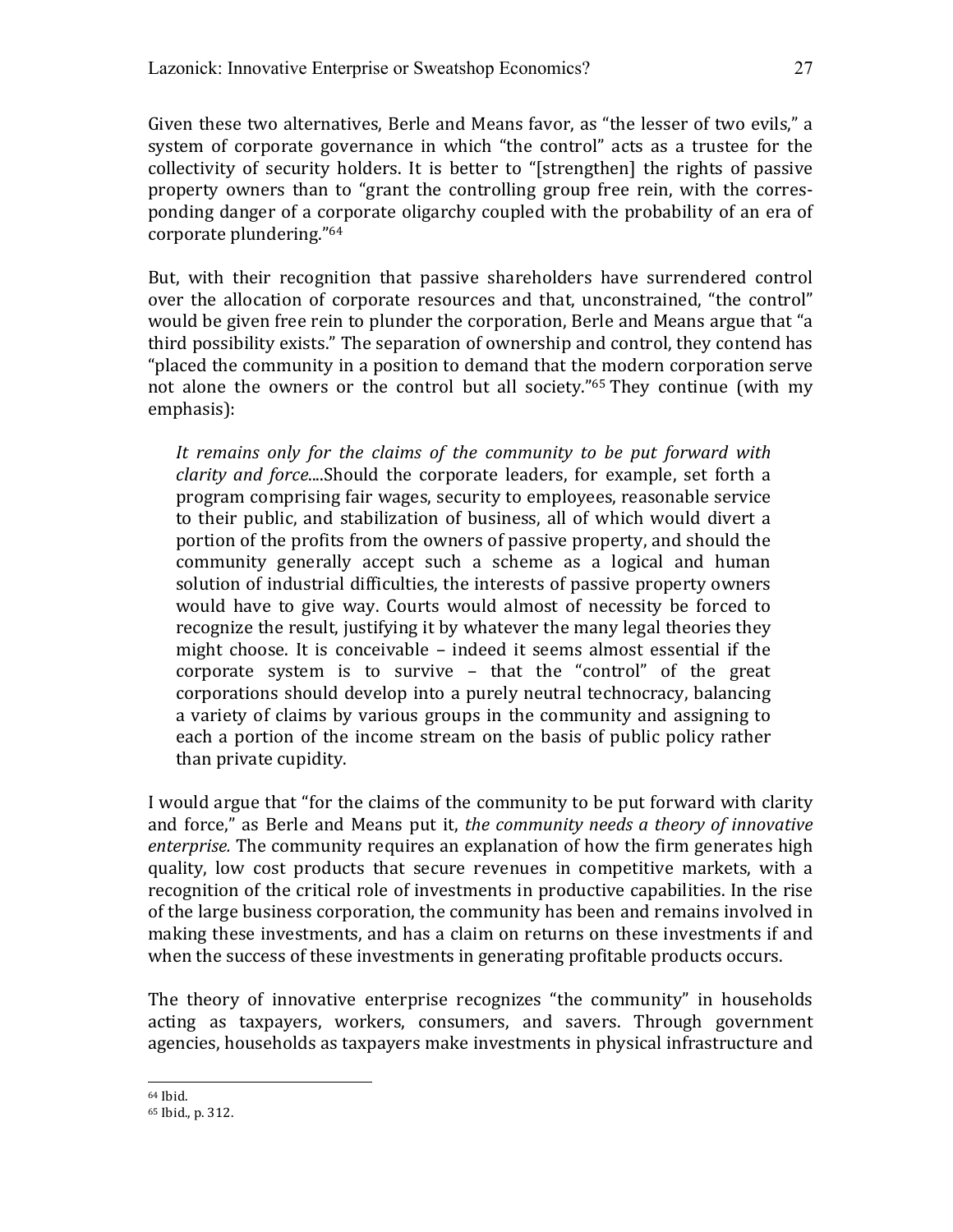human knowledge without which even, and perhaps especially, the largest business enterprises would not be able to generate competitive products. Hence, through the tax system, the body of taxpayers should get shares of corporate profits if and when they accrue. Through the employment relation, households as workers supply business enterprises with skill and effort that are central to the processes of generating competitive products. Hence, through job stability as well as higher pay and benefits, workers should also share in profits if and when they accrue. Through demand for goods and services, households valorize the products that businesses generate. Hence, households should gain from the innovative capabilities of companies through the production of higher quality, lower cost products, which is indeed the purpose of the business corporation.

Finally, the theory of innovative enterprise permits the distinction between *investors* who participate in the process of *value creation* and *savers* who derive incomes from the process of *value extraction*. Investors in value creation provide *financial commitment* to industrial enterprises to sustain the development and utilization of productive resources, and hence should receive and equitable share in profits from the generation of competitive products if and when they accrue. In contrast, savers who, as value extractors, use their money to purchase outstanding corporate shares without in any way contributing to the value-creation process should get an income in the form of dividends *after all other valid claims of the community have been paid.* Indeed, in providing *financial liquidity*, the stock market permits this separation of ownership and control, making savers as passive shareholders able and willing to place their savings in securities in the hope that they will be able to obtain dividends or if they choose to sell their shares, capital gains. But again, households as savers should expect dividend income only after all other valid claims to the community have been paid.

The theory of innovative enterprise, I argue, provides "clarity and force" to the valid economic claims of the community that Berle and Means had in mind. It is ironic, and unfortunate, therefore that at precisely the time when Berle and Means were calling for a new conception of the corporation that could establish the claims of the community, neoclassical economists were elaborating the theory of "perfect" competition" as the ideal of economic efficiency.

Marshall's *Principles of Economics*, set the stage for this emasculation of economics in the 1920s and 1930s, although Marshall himself bears only partial blame. In the first four of the five books of *Principles*. Marshall analyzes the dynamic process of economic development, focusing on the relative roles of external and internal economies of scale; concepts that, as I have argued, are very useful for considering the relation between the growth of the individual firm and the growth of the regional industry in which it is located. The fifth and final book of *Principles*, however, focuses on the static equilibration of supply and demand, with Marshall's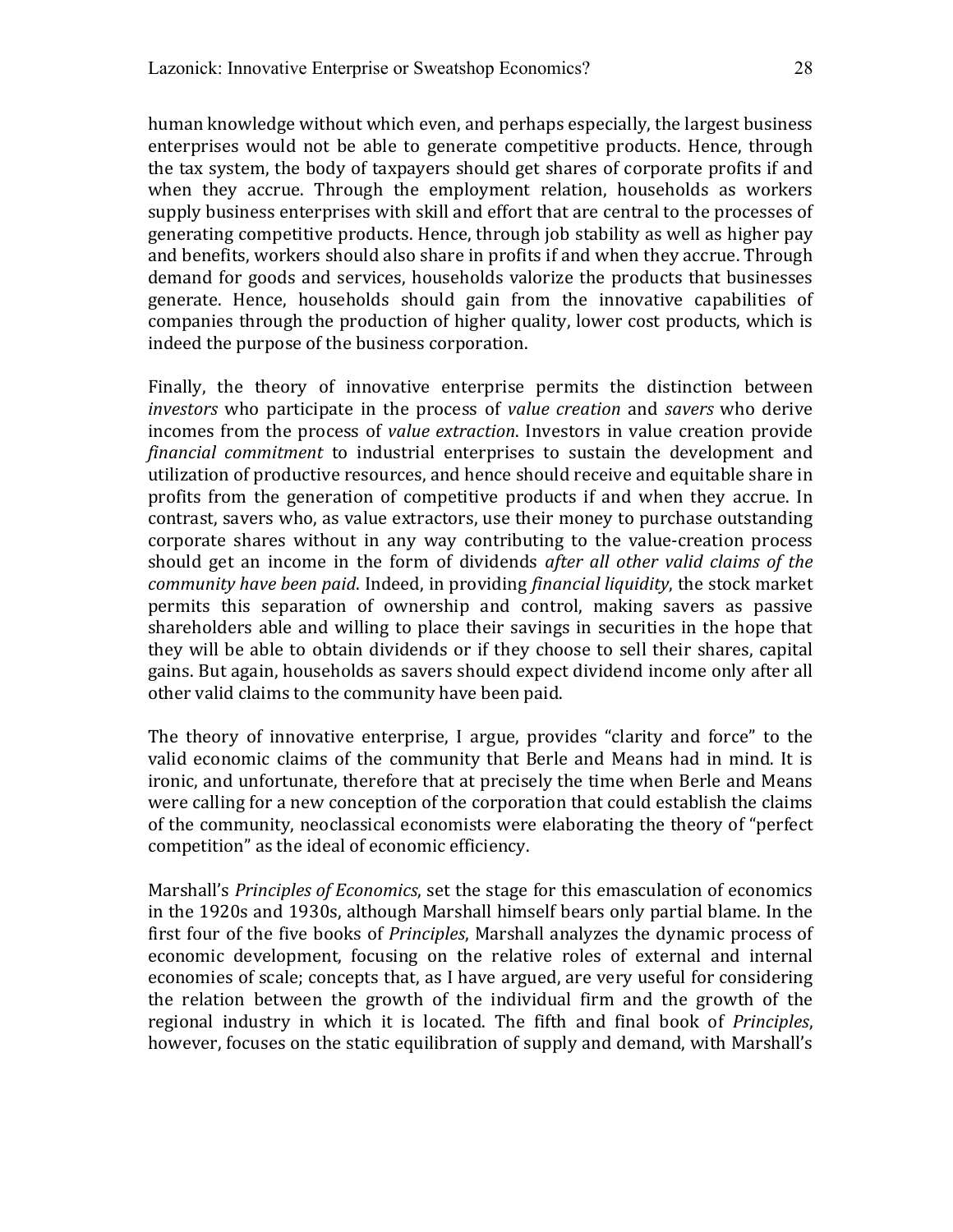concept of "the representative firm" opening the door to the absurd theory of "perfect competition."<sup>66</sup>

And, as I discuss in detail in a chapter, "The Making of the Market Mentality," in my 1990 book *Business Organization and the Economy*, it was Marshall's fifth book that gripped his equilibrium-obsessed followers. Ultimately, in the early 1930s, the chief culprits were Jacob Viner and Edward Chamberlin in the United States and E. A. G Robinson and Joan Robinson in Britain.<sup>67</sup> And they in turn set the stage for Paul Samuelson (who studied with Viner as an undergraduate at the University of Chicago and was influenced by Chamberlin as a graduate student at Harvard) to bequeath to millions, perhaps inadvertently but nonetheless with great authority, the notion that the sweatshop is the foundation of economic analysis.

As we have seen Schumpeter called into question the validity of espousing "perfect" competition" as the ideal of economic efficiency. Indeed, as we have also seen, Samuelson even cited Schumpeter's argument that a large-scale enterprise that dominates its industry could be helping to generate a higher standard of living. Yet, preserving the myth that resource allocation by markets, not organizations, results in a more efficient economy, Samuelson conveniently put Schumpeter's critique aside in favor of promulgating the completely contrary, and completely illogical, monopoly model of the modern corporation.

As for Schumpeter, his most important contribution to economic theory is his recognition in his 1911 book *The Theory of Economic Development* that the achievement of higher living standards cannot be understood from the perspective of the general equilibrium of market exchange, or what he calls in the title of first chapter of the book "The Circular Flow of Economic Life as Conditioned by Given Circumstances." Rather, he argues, increases in per capita productivity depend on entrepreneurial innovation, which in the title to the second chapter he calls "The Fundamental Phenomenon of Economic Development."<sup>68</sup> In arguing that a general equilibrium of market exchange cannot explain economic development as a prelude for positing a developmental phenomenon – innovation – that enables the economy to escape from equilibrium, Schumpeter followed Marx's approach in *Capital*, outlined above. In Marx's case, the developmental phenomenon is the introduction of skill-displacing technologies in the capitalist enterprise, which in turn enhances the power of capitalists to extract surplus value from workers in the production process. 

<sup>66</sup> See Lazonick, *Business Organization*, ch. 5.

<sup>67</sup> Jacob Viner, "Cost Curves and Supply Curves," Zeitschrift für Nationalökonomie, III, 1931: 23-46; E. A. G. Robinson, *The Structure of Competitive Industry*, Nisbet, 1931; Edward H. Chamberlin, *The Theory of Monopolistic Competition*, Harvard University Press, 1933; Joan Robinson, The Economics of Imperfect *Competition*, Macmillan, 1933. See also Jan Horst Keppler and Jérôme Lallement, "The Origins of the U-Shaped Average Cost Curve: Understanding the Complexities of the Modern Theory of the Firm," *History of Political Economy*, 38, 4, 2006: 733-774

<sup>68</sup> Joseph A. Schumpeter, *The Theory of Economic Development: An Inquiry into Profits, Capital, Credit, and the Business Cycle,* Harvard University Press, 1934 (first published in German in 1911).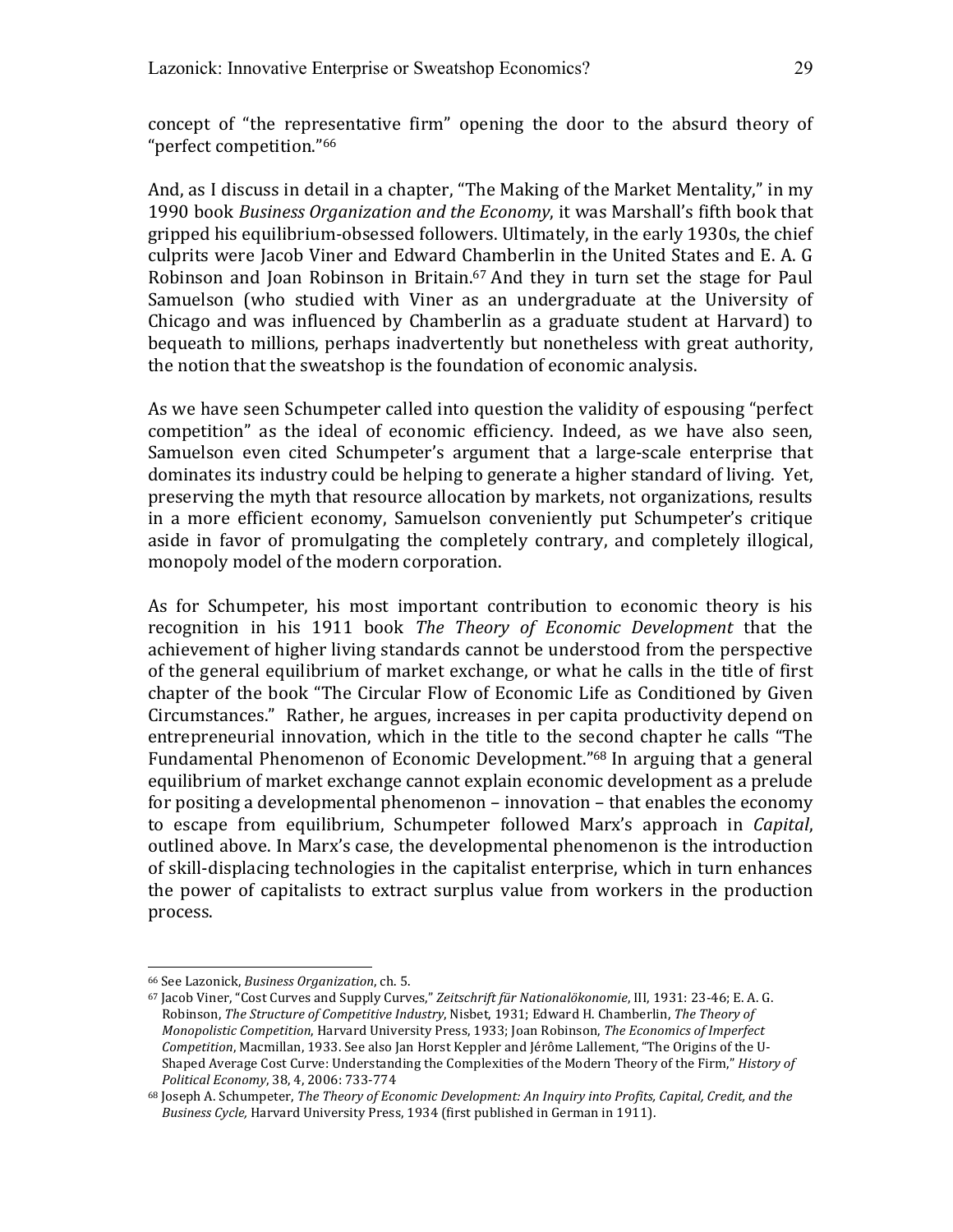While, as I have shown, in applying his theory of surplus value, Marx failed to see the importance of the sharing productivity gains with skilled workers as a driving force of 19<sup>th</sup> century British development, Marx's approach does provide a framework for analyzing the interaction of organization and technology in the development process. <sup>69</sup> In contrast, Schumpeter's focus on entrepreneurial innovation does not delve into the production process, unless one sees fit to call Schumpeter's general proposition that innovation entails "new combinations" of resources a theory of the innovating firm. And, while by the 1940s, when he wrote *Capitalism, Socialism, and Democracy*, Schumpeter recognizes that the entrepreneurial function that initiates the innovation process can be a collective rather than individual endeavor and that the search for innovation can become routinized within the research labs of the large corporation, Schumpeter never develops a theory of the firm as a learning organization.<sup>70</sup>

It would be Edith Penrose (1914-1996) who would take up that task. Working in the 1950s as a research associate at John Hopkins University, where in 1950 she had obtained her PhD with a dissertation on the international patent system, Penrose was employed by her mentor Fritz Machlup on a project on the growth of the firm.<sup>71</sup> The result, published in 1959, was *The Theory of the Growth of the Firm*. 72

In it, Penrose conceptualized the modern corporate enterprise as an organization that administers a collection of human and physical resources. People contribute labor services to the firm, not merely as individuals, but as members of teams who engage in learning about how to make best use of the firm's productive resources – including their own. This learning is organizational; it cannot be done all alone, and hence is collective, and it cannot be done all at once, and hence is cumulative.<sup>73</sup>

At any point in time, this organizational learning endows the firm with experience that gives it productive opportunities unavailable to other firms, even in the same industry, that have not accumulated the same experience. The accumulation of innovative experience enables the firm to overcome the "managerial limit" that in the neoclassical theory of the optimizing firm causes the onset of increasing costs and constrains the growth of the firm. The innovating firm can transfer and reshape its existing productive resources to take advantage of new market opportunities. Each move into a new product market enables the firm to utilize productive services that had been accumulated through the process of organizational learning in generating its previous, now mature, products. These unused productive services, along with some of the profits that they previously generated, can provide foundations for the further growth of the firm, accompanied

<sup>69</sup> Lazonick, *Competitive Advantage on the Shop Floor*, chs. 1-3.

<sup>70</sup> See Lazonick, "The Integration of Theory and History."

<sup>71</sup> Michael H. Best and Elizabeth Garnsey, "Edith Penrose, 1914-1996," *Economic Journal*, 109, 1999: F187-F201.

<sup>&</sup>lt;sup>72</sup> Edith T. Penrose, *Theory of the Growth of the Firm*, Blackwell, 1959.

<sup>73</sup> See Michael H. Best, *The New Competition: Institutions of Industrial Restructuring*, Harvard University Press, 1990, 125.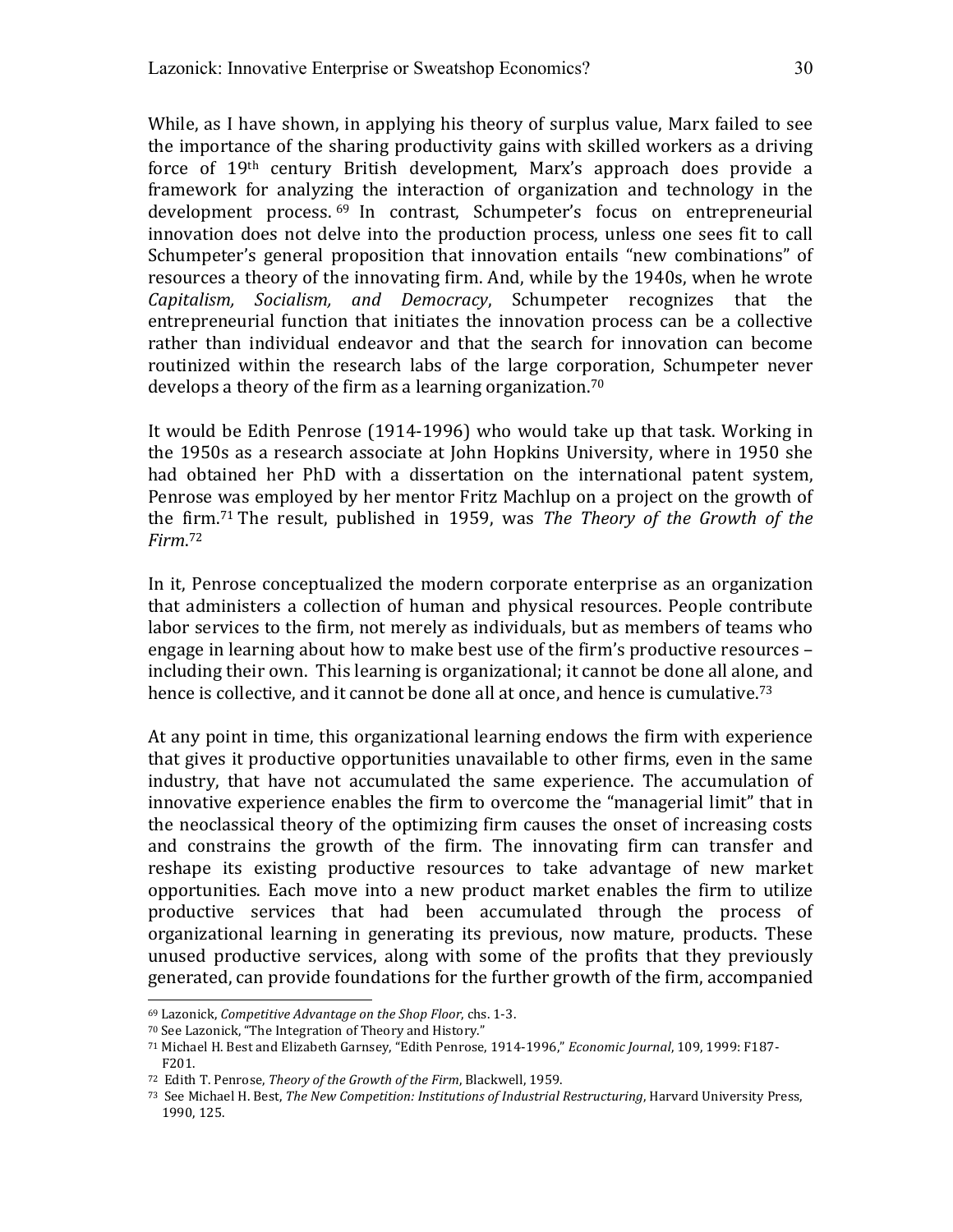by in-house complementary investments in new product development or the acquisition of other firms that have already developed complementary productive resources. 

Covering the same subject matter and time period as Penrose (but working quite independently of her), Chandler's historical work *Strategy and Structure*, published in 1962, confirmed that the theory of the growth of the firm that Penrose described was in fact the type of industrial corporation that had driven the growth of the U.S. economy from the 1920s through the 1950s (notwithstanding the disaster of the Great Depression).<sup>74</sup> In his 1977 book *The Visible Hand*, which covers the historical period up to the 1920s that set the stage for the multidivisional structure, Chandler's focus is on the use of managerial coordination to integrate mass production and mass distribution, achieving what he calls "economies of speed" – or economics of scale per unit of time.<sup>75</sup> This high-speed (or high-throughput) utilization of productive resources, transforms high fixed costs into low unit costs. Chandler emphasizes that the source of high fixed costs are investments in not only plant and equipment that permit mass production but also distribution facilities required to access a large enough extent of the market so that the mass produced goods can be sold at competitive prices. The higher the rate of throughput, the lower the unit costs, and the greater the profits that can be shared among those who contribute to the innovation process.

Building on my analysis of how in  $19<sup>th</sup>$  century Britain cooperation between employers and employees served to generate the productivity gains in which both parties could share, and set out in my 1990 book *Competitive* on the Shop Floor, my contribution to the Chandlerian historical analysis of the relation between managerial coordination and economies of speed is to show how by the 1920s this win-win outcome was achieved, even without unions, in U.S. mass production workplaces. With mass layoffs of blue-collar workers in the 1930s, cooperative relations between management and labor broke down in major U.S. industrial enterprises, but, with the rise of mass-production unionism, with its protection of workers' seniority rights, this cooperation was resurrected in the immediate post-World II decades. Nevertheless, by the 1970s, by virtue of an even more thorough organizational integration of shop-floor workers into the processes of mass production, the Japanese were outcompeting U.S. business in industries such as automobiles, electronics, and steel in which U.S. companies had been the world's leading mass producers.<sup>76</sup>

In *The Visible Hand* Chandler focuses on the *utilization* of productive resources while largely ignoring the *development* of productive resources, which is, as we have seen, the primary emphasis of Penrose's theory of the growth of the firm. In

<sup>74</sup> Alfred D. Chandler, Jr., *Strategy and Structure: Chapters in the History of the Industrial Enterprise*, MIT Press, 1962.

<sup>75</sup> Alfred D. Chandler, Jr., *The Visible Hand: The Managerial Revolution in American Business*, Harvard University Press, 1977,

<sup>76</sup> Lazonick, "Organizational Learning and International Competition."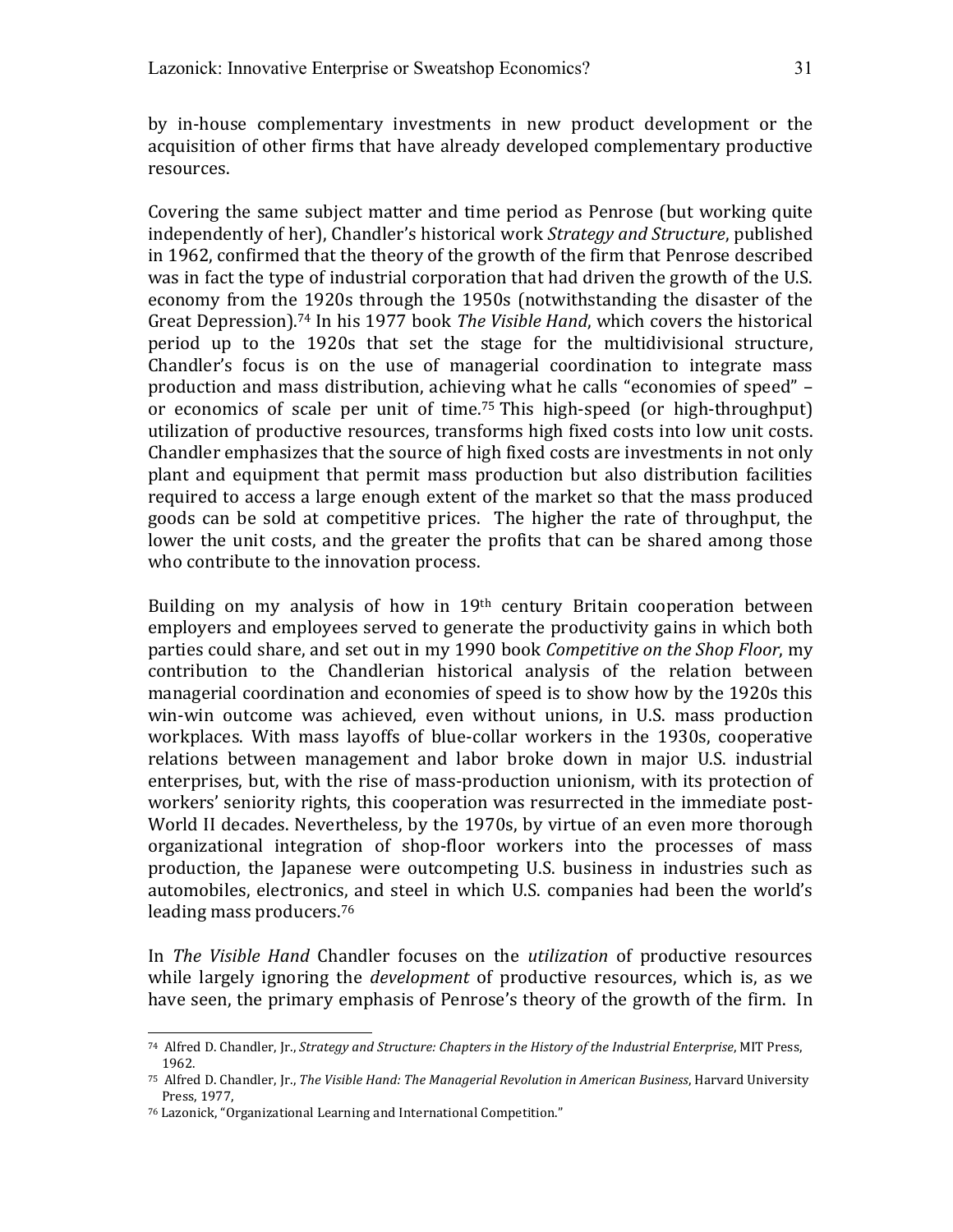his 1990 book *Scale and Scope*, which he compared "the dynamics of industrial capitalism" in the United States, Britain, and Germany, however, Chandler began to pay more attention to the development of productive resources, a business activity inherent in the concept of *economies* of *scope* as well as in the practice of multidivisionalization, the organizational structure that held center stage in his 1962 book *Strategy and Structure*. In 1993 Chandler launched what he called his "paths" of learning" project, researching and writing two books, one on the history of the consumer electronic and computer industries and the other on the evolution of the chemical and pharmaceutical industries.<sup>77</sup>

By the 1990s, therefore, what Chandler called "the dynamics of industrial capitalism" – a process that he first articulated in *Scale and Scope* – entailed *both the development and the utilization of productive resources*. To emphasize the dependence of this dual process on managerial organization, Chandler called these productive resources "organizational capabilities", defined as "the collective physical facilities and human skills as they were organized within the enterprise."78

Management *develops* productive resources by creating and maintaining these organizational capabilities in an economic system characterized by changing technologies and markets, thus contributing to the wider transformation of these technologies and markets. Management *utilizes* productive resources by ensuring the high-speed flow of goods through the processes of production and distribution, so that the high fixed costs of creating and maintaining these organizational capabilities can be transformed into low unit costs and large market shares. The outcomes of these processes of developing and utilizing productive resources are economies of scale and scope that enable the firm to grow and contribute to the growth of the economy in which it operates.

In his work, Chandler pays little attention to the role of the state in U.S. economic development, using the term "the visible hand" to refer to managerial coordination of the large-scale industrial enterprise. Yet, in terms of investing in physical infrastructure and human knowledge, the United States has had the most formidable developmental state in history.<sup>79</sup> Of particular importance is investment in the nation's "knowledge base." Households and governments interact by

<sup>77</sup> Alfred D. Chandler, Jr., *Inventing the Electronic Century: The Epic Story of the Consumer Electronic and Computer Industries*, Harvard University Press, 2001; Alfred D. Chandler, Jr., *Shaping the Industrial Century:* The Remarkable Story of the Evolution of the Modern Chemical and Pharmaceutical Industries, Harvard University Press, 2005.

<sup>78</sup> Chandler, *Scale and Scope*, p. 594.

<sup>79</sup> Fred Block and Matthew R. Keller, eds., *The State of Innovation: The U.S. Government's Role in Technology Development*, Paradigm, 2011; William Lazonick and Öner Tulum "US Biopharmaceutical Finance and the Sustainability of the Biotech Business Model," *Research Policy*, 40, 9, 2011: 1170-1187; William Lazonick and Mariana Mazzucato, "The Risk-Reward Nexus in the Innovation-Inequality Relationship: Who Takes the Risks? Who Gets the Rewards?" *Industrial and Corporate Change*, 22, 4, 2013: 1093-1128; Mariana Mazzucato, *The Entrepreneurial State*, Anthem, 2013; Matt Hopkins and William Lazonick, "Who Invests in the High-Tech Knowledge Base?" Institute for New Economic Thinking Working Group on the Political Economy of Distribution Working Paper No. 6, September 2014 (revised December 2014), at http://ineteconomics.org/ideas-papers/research-papers/who-invests-in-the-high-tech-knowledge-base.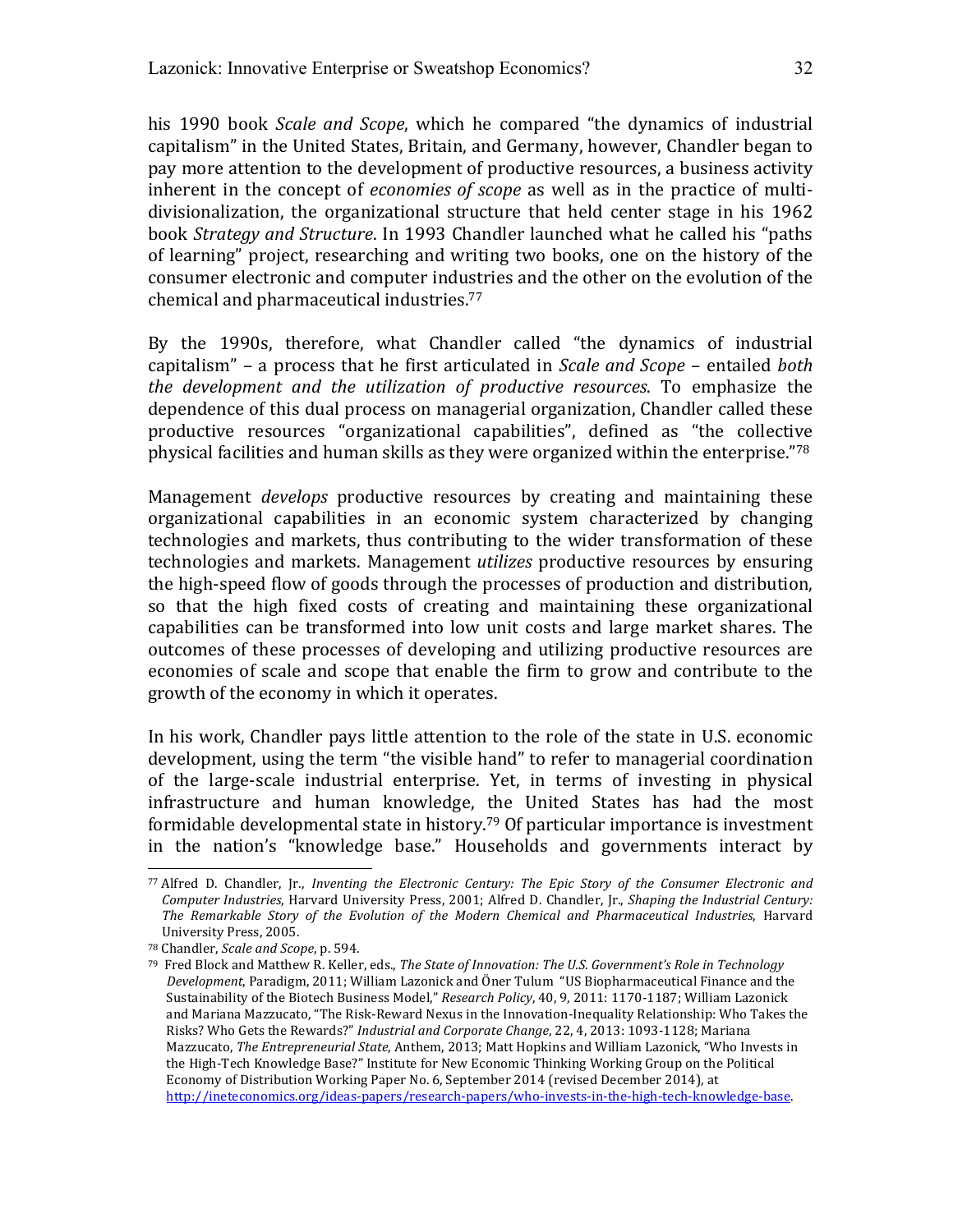investing in education. Governments and businesses interact by investing in research and development. Businesses and households interact by investing in the productive capabilities of the labor force.

The quality of these interactions in terms of complementarity and sophistication are of critical importance to the productivity of investments in the knowledge base. At the level of the firm, organizational integration is the social condition for the collective and cumulative learning that is the essence of the innovation process. But investment in organizational learning and the productivity that results from it depend critically on the two other social conditions of innovative enterprise: strategic control and financial commitment.

It is possible that those executives who exercise strategic control over the allocation of corporate resources will decide to eschew investments in innovative capabilities. In *The Theory of the Growth of the Firm*, Penrose assumes that the firm will make use of its "unused resources," largely embodied in the accumulated capabilities of its labor force, to invest in new processes and products. It is possible, however, that instead of using internal funds for financial commitment, senior executives will decide to "create value for shareholders" by increasing distributions to them in the forms of cash dividends and stock repurchases. Indeed, in the name of market efficiency, with its "perfect market" ideal, it is possible that, as Berle and Means warned, corporate executives might embark on an "era of corporate plundering." Since the mid-1980s, in the name of "maximizing shareholder value," that era has come to pass and, some three decades later, continues virtually unchecked.80

### **4. Economic Theory for an "Era of Corporate Plundering"**

 

During the 1960s, Penrose's *The Theory of the Growth of the Firm* was cited by a few economists – most notably William Baumol, Robin Marris, and Oliver Williamson<sup>81</sup> – in debates on the relationship between the profitability of the firm and its growth. But economists generally ignored the book. One glaring example was Fritz Machlup, advisor on her dissertation on the international patent system and codirector of the project on the growth of the firm that resulted in Penrose's pioneering contribution. Machlup's 1966 American Economic Association

<sup>80</sup> William Lazonick, "Profits Without Prosperity: Stock Buybacks Manipulate the Market and Leave Most Americans Worse Off," *Harvard Business Review*, September 2014, 46-55; Lazonick, "Labor in the Twenty-First Century."

<sup>81</sup> William Baumol, "On the Theory of Expansion of the Firm," *American Economic Review*, 52, 5 1962: 1078-1087; Robin Marris, *The Economic Theory of 'Managerial' Capitalism*, Free Press, 1964; Oliver Williamson, "Hierarchical Control and Optimum Firm Size," *Journal of Political Economy*, 75, 2, 1967: 123-138. The articles by Baumol and Williamson, and excerpts from Marris' book were included in G. C. Archibald, ed., *The Theory of the Firm: Selected Readings*, Penguin, 1971. In his later work, Williamson made only passing references to Penrose; see, for example, Oliver E. Williamson, *The Economic Institutions of Capitalism: Firms, Markets, Relational Contracting*, Free Press, p. 135; Oliver E. Williamson, *The Mechanisms of Governance*, Oxford University Press, 1996, pp. 225, 309. For an early recognition of the importance of Penrose to business history, see Louis Galambos, "Business History and the Theory of the Growth of the Firm," *Explorations in Entrepreneurial History*, 2<sup>nd</sup> series, 4, 1, 1966: 3-16.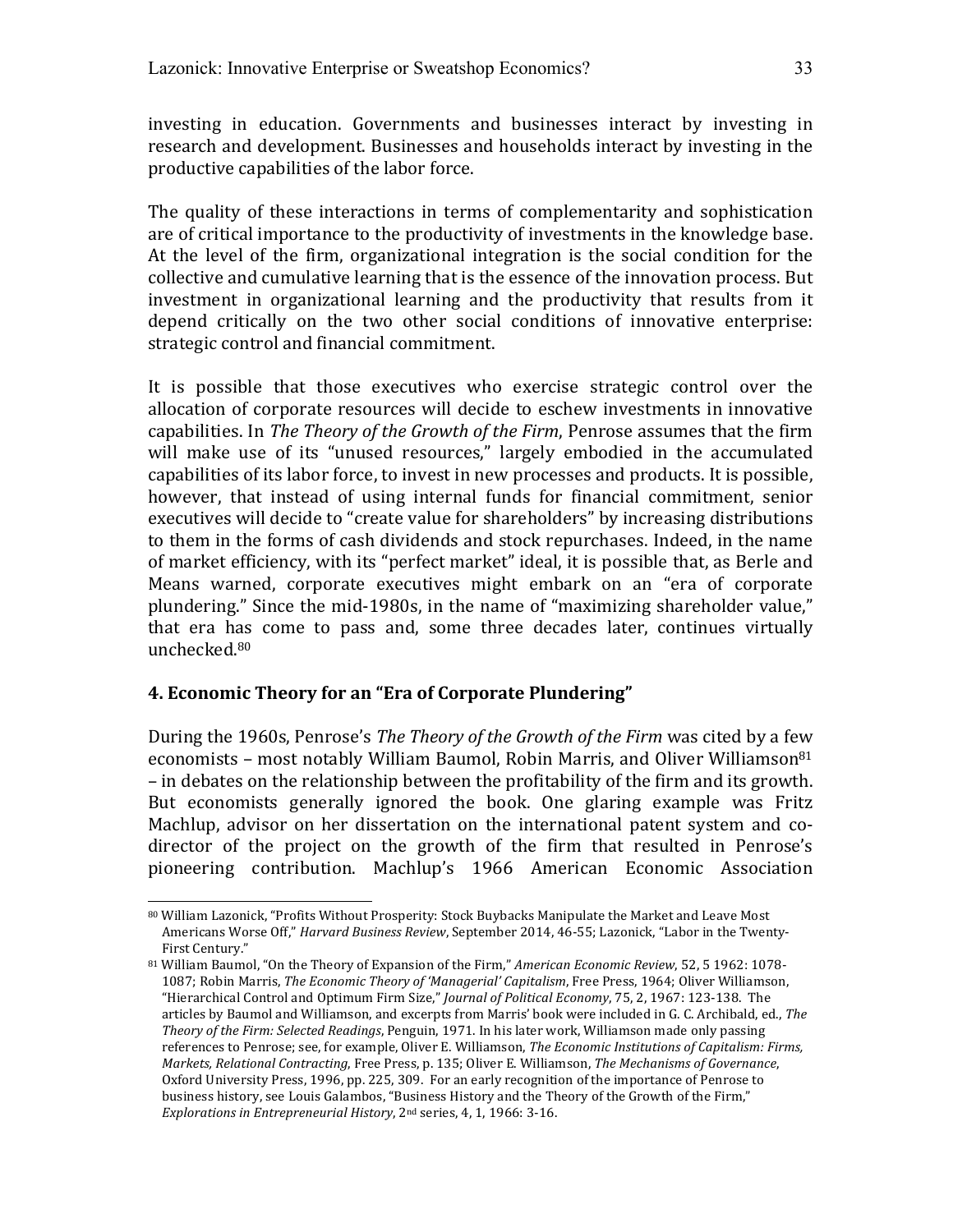presidential address, entitled "Theories of the Firm: Marginalist, Behavioral, and Managerial," takes up thirty-one pages of text and contains a total of forty-eight bibliographic references. But no mention of Penrose is to be found.<sup>82</sup>

Why? It is possible that given the centrality of organizational learning to Penrose's argument, Machlup did not consider *The Theory of the Growth of the Firm* to be "economic theory" but rather "organization theory." As a prelude to summarizing his survey of the three types of theories of the firm, he states:

I am not happy about the practice of calling any study just because it deals with or employs a concept of the firm "economics" or "microeconomics." But we cannot issue licenses for the use of such terms and, hence, must put up with their rather free use. My own prejudices balk at designating organization theory as economics – but other people's prejudices are probably different from mine, and we gain little or nothing from arguing about the correct scope of our field.<sup>83</sup>

Combined with this admitted prejudice, Machlup's was the quintessential neoclassical economist, obsessed with its "marginalist" constrained-optimization methodology, one that, as we have seen, precludes any discussion of the conditions of innovative enterprise. It is fair to say that Machlup, who was best known among economists for his 1962 book *The Production and Distribution of Knowledge in the United States*, a highly empirical piece of work, had a trained incapacity (to borrow a phrase from Veblen<sup>84</sup>) for comprehending the theoretical breakthrough contained in Penrose's book, centering on her analysis of the dynamics of organizational learning in enterprise growth. As Machlup summed up his survey of "theories of the firm" in his Presidential Address:

As far as the proponents of managerial theories are concerned, they have never claimed to be anything but marginalists, and the behavior goals they have selected as worthy for incorporation into behavior equations, along with the goal of making profits, were given a differentiable form so that they could become part of marginal analysis. Thus, instead of a heated contest between marginalism and managerialism in the theory of the firm, a marriage between the two has come about. $85$ 

As for Chandler, even when conventional economists have cited his work on corporate strategy and organizational structure, they seek to cram it into a constrained-optimization box. A prime example is the 1980 *Journal of Economic* Literature survey of recent work in business history, business policy, and

<sup>82</sup> Fritz Machlup, "Theories of the Firm: Marginalist, Behavioral, and Managerial," *American Economic Review*, 57, 1, 1967: 1-33. Nor does he refer to Penrose in his book, *The Production and Distribution of Knowledge in* the United States, Princeton University Press, 1962.

<sup>83</sup> Machlup, "Theories of the Firm," p. 29.

<sup>84</sup> See Erin Wais, "Trained Incapacity: Thorstein Veblen and Kenneth Burke," *Journal of the Kenneth Burke Society*, 2,1, 2005.

<sup>85</sup> Machlup, "Theories of the Firm," p. 29.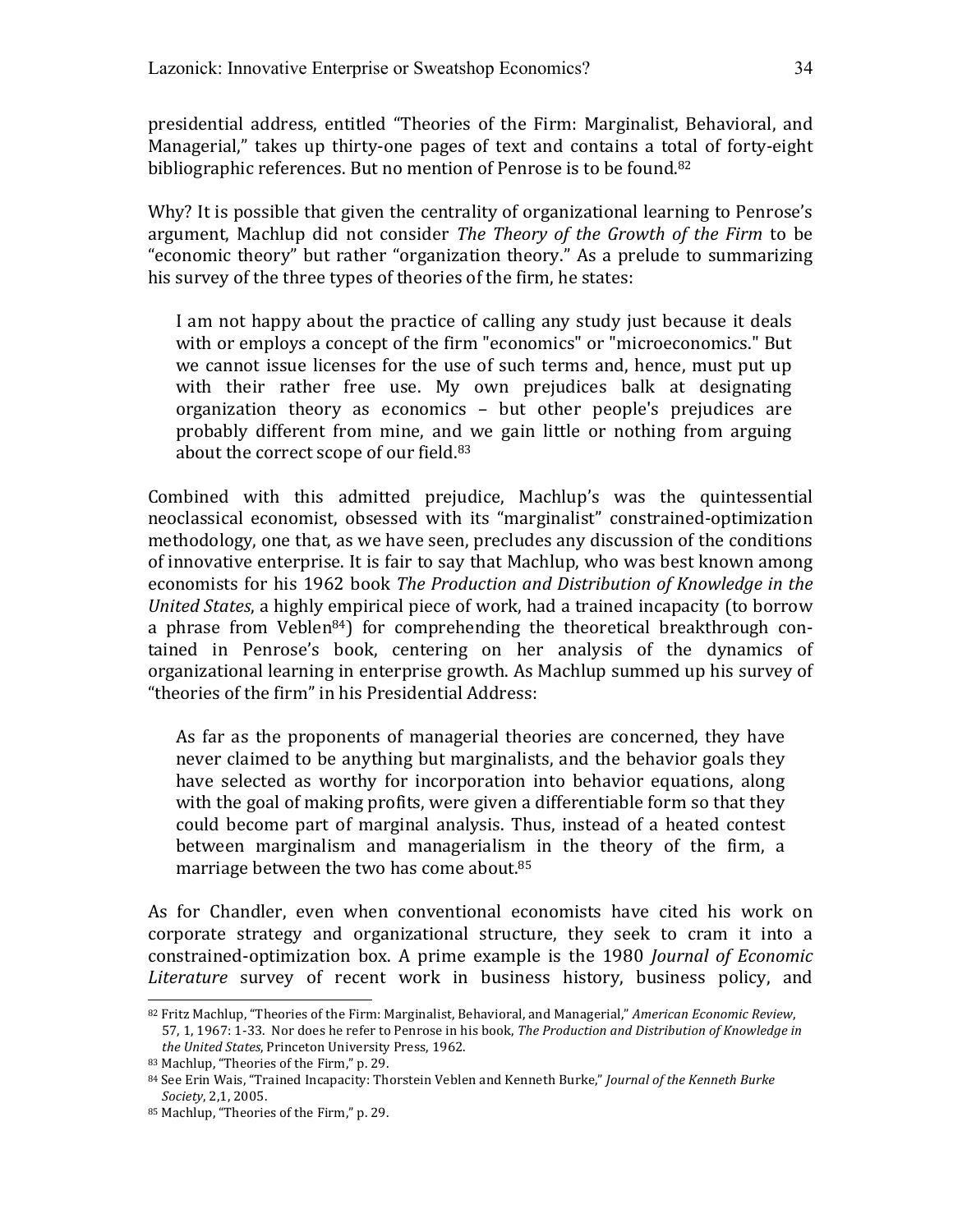organizational behavior by Richard Caves, a prominent proponent of the neoclassical structure-conduct-performance paradigm, who, as a professor in the Harvard economics department, headed the business economics PhD program offered jointly with Harvard Business School, where Chandler was a professor. Caves cites Chandler's *Strategy and Structure* and *The Visible Hand* prominently. He concludes his survey by arguing that "the well-trained professional economist could have carried out many of the research projects cited in this paper more proficiently than did their authors, who were less effectively equipped by their own disciplines."86 He continues:

If one accepts the weak postulate that the firm is a purposive organization maximizing some objective function, it follows that its strategic and structural choice represents a constrained optimization problem. My reading is that students of business organization with disciplinary bases outside of economics would accept that proposition but have lacked the tools to follow its blueprint. Constrained-maximization problems are mother's milk to the well-trained economist.

An economist committed to the constrained optimization methodology who in the 1970s and 1980s drew heavily on Chandler was Oliver Williamson, developing the field of transaction-cost economics. This theoretical approach draws inspiration from Ronald Coase's 1937 article "The Nature of the Firm" that seeks "to discover why a firm emerges at all in a specialized exchange economy"<sup>87</sup> and contends that, once one recognizes that there may be costs to using the market, one could answer the question using the Marshallian notion of "substitution at the margin" – that is, the methodology of constrained-optimization. $88$  In effect, Coase conceives of the firm as a "market imperfection."

Like Coase, Williamson's approach is ideologically neoclassical in his frequently reiterated belief that "in the beginning there were markets" so that the emergence of "hierarchy" manifested by the industrial corporation must be explained as an aberration; that is, once again, a "market imperfection." And Williamson's approach is methodologically neoclassical in his commitment to viewing the choice between market and hierarchy as the result of constrained-optimization decision-making.<sup>89</sup> At the same time, Williamson rejects the conventional neoclassical monopoly model, and the structure-conduct-performance paradigm that is built on this model, because it does not explain why "hierarchy" replaces the "market" as an economic institution of capitalism.

Williamson seeks to explain the existence of hierarchy by locating transactions, and hence transaction costs, not only in market exchange but also within the firm.

<sup>86</sup> Richard Caves, "Industrial Organization, Corporate Strategy and Structure," *Journal of Economic Literature*, 18, 1, 1980, p. 88.

<sup>87</sup> Ronald Coase, "The Nature of the Firm," *Economica*, New Series, 4, 16, 1937, p. 390.

<sup>88</sup> Ibid., pp. 386-387.

<sup>89</sup> See Lazonick, *Business Organization*, chs. 6 and 7, for an extended analysis of Williamson's perspective.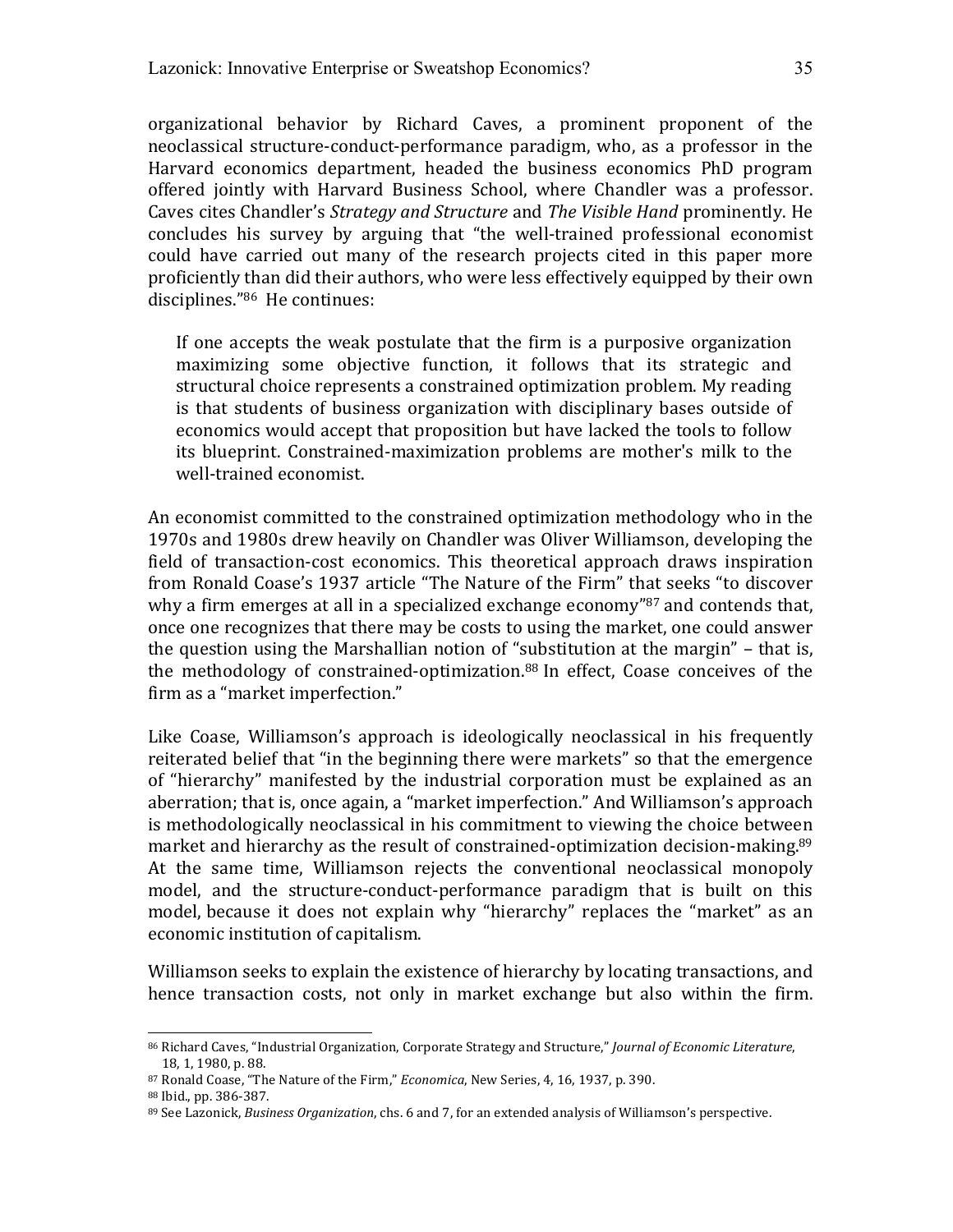Therefore, to assess the relative performance of markets and hierarchies in allocating resources, one must compare the transaction costs of the two different modes of economic organization. Williamson attributes "transaction costs" to a behavioral condition that, following Kenneth Arrow, he calls "opportunism" – defined as "self-interest seeking with guile" - and a cognitive condition that, following Herbert Simon, he calls "bounded rationality" - limited information renders people "intendedly rational but only limitedly so."90 Williamson's inclusion of these behavioral and cognitive conditions as central to the transaction-cost theory of the firm distinguishes his contribution from conventional neoclassical theory. 

In effect, Williamson's arguments represent a version of agency theory, in which one party – the principal – must depend on another party – the agent – to perform economic functions to achieve the principal's economic goals. In doing so, the principal has to contend with the agent's "hidden action"  $-$  a behavioral condition that creates the problem of moral hazard  $-$  and "hidden information"  $-$  a cognitive condition that creates the problem of adverse selection. In Williamson framework, it is opportunism that constitutes hidden action and bounded rationality that constitutes hidden information. The economic problem, as posed by Williamson, is to determine whether transactions on markets or transactions in hierarchies are more effective at minimizing economic losses because of opportunism and bounded rationality.

The phenomenon that links the cognitive condition of bounded rationality with the behavioral condition of opportunism is uncertainty. The possibility of unforeseen "disturbances" in the economic environment creates the need for "adaptive, sequential decision making," and markets and hierarchies "differ in their capacities to respond effectively to disturbances." With unbounded rationality, the changing environment would not create cognitive uncertainty and pose problems of adaptation, because "it would be feasible to develop a detailed strategy for crossing all possible bridges in advance."  $91$  Given bounded rationality, however, the occurrence of these unforeseen disturbances creates opportunities for one party to a transaction to take advantage of the other. In the presence of parties to transactions who are looking for the opportunity to seek their own self-interest in deceitful, dishonest, or guileful ways, cognitive uncertainty is transformed into behavioral uncertainty  $-$  that is, "uncertainty of a strategic kind ... attributable to opportunism."92

What then does the interaction of bounded rationality and opportunism tell us about the choice between markets and hierarchies, and hence about the activities in which a firm will engage as an alternative to using the market? Given the behavioral condition of opportunism and the cognitive condition of bounded rationality, individuals who want to minimize transaction costs should choose to

<sup>&</sup>lt;sup>90</sup> Williamson, *Economic Institutions*, 1985, pp. 8, 45-47.

<sup>91</sup> Ibid., pp. 56-57.

<sup>92</sup> Ibid., pp. 58-59.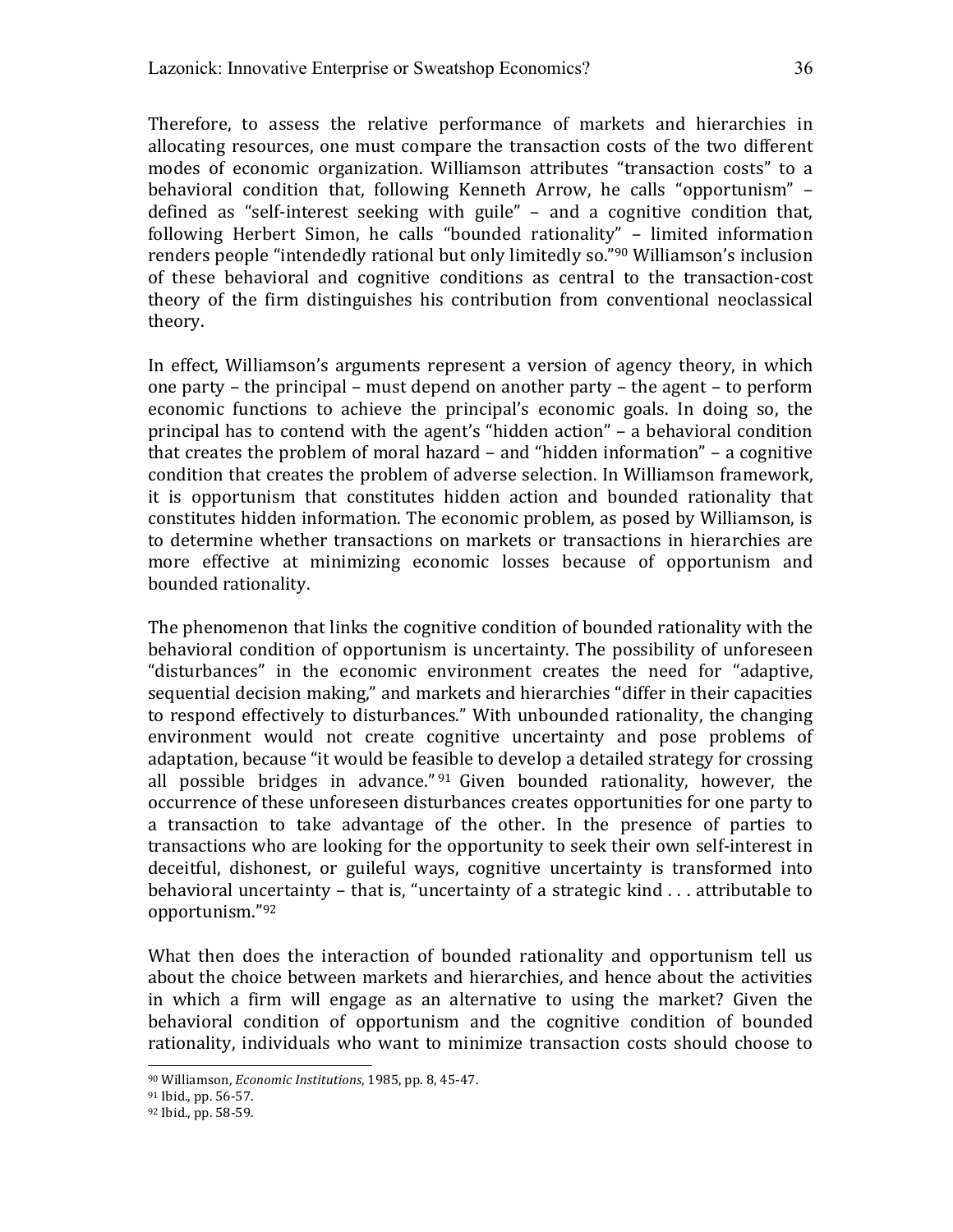organize their transactions *through markets rather than hierarchies*. Markets permit those entering into a contract to attenuate opportunism by switching to other parties, and to operate within the constraint of bounded rationality by engaging in adaptive, sequential decision-making.

Why then do firms exist and grow in a modern economy? The critical condition favoring hierarchies over markets, according to Williamson, is "asset specificity." In a 1979 article on "transaction cost economics", Williamson introduces "transactionspecific assets" (i.e., asset specificity) into his argument as a *deus ex machina* after it became apparent to him that the assumptions of opportunism and bounded rationality employed in his 1975 book *Markets and Hierarchies* provided an explanation for why *markets, not hierarchies,* would organize transactions.<sup>93</sup> The phenomenon that Williamson wanted to explain, however, was why, given the possibility of organizing transactions by markets, hierarchies – that is, business organizations – exist. As Williamson himself puts it: "The absence of asset specificity [would] vitiate much of transaction cost economics."94

For Williamson, asset specificity is inherent in "transaction-specific durable assets," both human and physical, that cannot be deployed to alternative uses – that is, to other transactions – without incurring a financial loss. Williamson distinguishes between *physical* asset specificity and *human* asset specificity. Physical asset specificity can exist because of what he calls "site specificity" – the physical immobility of invested resources that have been located in a particular place to be near a particular supplier or buyer  $-$  or because of "dedicated assets"  $-$  the specialpurpose nature of capital goods (even if they can be easily moved), especially when the investments have been made to service a limited segment of the market (in the extreme, a particular buyer). Human asset specificity can exist because of the need for continuity ("learning by doing") or collectivism ("team configurations") in the development of human resources.<sup>95</sup>

In effect, asset-specificity is a form of fixed cost that requires that the asset be utilized for a high "frequency" of transactions if this fixed cost is to be transformed into a low unit cost.  $96$  In Williamson's framework, the governance of these transactions in the presence of asset specificity is critical to minimizing costs because, with bounded rationality, the participation of particular parties in transactions creates the possibility for opportunistic behavior. When confronted with asset specificity, opportunism, and bounded rationality, the critical question that Williamson's transaction-cost framework poses is why internal organization, or hierarchy, outperforms market contracting.

<sup>93</sup> Oliver E. Williamson, *Markets and Hierarchies: Analysis and Antitrust Implications*, Free Press, 1975; Oliver E. Williamson, "Transaction-Cost Economics: The Governance of Contractual Relations," Journal of Law and *Economics*, 22, 2, 1979: 233-261.

<sup>94</sup> Williamson, *Economic Institutions*, p. 56.

<sup>95</sup> Ibid., pp. 55-56, 95-96, 104.

<sup>96</sup> Ibid., pp. 52, 60, 72-73.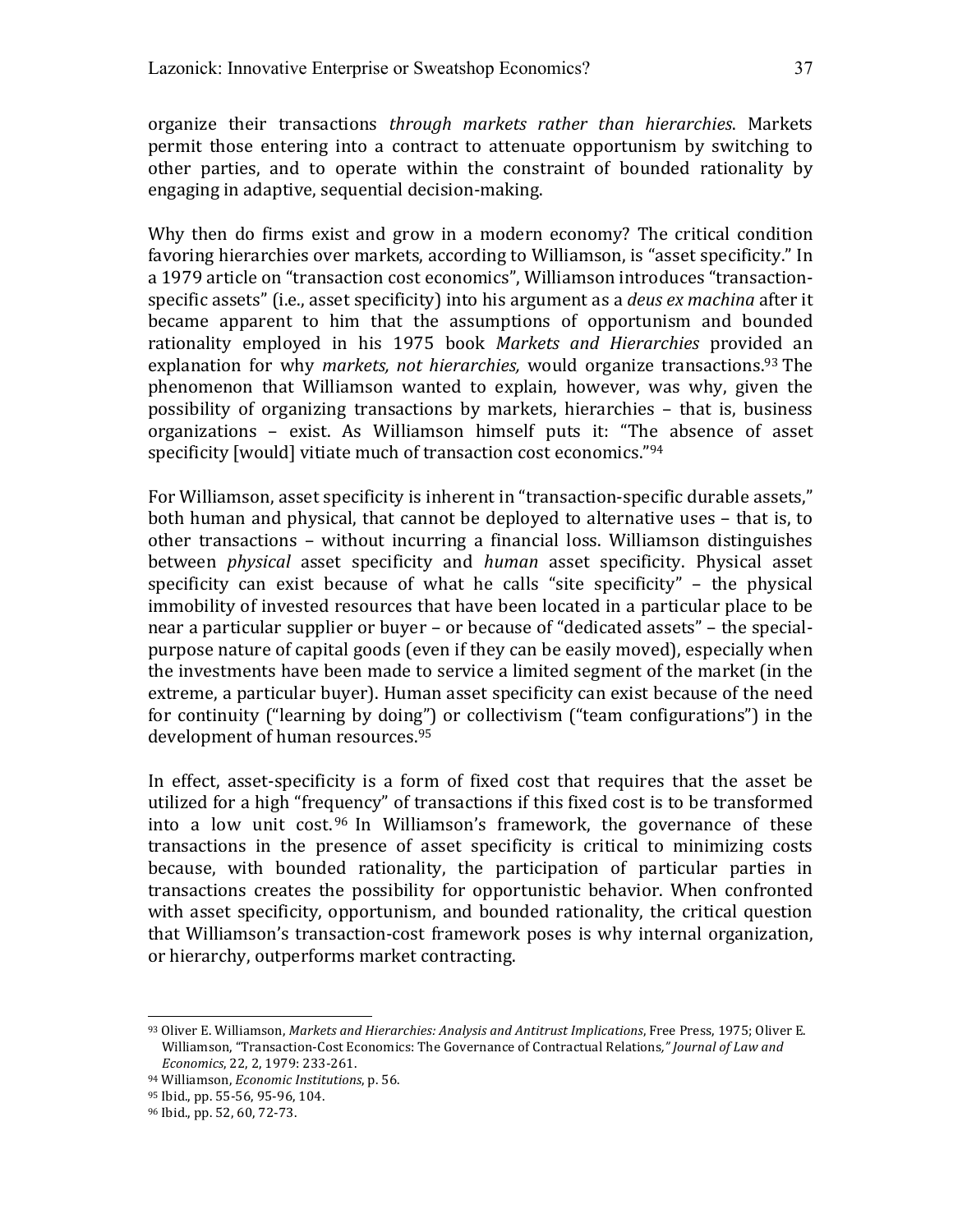According to Williamson, the economic advantage of internal organization resides in its relative ability to "work things out": "Whenever assets are specific in nontrivial degree, increasing the degree of uncertainty makes it more imperative that the parties devise a machinery to 'work things out' – since contractual gaps will be larger and the occasions for sequential adaptations will increase in number and importance as the degree of uncertainty increases." The internal governance structures that "work things out" add to the fixed costs of internal organization, thus requiring that those costs be spread over larger numbers of transactions (which presumably result in more units of revenue-generating output) to obtain lower unit governance costs.<sup>97</sup>

As the frequency of transactions organized by a particular governance structure increases, economies of scale and scope appear. But these economies are not the result of spreading out the costs of indivisible technology and/or the fixed entrepreneurial factor, as post-Marshallian economists assumed. Rather, Williamson contends, these economies of scale and scope are the result of economizing on the combined costs of asset-specific investments and the governance structures to "work things out" in the face of opportunism and bounded rationality.

When contrasted with the neoclassical theory of the firm, the primary virtue of Williamson's transaction-cost theory is its focus on organizational relationships among self-interested individuals with cognitive limitations. The main problem with Williamson's theory is that he takes these behavioral and cognitive conditions as given – what, quoting Frank Knight, the founder of the Chicago school of economics,<sup>98</sup> Williamson describes as "human nature as we know it" – and employs a constrained-optimization methodology to analyze their economic implications in the presence of externally-imposed technological conditions inherent in asset specificity. Hence Williamson's perspective lacks a theory of innovative strategy – that is, a strategy for confronting and transforming the "constraining" conditions.<sup>99</sup> Indeed, reflecting the neoclassical monopoly model, Williamson views corporate strategy as inherently predatory behavior that raises the product price and restricts the industry output whereas the theory of innovative enterprise that I put forward sees corporate strategy as integral to an innovation process that can lower price and expand output.<sup>100</sup>

 97 Ibid., p. 60; also pp. 79, 151, 204.

<sup>98</sup> Frank H. Knight, *Risk, Uncertainty, and Profit*, Harper & Row, 1965, p. 270.

<sup>99</sup> Lazonick, *Business Organization*, chs. 6 and 7.

<sup>100</sup> To quote Williamson, *Economic Institutions*, p. 128: "Suffice it to observe here that strategic behavior has relevance in dominant firm or tightly oligopolistic industries. Since most of the organizational change reported [here] occurred in nondominant firm industries, appeal to strategic considerations is obviously of limited assistance in explaining the reorganization of American industry over the past 150 years." This despite numerous references by Williamson to Chandler's *The Visible Hand*, a work that documents the rise of dominant firms in the U.S. economy. For Williamson, "[s]trategic behavior has reference to efforts by dominant firms to take up and maintain advance or preemptive positions and/or to respond punitively to rivals." See Lazonick, *Business Organization*, ch. 7 where I analyze in detail how, guided by transaction-cost theory, Williamson misrepresents and misinterprets the historical evidence on innovative enterprise presented by Chandler in *The Visible Hand.*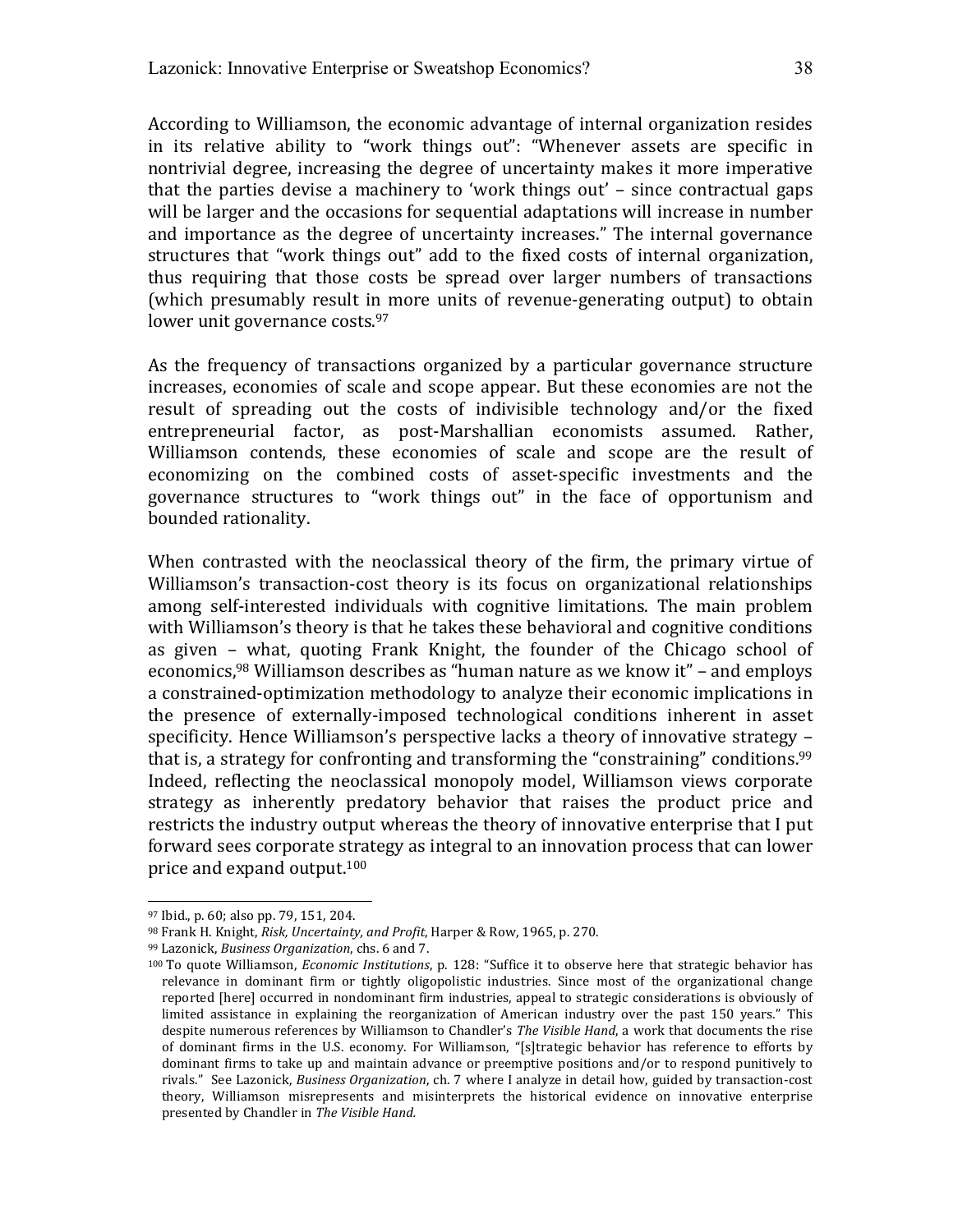In taking "asset specificity" as a given constraint on the behavior and performance of the firm, Williamson avoids the analysis of innovative enterprise. As Williamson himself recognizes explicitly: "The introduction of innovation plainly complicates the earlier-described assignment of transactions to markets and hierarchies based entirely on an examination of their asset specificity qualities. Indeed, the study of economic organization in a regime of rapid innovation poses much more difficult issues than those addressed here." $101$  In line with a long tradition in neoclassical economics, Williamson's transaction-cost theory explains the modern corporate enterprise as a "market imperfection." The basic market imperfection is "asset specificity" – a technological condition that is given to the firm – while the market imperfections that are economically problematic are opportunism, which is inherent in "human nature as we know it"; and bounded rationality, which results from the limited capacity of individuals to absorb information.

From the Williamsonian perspective, markets create "high-powered" incentives for participants in the economy because the returns that participants can reap from the application of their efforts are not constrained by the need to share them with any other participants on a continuing basis. The modern business corporation, in contrast, according to Williamson, offers only "low-powered incentives," as exemplified by the payment of salaries that detach remuneration from productive effort.<sup>102</sup> In the presence of asset specificity, and given inherent limits on cognitive competence and inexorable individual pursuit of self-interest with guile, in the Williamsonian firm "working things out" means optimizing subject to these technological, cognitive, and behavioral constraints.

In sharp contrast, for a theory of the innovative enterprise, "working things out" focuses on how, through an investment strategy and an organizational structure, the enterprise transforms industrial and organizational conditions so that the *resultant* asset specificity supports the generation of higher quality, lower cost products than had previously been available. From this perspective, the growth of the modern business corporation manifests the use of strategic control to make financial commitment to organizational integration for the purpose of producing competitive products. For "working things out", organizational integration is critical to the success of an innovative strategy.

As we have seen, organizational integration is a set of social relations that provides participants in a complex division of labor with the incentives to cooperate in contributing their skills and efforts toward the achievement of common goals. Organizational integration provides an essential social condition for an enterprise to engage in and make use of collective and cumulative, or organizational, learning. Through organizational integration, people in a hierarchical and functional division of labor work together to create value that would otherwise not exist. And as a condition and inducement to engage in organizational learning, employees share in

<sup>101</sup> Williamson, *Economic Institutions*, p. 143.

<sup>102</sup> Ibid., pp. 132, 144-145.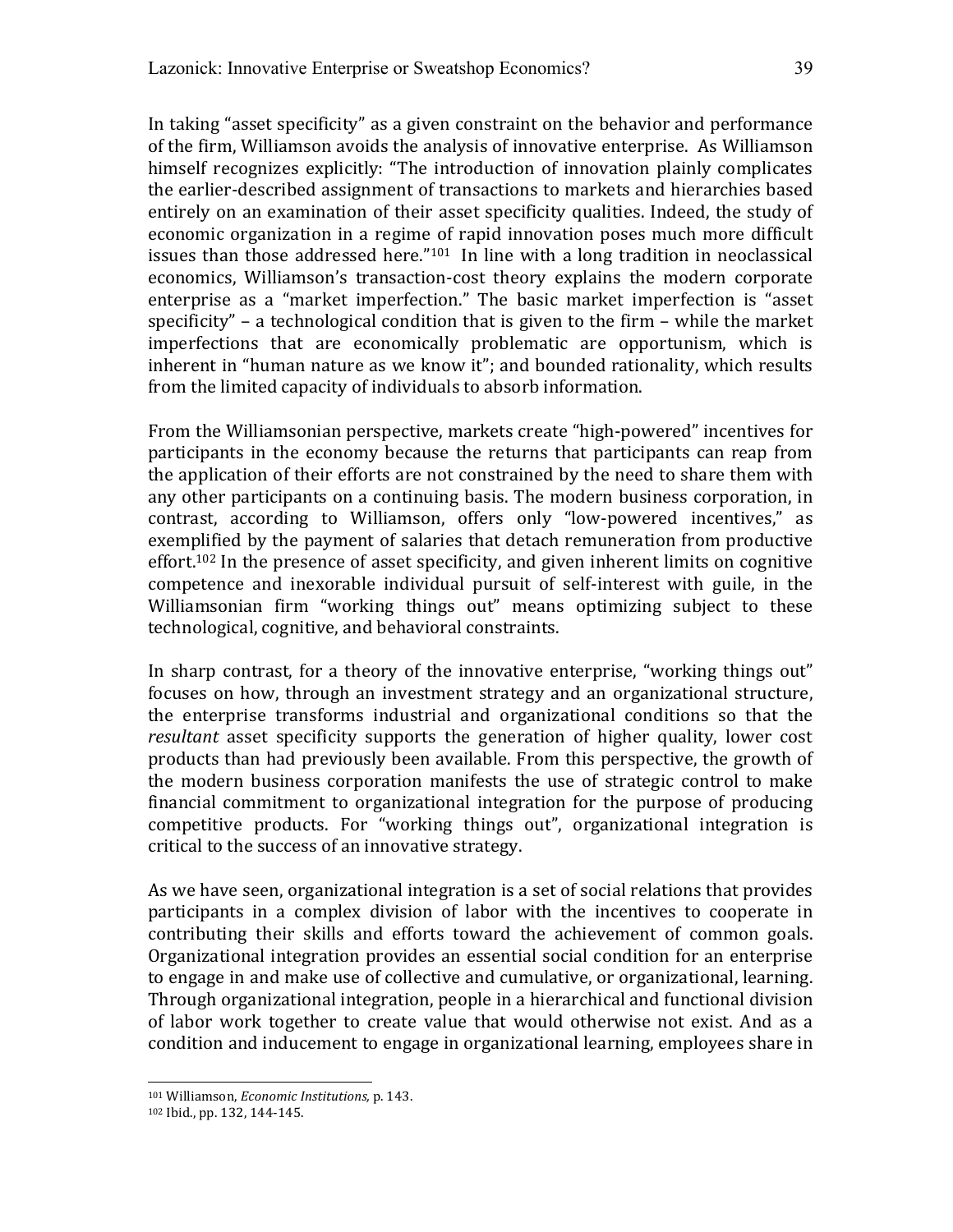the gains of innovative enterprise in the forms of careers in the company through which they attain stable employment and augmented pay and benefits.

Figure 2 considers the key concepts of Williamsonian transaction-cost theory from the perspective of the theory of innovative enterprise. Whereas Williamson takes bounded rationality and opportunism as given constraints on economic activity, organizational integration generates organizational learning by *transforming* "bounded rationality" and "opportunism" so that the cognitive and behavioral characteristics of participants in the enterprise contribute to the innovation process. Organizational integration can transform "individual rationality" into "collective rationality", and thus unbounds the cognitive abilities available to the enterprise.<sup>103</sup> Organizational integration can transform opportunism  $-$  and indeed transform "human nature as [Frank Knight and Oliver Williamson] know it" – by both generating and sharing the productivity gains of the innovation process in ways that create "high-powered" incentives – employment security, career opportunities, collective purpose – for the people in the hierarchical and functional division of labor on whom the enterprise relies to develop and utilize productive resources. 

# Figure 2. Innovative enterprise transforms the "given" conditions of **transaction-cost theory**



 $103$  The seminal theoretical work on the role of the executive in integrating the individual into the organization is Chester Barnard, *The Function of the Executive*, Harvard University Press, 1938. In the book, Barnard, who from 1927 to 1948 was the president of New Jersey Bell Telephone Company, focuses on how the organization can transform (using Williamsonian terminology) "opportunism" into cooperation and "bounded rationality" into collective knowledge.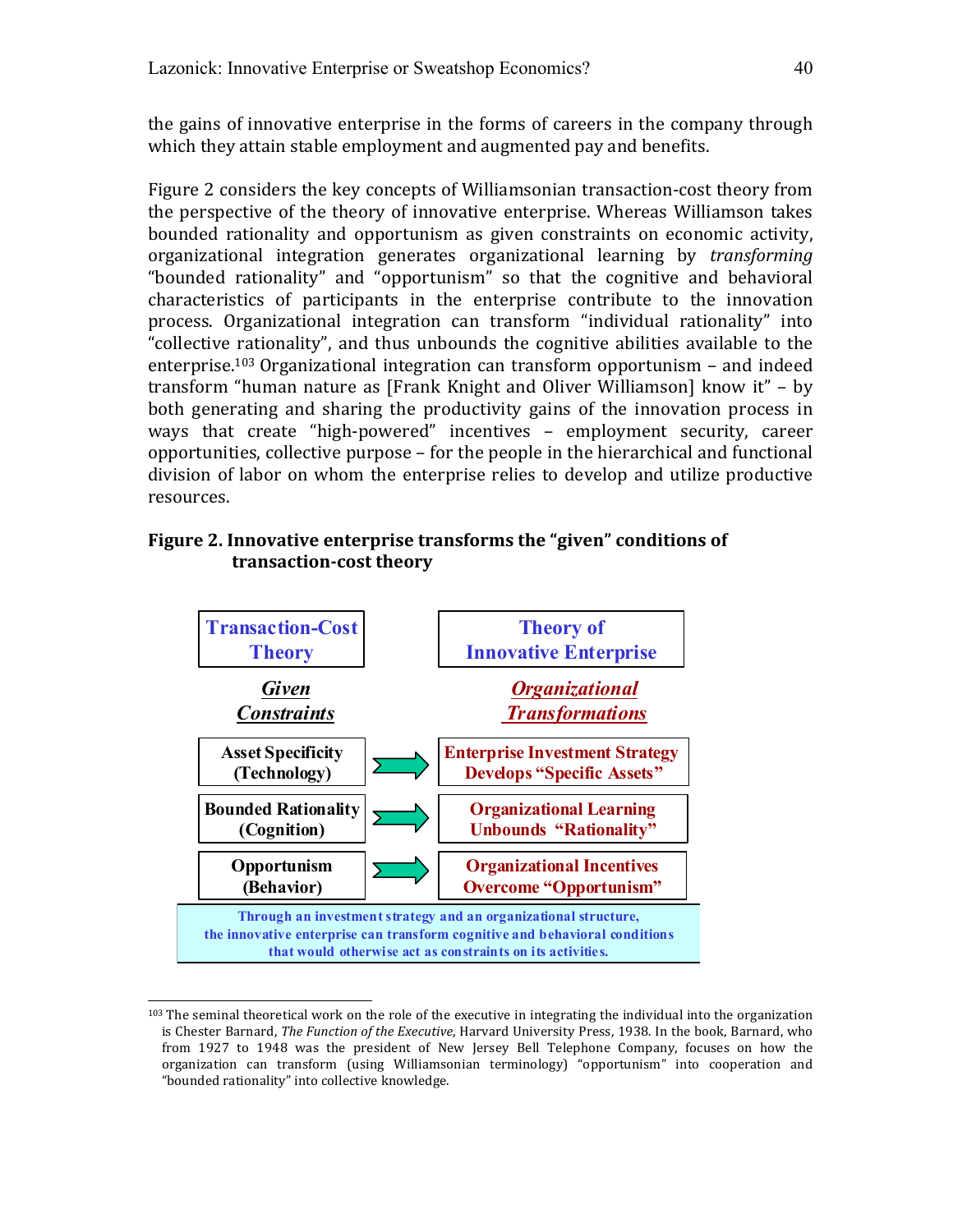From the perspective of economic analysis, the bigger problem with Williamson's transaction-cost theory is that since the 1970s it has provided conventional economists who seek to understand how the modern industrial corporation operates and performs with the illusion that it provides a relevant framework. Meanwhile, emanating from the Chicago school of free-market economics, another less benign version of agency theory, launched in 1976 with the publication of Michael Jensen and William Meckling, "Theory of the Firm: Managerial Behavior, Agency Costs, and Ownership Structure," argues that since the large corporation is inherently a "market imperfection," the economic institutions of capitalism should be structured to "disgorge" (Jensen's evocative term) from the corporation the cash flow that has come under its control. By the mid-1980s, with Jensen taking the lead, this agency perspective had evolved into the theory that a corporation would maximize the efficiency of the economy if it maximizes the value of the company's publicly traded shares.<sup>104</sup> The problem, as Jensen saw it, was that the senior executives of large corporations, in control of the allocation of significant resources, had a tendency, if left to their own devices, to build empires and invest in wasteful projects. 

The "maximizing shareholder value" (MSV) perspective views hostile takeovers, or what is more generally known as "the market for corporate control," as one way in which shareholders can force managers to stop wasting corporate resources and distribute cash to shareholders. The proponents of MSV also argue that by making stock-based pay a major proportion of executive compensation, the incentives of corporate managers in the allocation of resources can be aligned with those of public shareholders.<sup>105</sup> Only by disgorging the corporation's "free cash flow" to shareholders, the MSV proponents contend, will the economy's resources be allocated to their most efficient uses. The money from the corporate coffers can be distributed to shareholders in the forms of cash dividends and stock repurchases.

The MSV argument is that, of all participants in the business corporation, shareholders are the only economic actors who make productive contributions *without a guaranteed return.* All other participants such as creditors, workers, suppliers, and distributors allegedly receive a market-determined price for the goods or services that they render to the corporation, and hence take no risk of whether the company makes or loses money. On this assumption, only shareholders have an economically justifiable claim to the "residual" that is left over after the company has paid all other stakeholders their guaranteed contractual claims for their productive contributions to the firm.

<sup>104</sup> Michael C. Jensen, "Agency Costs of Free Cash Flow, Corporate Finance, and Takeovers" American Economic *Review*, 76, 2, 1986: 323-329. For one of my earlier critiques of this view, see William Lazonick, "Controlling the Market for Corporate Control: The Historical Significance of Managerial Capitalism," *Industrial and Corporate Change*, 1, 3, 1992: 445-488.

<sup>&</sup>lt;sup>105</sup> Michael C. Jensen and Kevin J. Murphy, "Performance Pay and Top Management Incentives" *Journal of Political Economy*, 98, 2, 1990: 225-264.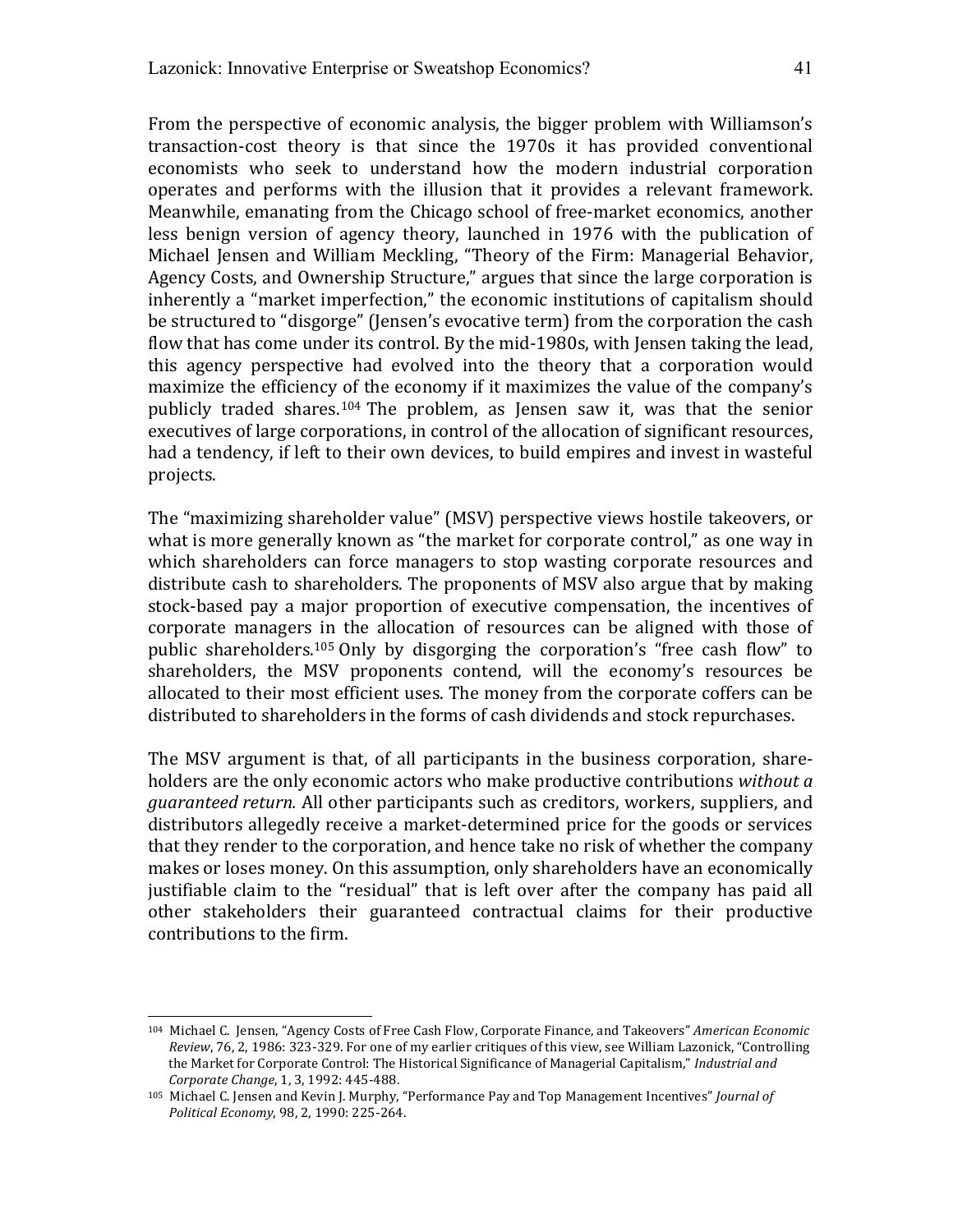By the MSV argument, shareholders are the only stakeholders who need to be incentivized to bear the risk of investing in productive resources that may result in superior economic performance. As the only "residual claimants," the MSV story goes, shareholders are the only stakeholders who have an interest in monitoring managers to ensure that they allocate resources efficiently. Furthermore, by buying and selling corporate shares on the stock market, public shareholders, it is argued, can directly reallocate resources to more efficient uses.

The fundamental theoretical flaw with MSV lies in the erroneous assumption that shareholders are the only corporate participants who bear risk. Taxpayers through government agencies and workers through the firms that employ them make risky investments in productive capabilities on a regular basis. From this perspective, households as *taxpayers* and *workers* may have "residual claimant" status; that is, an economic claim on the distribution of profits.

Through government investments and subsidies, taxpayers regularly provide productive resources to companies without a guaranteed return. As an important example, but only one of many, the annual budget of the U.S. National Institutes of Health (NIH) is about \$30 billion, with a total NIH investment from 1938 through 2014 of \$927 billion in 2014 dollars.<sup>106</sup> Businesses that make use of life-science research benefit from the public knowledge that the NIH generates. As risk bearers, taxpayers who fund such investments in the knowledge base, or physical infrastructure such as roads, have a claim on corporate profits if and when they are generated. Through the tax system, governments, representing taxpayers in general, seek to extract this return from corporations and individuals that reap the rewards of government spending. However tax revenues on the prospective gains from innovation depend on the success of innovative enterprise while, through the political process, tax rates on those gains are subject to change. Hence, for both economic and political reasons, the returns to taxpayers whose money has been invested for the benefit of business enterprises are by no means guaranteed.

*Workers* regularly make productive contributions to the companies for which they work through the exercise of skill and effort beyond those levels required to lay claim to their current pay, but without guaranteed returns.<sup>107</sup> Any employer who is seeking to generate a higher quality, lower cost product knows the profound productivity difference between employees who just punch the clock to get their daily pay and those who engage in learning to make productive contributions through which they can build their careers and thereby reap future returns in work and in retirement. Yet these careers and the returns that they can generate are not guaranteed.

<sup>106</sup> National Institutes of Health, "The NIH Almanac," at www.nih.gov/about/almanac/appropriations/index.htm. See also Lazonick and Tulum, "US Biopharmaceutical Finance."

<sup>107</sup> Lazonick, *Competitive Advantage: Lazonick, "The Theory of Innovative Enterprise."*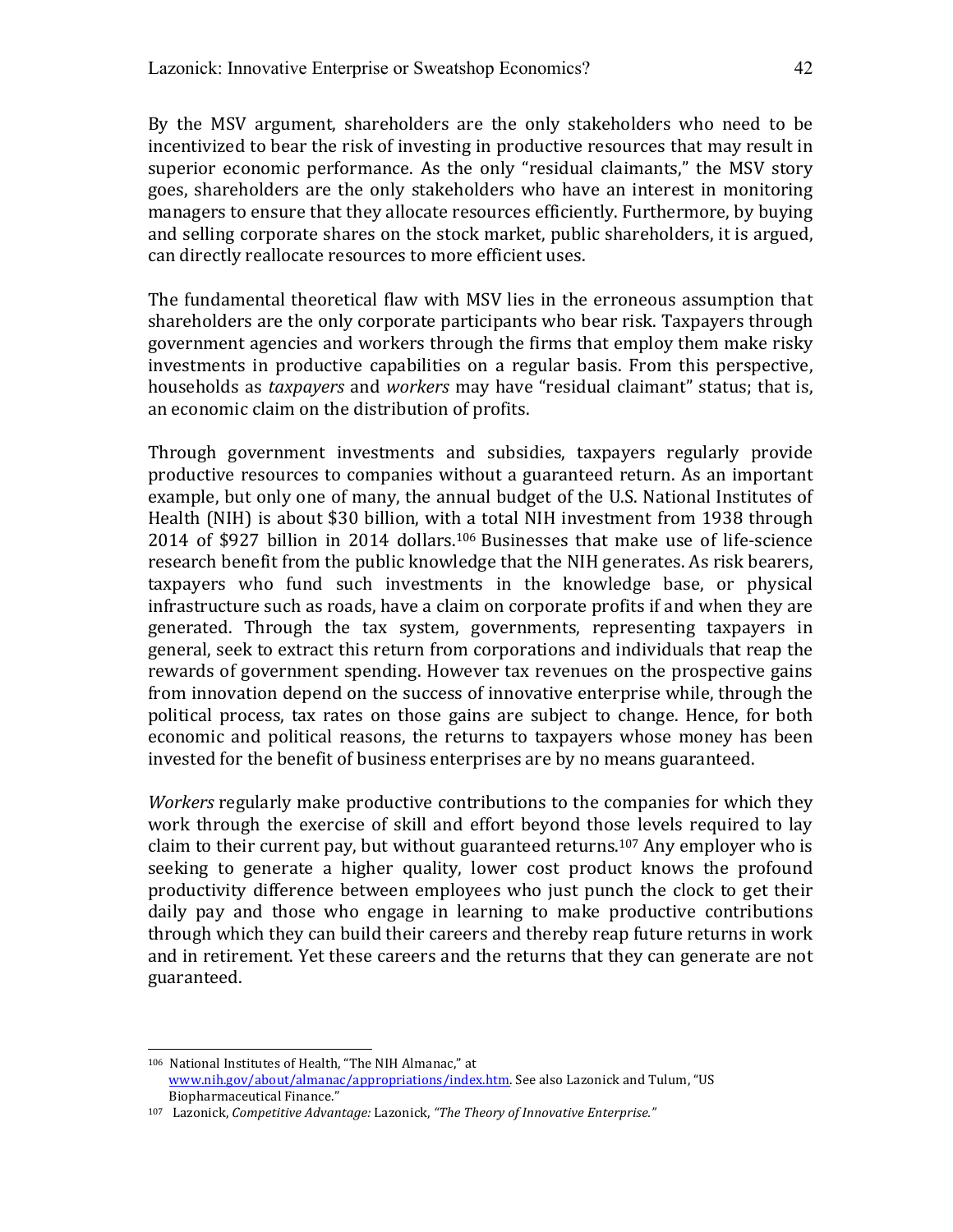As risk bearers, therefore, taxpayers whose money supports business enterprises and workers whose efforts generate productivity improvements have claims on corporate profits if and when they occur. MSV ignores the risk-reward relation for these two types of economic actors in the operation and performance of business corporations.<sup>108</sup> Instead it erroneously assumes that only shareholders are residual claimants. 

The irony of MSV is that the public shareholders whom it holds up as the only risk bearers typically never invest in the value-creating capabilities of the company at all. Rather they invest in outstanding shares in the hope that they will yield dividends and rise in price on the market. And, following the directives of MSV, a prime way in which the corporate executives who control the allocation of company resources fuel this hope is by disgorging the so-called free cash flow. Indeed, the proponents of MSV have advocated that, through stock-based pay, the remuneration of senior executives be tied to the company's stock price, thus incentivizing those who exercise managerial control to engage in what, following Berle and Means, we can only call "an era of corporate plundering."<sup>109</sup>

As I have documented in detail, since the mid-1980s Corporate America has become addicted to stock repurchases, more commonly known as stock buybacks. Until the mid-1980s buybacks were insignificant. But since then, buybacks have become massive and pervasive.<sup>110</sup> For the decade 2005-2014, US corporations' total net equity issues - new share issues less shares taken off the market through buybacks and merger-and-acquisition deals – averaged *minus \$366 billion per year*.

Over the past three decades, in aggregate, dividends have tended to increase as a proportion of corporate profits. Yet in 1997 buybacks surpassed dividends in the U.S. corporate economy. While buybacks are more volatile from year to year than dividends, they have become more dominant as a mode of distribution of corporate cash to shareholders. Over the decade  $2005-2014$ , the  $458$  companies in the  $S\&P$ 500 Index in February 2015 that were publicly listed over decade expended \$3.7 trillion on stock buybacks, representing  $52.5\%$  of net income, plus another  $35.7\%$ of net income on dividends. Much of the remaining  $11.8\%$  of profits was held abroad, sheltered from U.S. taxes. Many of America's largest corporations routinely distribute more than 100% of net income to shareholders, generating the extra cash by reducing cash reserves, selling off assets, taking on debt, or laying off employees.

<sup>108</sup> Lazonick and Mazzucato, "Risk-Reward Nexus".

<sup>109</sup> William Lazonick, "Taking Stock: Why Executive Pay Results in an Unstable and Inequitable Economy," Roosevelt Institute White Paper, June 5, 2014, at http://www.rooseveltinstitute.org/taking-stockexecutive-pay

<sup>110</sup> William Lazonick, "Stock Buybacks: From Retain-and-Reinvest to Downsize-and-Distribute," Center for Effective Public Management, Brookings Institution, April 2015 at http://www.brookings.edu/research/papers/2015/04/17-stock-buybacks-lazonick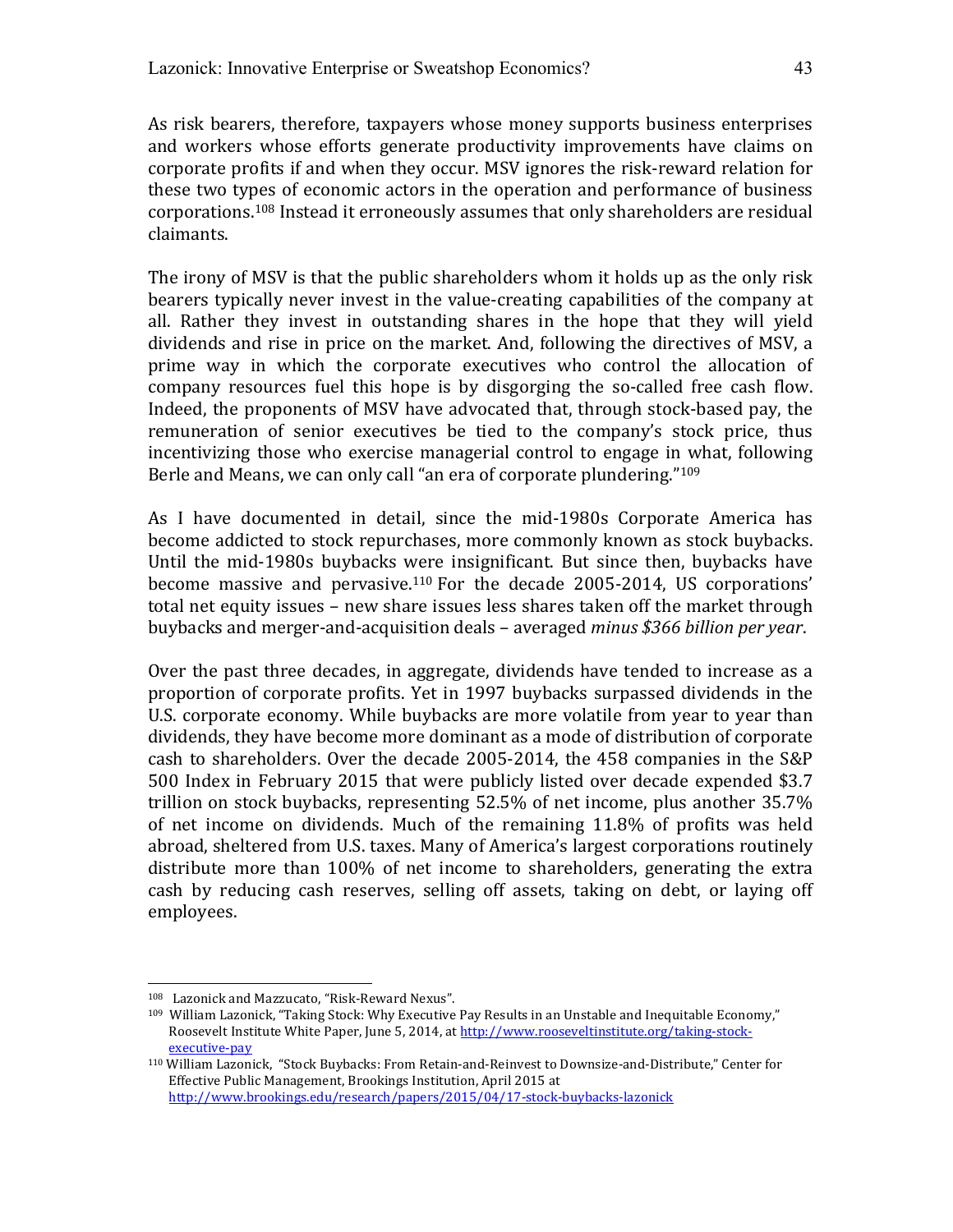The earnings that a company retains after distributions to shareholders have always been the financial foundation for investment in innovation and sustained employment. These retained earnings can fund investment in plant and equipment, research and development, and training and retaining employees. If dividends alone are too high, investments in the company's productive capabilities will suffer. The addition of buybacks to dividends over the past three decades reflects a failure of corporate executives to develop strategies for investing in the productive capabilities of the companies in which they exercise strategic control.

Dividends are the traditional, and legitimate, way for a publicly-listed corporation to provide income to shareholders. Dividends provide shareholders with an income for (as the name says) *holding* shares. Moreover, if the firm retains enough of its profits to finance further investment in the company's productive capabilities, there is the possibility (although by no means the certainty) that it will generate competitive products that will help lift its future stock price. When, for whatever reason, shareholders who have benefited from a stream of income on their holdings decide to sell some or all of their shares, they stand to make a capital gain. In contrast, by creating demand for the company's stock that provides an immediate boost to its stock price, buybacks reward those shareholders for *selling* their shares. The most prominent sharesellers are those stock-market traders, including corporate executives, investment bankers, and hedge-fund managers, who are able to time their stock sales to take advantage of buyback activity done as open-market repurchases. Buybacks also automatically increase earnings per share (EPS) by decreasing the number of shares outstanding. Since EPS has become the major metric by which financial interests evaluate the performance of a company, buybacks tend to increase demand for a company's stock, thus creating opportunities for stock-market speculators to sell their shares at a gain, even in the absence of increased corporate revenues or profits.

Corporate executives give a number of reasons for doing buybacks.<sup>111</sup> But all are deeply flawed.

- Executives claim that they are making an investment in the company because its stock is undervalued. But the evidence is overwhelming that most buybacks occur when stock prices are high, not when they are low.
- Executives claim that their companies do buybacks to offset dilution of earnings per share (EPS) that results when employees exercise stock options that they have received as part of their compensation. But if stock-based pay is supposed to induce employees to work harder and smarter, then those who receive it should have to wait until their efforts pay off in higher corporate earnings and stock prices rather than expecting to gain right away from buybacks that simply increase EPS by reducing the number of shares outstanding.
- Executives claim that buybacks are done when the company is mature and new investment opportunities have vanished. But any CEO who makes this

<sup>111</sup> Lazonick, "Profits Without Prosperity."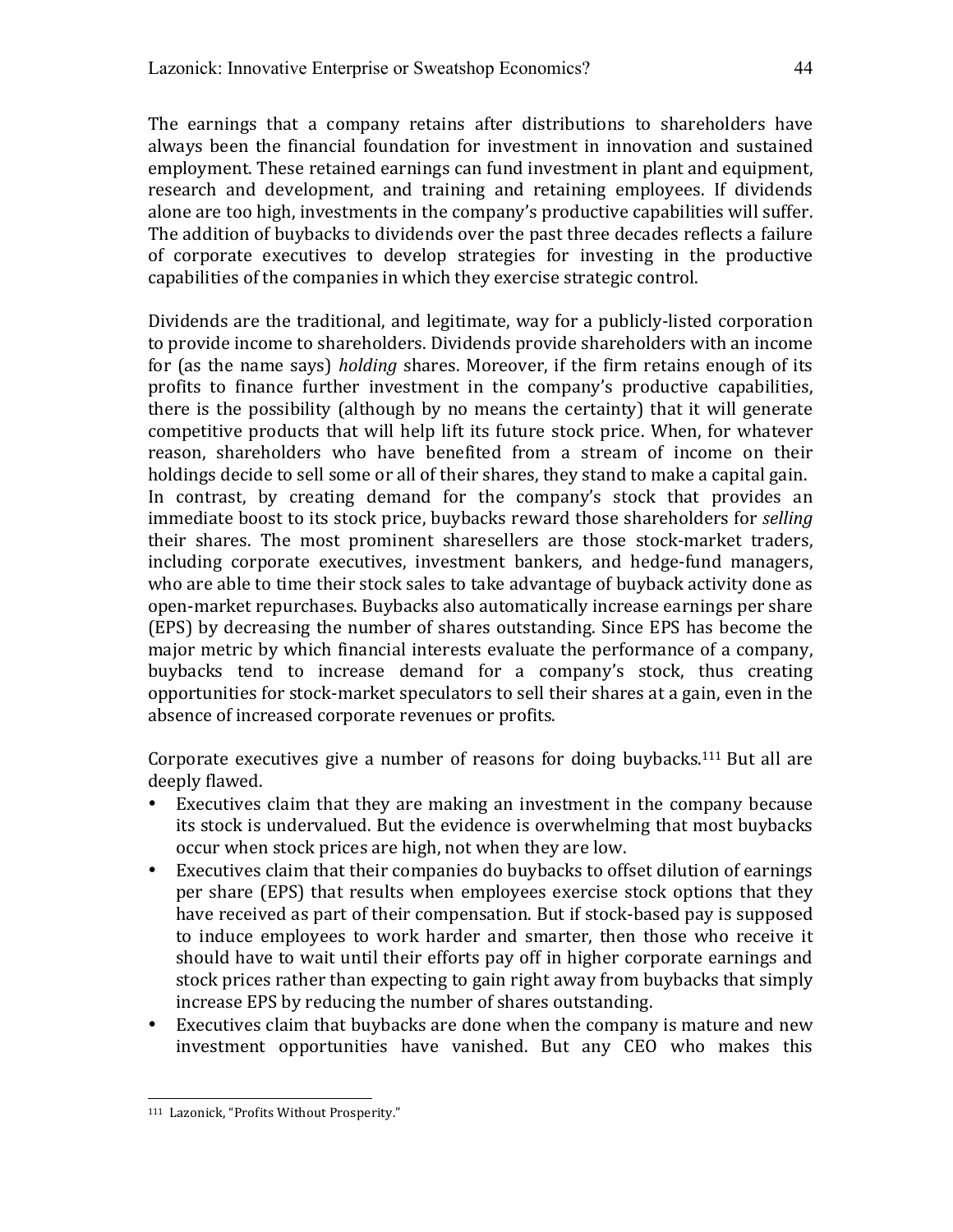argument is *not* doing his or her job of devising a strategy to invest in the company's future.

The only logical explanation for the prevalence of buybacks is that stock-based pay gives executives ample incentives to do them.<sup>112</sup> There are two main types of stockbased pay: stock options, in which the realized gains depend on the extent to which the stock price on the date the option is exercised exceeds the stock price on the date that the option was granted, and stock awards, which often vest if and when a company hits specified EPS or stock-price targets.

By using stock buybacks to boost stock prices, executives can augment the gains that they realize from exercising stock options and the vesting of stock awards. From 2006 through 2014, the average annual total pay of the 500 highest-paid US executives (not including high-end outliers) ranged from \$14.4 million in 2009 to \$32.2 million in 2013, with realized gains from the combination of exercising options and vesting of awards making up from  $66\%$  to  $82\%$  of the total.<sup>113</sup>

The MSV proponents of stock-based pay argue that these incentives align the interests of corporate executives with those of shareholders. But the use of buybacks to boost stock prices represents an alignment of interests *among sharesellers*, especially corporate executives, investment bankers, and hedge-fund managers, who are in the business of gaining from manipulation of the stock market.114

# **5. Putting Forward the Claims of the Community with Clarity and Force**

Economics needs a theory of innovative enterprise. As a body of knowledge for understanding the creation and distribution of the wealth of nations, neoclassical economics is a colossal failure. In idealizing the small inefficient firm as the best of all possible economic worlds, neoclassical economists have ceded any claim to analyze why and under what conditions the large corporations that dominate the advanced economies promote or undermine the attainment of stable and equitable economic growth.

Yet, as the neoclassical perspective restricts creative economic thinking and exacts a high price on actual economic performance, it retains a virtual monopoly on the teaching of economics. In this academic version of "the evil of monopoly," Samuelson's textbook and its imitators – with their high price, low-quality products – bear an important part of the blame. But, of course, the triumph of Samuelson's

<sup>112</sup> Lazonick, "Taking Stock."

<sup>&</sup>lt;sup>113</sup> Matt Hopkins and William Lazonick, "The Mismeasure of Mammon: A Guide to the Proper Use of the Execucomp Database," Report to the Institute of New Economic Thinking, forthcoming.

<sup>114</sup> See William Lazonick, "Stock Buybacks: From Basics to Politics," The Academic-Industry Research Network Special Report, August 2015, at www.theAIRnet.org.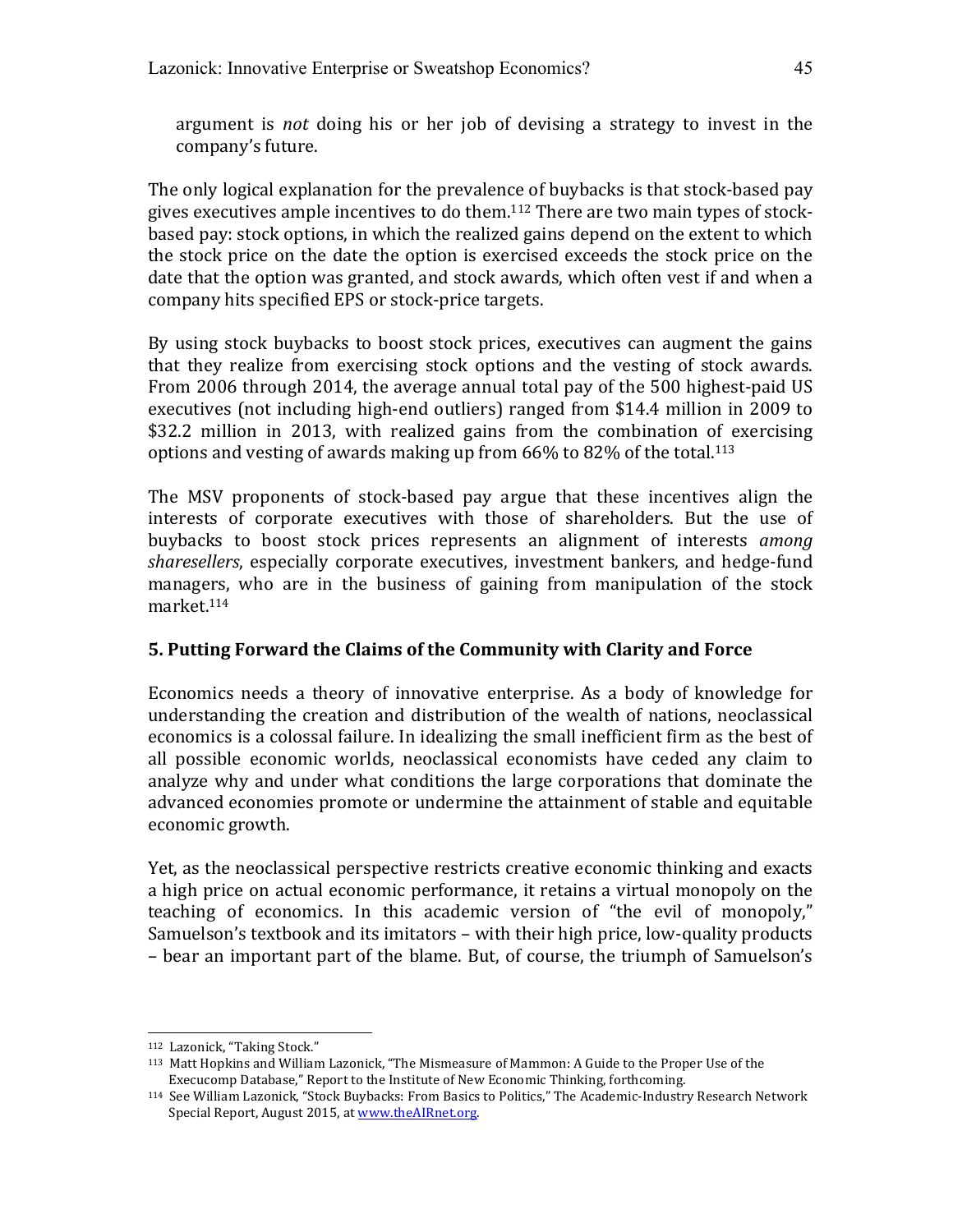"grand neoclassical synthesis," as he called it, required both a receptive audience and institutional legitimation.<sup>115</sup>

For the audience, recall that in his 1961 AEA presidential address, Paul Samuelson defended neoclassical economics against its ill-informed critics by saying the "the economic scholar works for the only coin worth having – the applause of our fellows." But as Samuelson's MIT colleague Robert Solow would write in a 1967 review of John Kenneth Galbraith's *The New Industrial State*, answering the big questions that the book posed about the exercise of corporate power in the economy was not what well-trained economists do. "The world can be divided into big thinkers and little thinkers," said Solow. "Economists are determined little thinkers....[but] little thinking can degenerate into mini-thinking or no thinking at all."<sup>116</sup> Often behind a facade of mathematics, such a degeneration is an apt characterization of what has happened to the economics profession in general over the past half century or so.

For legitimation, beginning in 1969 the Swedish Central Bank, at the behest of some neoclassical economists in the Swedish Social Democratic Party, provided the economics profession with an even more valuable "coin worth having" than simply the applause of their fellows: namely, the Sveriges Riksbank Prize in Economic Sciences in Memory of Alfred Nobel, popularly known as the Nobel Prize in Economics.<sup>117</sup> After dutifully awarding the first prize in 1969 jointly to two Europeans, Ragnar Frisch of Norway and Jan Tinbergen of the Netherlands, for their work in econometrics, Samuelson received his prize the following year "for the scientific work through which he has developed static and dynamic economic theory and actively contributed to raising the level of analysis in economic science."118

As I have shown in this essay, one of Samuelson's greatest achievements in "raising" the level of analysis in economic science" was to make the sweatshop the foundation of economic analysis as taught, semester after semester, to millions students of economics who are supposedly learning how a modern economy operates and performs. By characterizing the ideal firm as a small, inefficient entity in which, given technological possibilities and market prices, the good manager equates marginal revenue with marginal cost to produce the "optimal" output, Samuelson helped convince the world that the U.S. economy is a marketcoordinated economy in which the major problem is "the evil of monopoly": the tendency of large enterprises to undermine the efficient working of the market by restricting output and raising price.

<sup>115</sup> Samuelson, *Economics*, third edition, p. vi.

<sup>116</sup> Robert M. Solow, "The New Industrial State or Son of Affluence," *The Public Interest*, 9, 1967, p. 100. See also Lazonick, *Business Organization*, pp. 347-349.

<sup>&</sup>lt;sup>117</sup> See Gabriel Söderberg, Constructing Invisible Hands: Market Technocrats in Sweden, 1880-2000, PhD dissertation, Uppsala University, 2013, Paper III.

<sup>&</sup>lt;sup>118</sup> "All Prizes in Economic Sciences, "The Official Website of the Nobel Prize, at http://www.nobelprize.org/nobel\_prizes/economic-sciences/laureates/.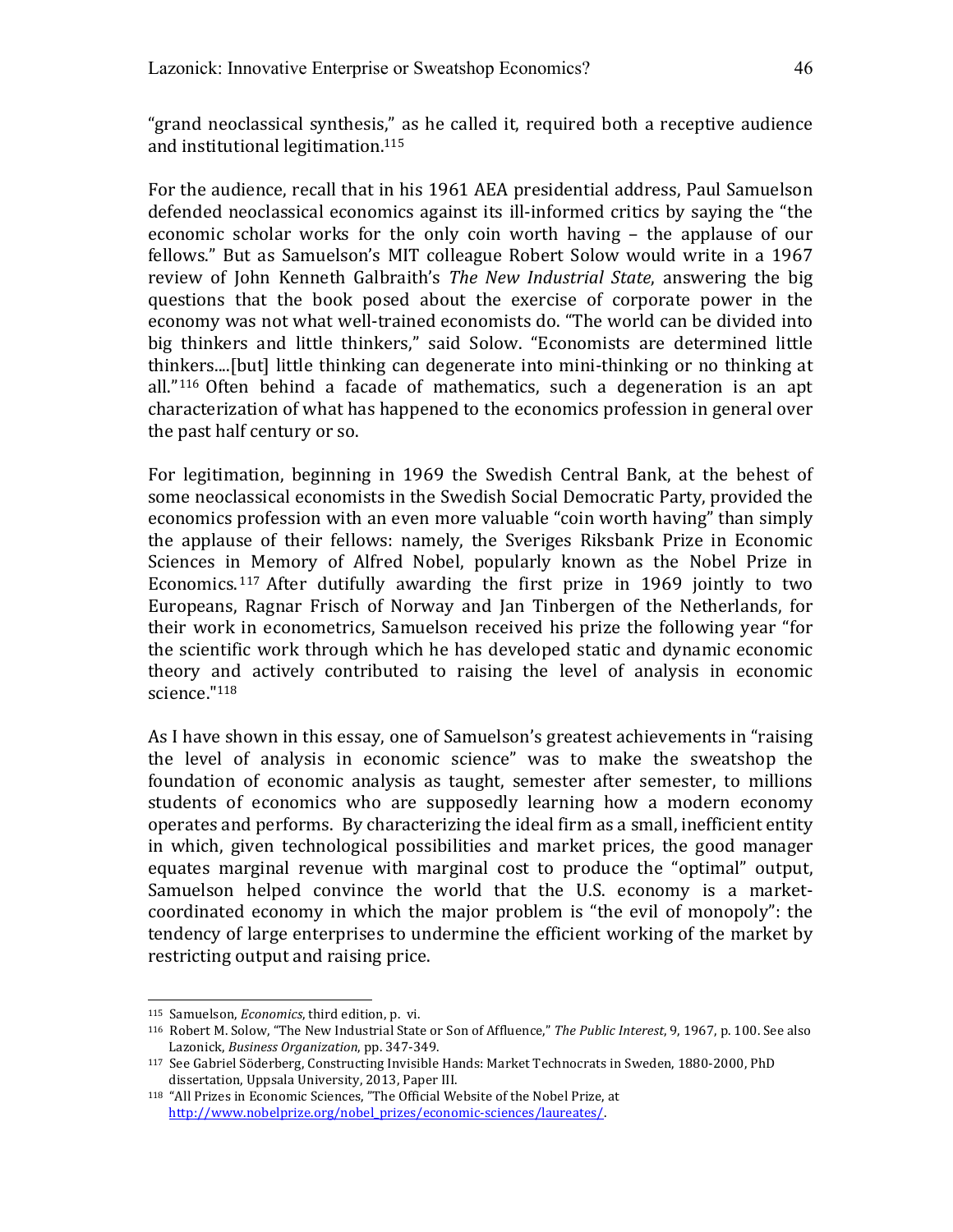To be sure, representing the liberal wing of the economics profession, and as part of his grand neoclassical synthesis, Samuelson insisted that we live in a "mixed economy" in which the government has a legitimate economic role to play in smoothing out business cycles through countercyclical fiscal policy. From this perspective, however, it was easy for the conservative wing of the economics profession, with Chicago economist Milton Friedman as its Samuelsonian counterpart, to argue that such Keynesian-style government intervention would just exacerbate business cycles if only because of poor timing in providing and withdrawing fiscal stimuli. Just let the Federal Reserve Bank expand the money supply at the rate necessary to finance inflation-free economic growth, Friedman contended, and the free-market economy would perform just fine.<sup>119</sup>

As for the business corporation, in a 1970 *New York Times Magazine* article, "The social responsibility of business is to increase profits," Friedman issued what subsequently became viewed as the clarion call for the MSV version of agency theory: 

In a free-enterprise, private-property system, a corporate executive is an employee of the owners of the business. He has direct responsibility to his employers. That responsibility is to conduct the business in accordance with their desires, which generally will be to make as much money as possible while conforming to the basic rules of the society, both those embodied in law and those embodied in ethical custom.

Friedman concludes the article by quoting himself from his 1962 book *Capitalism and Freedom* (from which his 1970 article is drawn): "There is one and only one social responsibility of business - to use its resources and engage in activities designed to increase its profits so long as it stays within the rules of the game, which is to say, engages in open and free competition without deception or fraud."120

To produce profits, however, the firm must generate competitive  $-$  that is, highquality, low-cost – products. On how a firm generates such products, Friedman's Capitalism and Freedom has absolutely nothing to say.<sup>121</sup> To make his free-market arguments, Friedman did not need to articulate the view of "perfect competition" with its small unproductive firms as the epitome of economic efficiency. His liberal fellow economist Samuelson, among others, had done it for him, and by the 1960s, among well-trained economists, it had become a dominant system of belief. No doubt, Friedman was in the audience at the 1961 AEA meeting when Samuelson gave his presidential address, and was generous with his applause.

<sup>119</sup> See, e.g., J. Daniel Hammond, "Friedman and Samuelson on the Business Cycle," *Cato Journal*, 33, 3, 2011: 643-660,

<sup>120</sup> Milton Friedman, "The Social Responsibility of Business is to Increase Its Profits" New York Times Magazine, September 13, 1970.

<sup>121</sup> Milton Friedman, *Capitalism and Freedom*, University of Chicago Press, fortieth anniversary edition, 2002.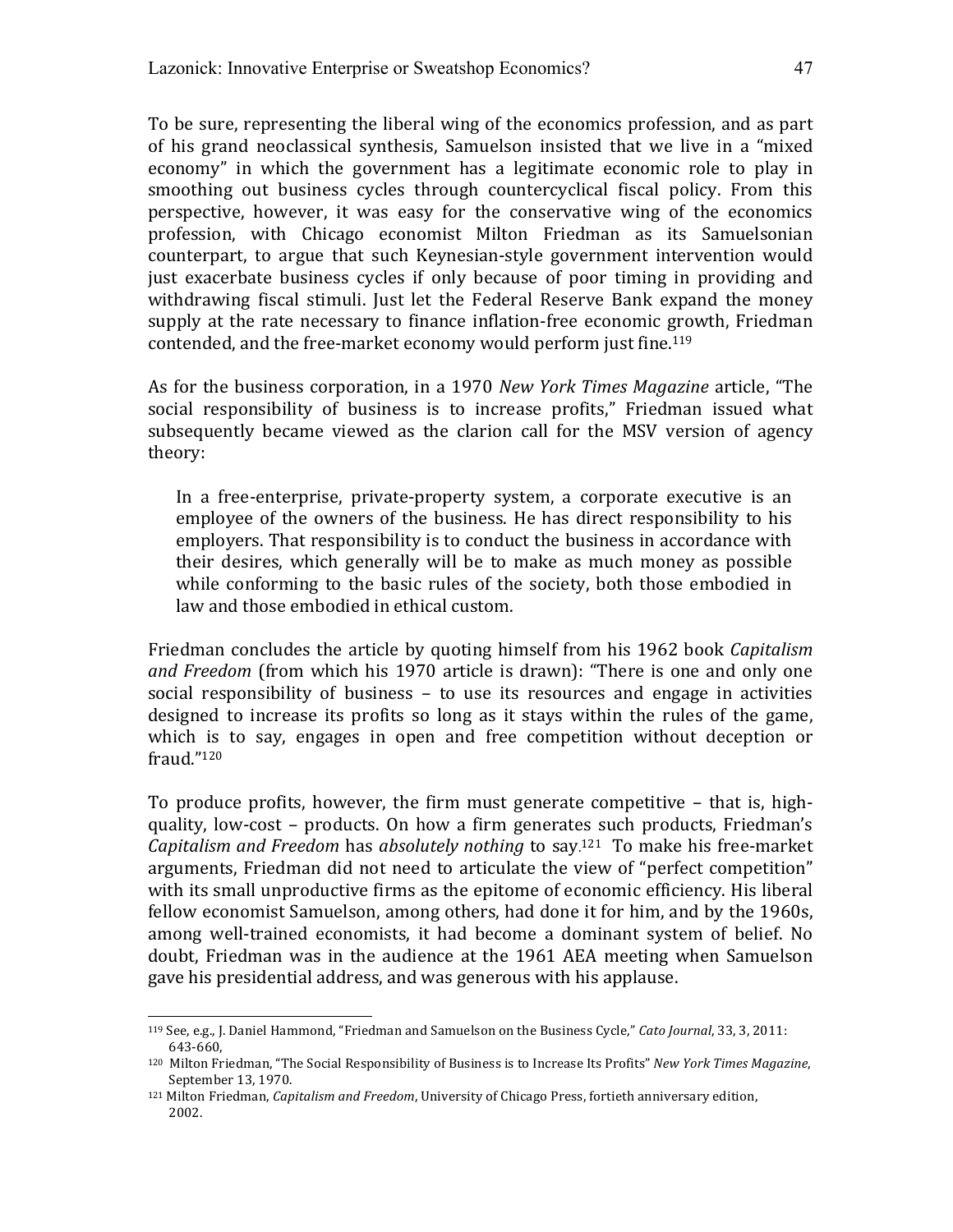Ironically, it was the very success of the U.S. industrial corporation in supporting prosperity in the post-World War II decades that enabled neoclassical economists to get away with their absurd view of the world. Largely because, in Penrosian fashion, major corporations provided employees with the norm of a career with one company, supported by massive government spending on physical infrastructure and human knowledge, the U.S. economy experienced relatively stable and equitable growth for a quarter century from the mid-1940s.  $122$ Economists could then pose the main economic problem as the macroeconomic task of smoothing the business cycle. Why worry about whether the microfoundations of economics made any sense?

There would, however, be a big price to pay for well-trained economist's ignorance about how the U.S. business system worked. The prime beneficiaries of the postwar era of stable employment relations and easy government spending were white males, leaving many economic and social problems related to racism, sexism, imperialism, consumerism, and environmental degradation to fester.<sup>123</sup> Although these problems have been confronted in a variety of ways, they still persist. Meanwhile the U.S. business corporation increasingly ceased to be a force for stable and equitable economic growth. Rather, under cover of the neoclassical theory of the market economy and in the name of maximizing shareholder value, what can only be described as the looting of the industrial corporation has gone on for some three decades now, unabated and unquestioned by neoclassical economists, liberal and conservative alike. This largely legal process of predation can take preponderant blame for extreme concentration of income among the richest households and the ongoing erosion of middle-class employment opportunities. With the advent of an era of corporate plundering, prospects for achieving stable and equitable economic growth have disappeared.<sup>124</sup>

American liberals, even the more progressive among them, have not had effective responses to the plundering of the U.S. corporation because they adhere fundamentally to the myth of the market economy. They espouse a theory of the ideal economy that has the sweatshop as its microeconomic foundation. The poverty of neoclassical economics becomes transparently clear when the intellectual heirs of Samuelson embrace the sweatshop as the salvation of the Third World. In a perceptive piece entitled "Rethinking Sweatshop Economics," Jason Hickel, an anthropologist, comments on a flap in the British press in 2011 when it was learned that a high-profile dress worn by Kate Middleton, Duchess of

<sup>&</sup>lt;sup>122</sup> William Lazonick, *Sustainable Prosperity in the New Economy? Business Organization and High-Tech Employment in the United States*, Upjohn Institute for Employment Research, 2009; Lazonick, "Labor in the Twenty-First Century."

<sup>&</sup>lt;sup>123</sup> For major critiques of the U.S. economic and social order written in the 1960s in which the large business corporation played a major role, see Michael Harrington, *The Other America: Poverty in America*, Macmillan, 1962; Betty Friedan, *The Feminine Mystique*, W. W. Norton, 1963; Ralph Nader, *Unsafe At Any Speed: The Designed-In Dangers of the American Automobile*, Grossman, 1965; John Kenneth Galbraith, *The New Industrial State,* New American Library, 1967; and Paul A. Baran and Paul M. Sweezy, Monopoly Capital: An *Essay on the American Economic and Social Order*, Monthly Review Press, 1968.

<sup>124</sup> Lazonick, *Sustainable Prosperity*; Lazonick, "Labor in the Twenty-First Century"; Lazonick, "Profits Without Prosperity."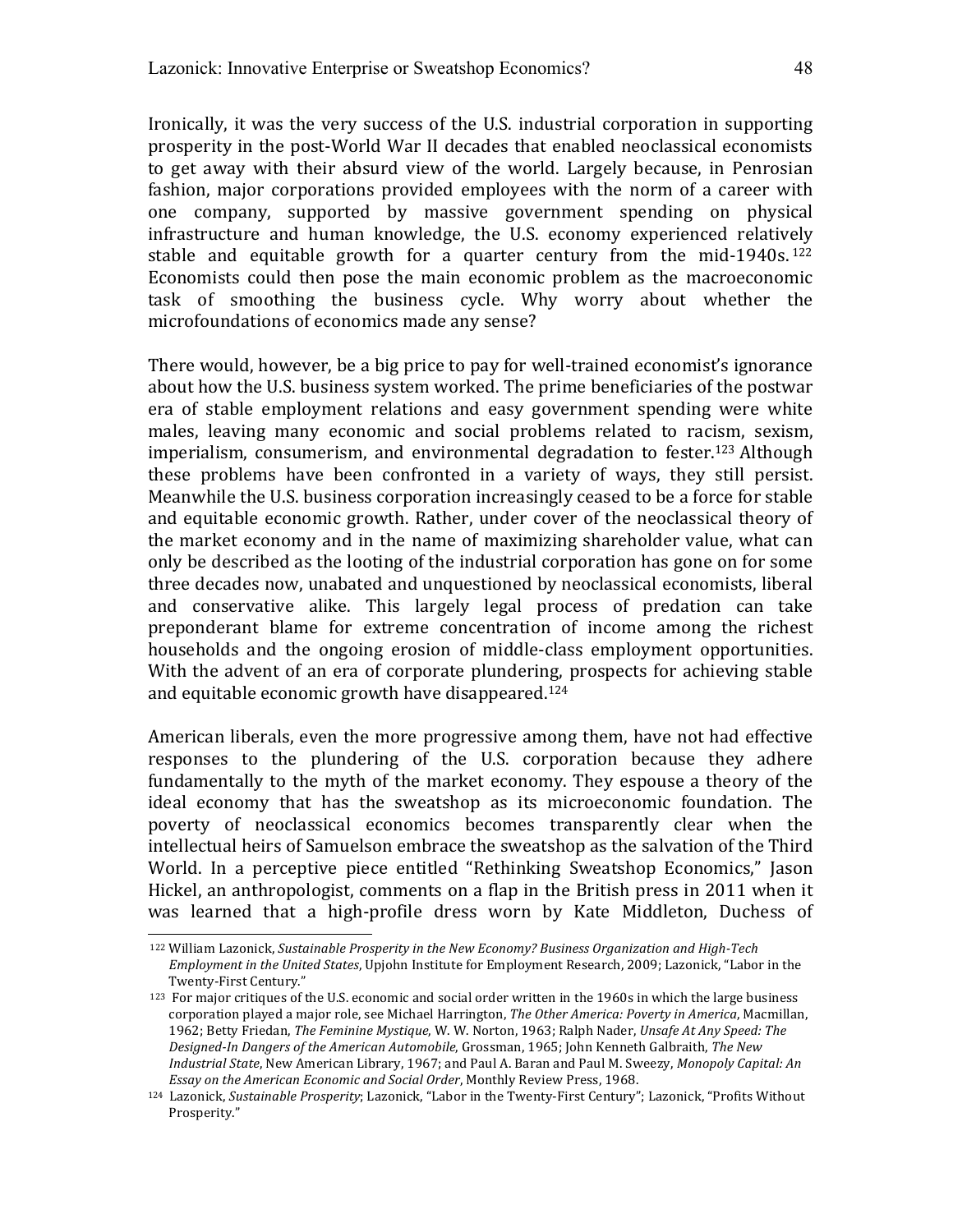Cambridge, had been manufactured in a Romanian sweatshop by workers who were paid about \$1.50 per hour.<sup>125</sup> Hickel observes that "the truly troubling part of the story is the logic that Kate's defenders have invoked to justify this trend, drawing on arguments made by allegedly 'progressive' U.S. economists." Hickel goes on:

Jeffrey Sachs, well-known author of *The End of Poverty*, once famously stated, "My concern is not that there are too many sweatshops, but that there are too few." Similarly Paul Krugman has argued that sweatshops "move hundreds of millions of people from abject poverty to something still awful but nonetheless significantly better... [so] the growth of sweatshop employment is tremendous good news for the world's poor." $126$ 

Economists such as Sachs and Krugman extol "sweatshop economics" because, whether they realize it or not, as neoclassical economists they have embraced the sweatshop - the overcrowded, low productivity firm - as the foundation of economic analysis.<sup>127</sup>

Long overdue is a new conception of the business corporation that recognizes, as Berle and Means put it, "the claims of the community with clarity and force." For the academic discipline that calls itself economics, replacing the sweatshop as the foundation of economic analysis with a theory of innovative enterprise is the place to start. If economists do not ask, let alone answer the following six questions about the operation and performance of the business corporation  $-$  the first three having to do with business enterprises and the second three having to do with economic  $in$  stitutions – they cannot possibly in my view understand the operation and performance of the modern economy.<sup>128</sup>

Social conditions of innovative enterprise (SCIE):

- How is enterprise investment in innovation dependent on the abilities and incentives of those who exercise strategic control over the allocation of business resources?
- Whose skills and efforts in a hierarchical and functional division of labor must be organizationally integrated into the collective and cumulative learning processes that are the essence of innovation?

<sup>125</sup> Jason Hickel, "Rethinking Sweatshop Economics," *Foreign Policy in Focus*, July 1, 2011, at http://fpif.org/rethinking\_sweatshop\_economics/

<sup>126</sup> As another example of the limits of American liberal thinking, Hickel also cites an article by journalists Nicholas D. Kristof and Sheryl Wudunn, "Two cheers for sweatshops, *New York Times Magazine*, September 24, 2000, at http://www.nytimes.com/library/magazine/home/20000924mag-sweatshops.html. For Sachs' quote, see Allen Meyerson, "In principle, a case for more 'sweatshops'," *New York Times*, June22, 1997. For Krugman's quote, see Paul Krugman, "In praise of cheap labor: Bed jobs at bad wages are better than no jobs at all," *Slate*, March 20, 1997, at http://web.mit.edu/krugman/www/smokey.html .

<sup>127</sup> See, for example, Paul Krugman and Robin Wells, *Microeconomics*, second edition, Worth Publishers, 2009, Part 6. See also Joseph E. Stiglitz, *Principles of Economics*, W. W. Norton, 1993, chs. 12-14.

<sup>128</sup> For the analytical framework on which this set of research questions is based, see Lazonick, "The Theory of Innovative Enterprise."